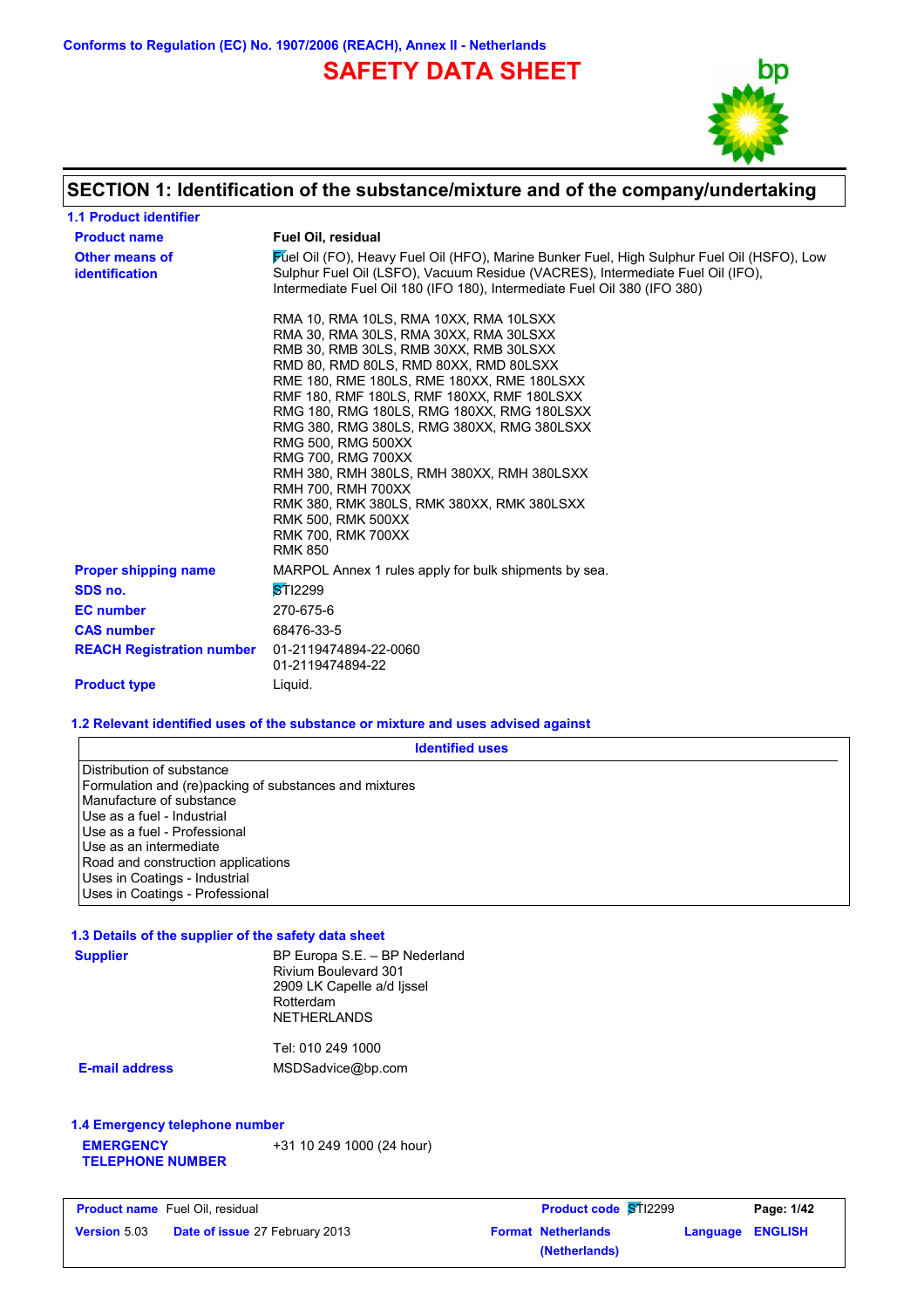### **SECTION 2: Hazards identification**

### **2.1 Classification of the substance or mixture**

**Product definition** UVCB

#### **Classification according to Regulation (EC) No. 1272/2008 [CLP/GHS]**

Acute Tox. 4, H332 Carc. 1B, H350 Repr. 2, H361d STOT RE 2, H373 Aquatic Chronic 1, H410

#### **Classification according to Directive 67/548/EEC [DSD]**

Carc. Cat. 2; R45 Repr. Cat. 3; R63 Xn; R20, R48/21 R66 N; R50/53

See sections 11 and 12 for more detailed information on health effects and symptoms and environmental hazards. See Section 16 for the full text of the R phrases or H statements declared above.

# **2.2 Label elements**

**Hazard pictograms**



| <b>Signal word</b>                                                                                                  | Danger                                                                                                                                                                                                                                                 |
|---------------------------------------------------------------------------------------------------------------------|--------------------------------------------------------------------------------------------------------------------------------------------------------------------------------------------------------------------------------------------------------|
| <b>Hazard statements</b>                                                                                            | H332 - Harmful if inhaled.<br>H350 - May cause cancer.<br>H361d - Suspected of damaging the unborn child.<br>H373 - May cause damage to organs through prolonged or repeated exposure.<br>H410 - Very toxic to aquatic life with long lasting effects. |
| <b>Precautionary statements</b>                                                                                     |                                                                                                                                                                                                                                                        |
| <b>Prevention</b>                                                                                                   | P201 - Obtain special instructions before use.<br>P260 - Do not breathe dust/fume/gas/mist/vapours/spray.<br>P281 - Use personal protective equipment as required.<br>P273 - Avoid release to the environment.                                         |
| <b>Response</b>                                                                                                     | P308 - IF exposed or concerned:<br>P313 - Get medical advice/attention.                                                                                                                                                                                |
| <b>Storage</b>                                                                                                      | - Not applicable                                                                                                                                                                                                                                       |
| <b>Disposal</b>                                                                                                     | P501 - Dispose of contents and container in accordance with all local, regional, national and<br>international regulations.                                                                                                                            |
| <b>Supplemental label</b><br>elements                                                                               | Repeated exposure may cause skin dryness or cracking.                                                                                                                                                                                                  |
| <b>Special packaging requirements</b>                                                                               |                                                                                                                                                                                                                                                        |
| <b>Containers to be fitted</b><br>with child-resistant<br>fastenings                                                | Not applicable.                                                                                                                                                                                                                                        |
| <b>Tactile warning of danger</b>                                                                                    | Not applicable.                                                                                                                                                                                                                                        |
| 2.3 Other hazards                                                                                                   |                                                                                                                                                                                                                                                        |
| <b>Substance meets the</b><br>criteria for PBT according<br>to Regulation (EC) No.<br>1907/2006, Annex XIII         | <b>No</b>                                                                                                                                                                                                                                              |
| <b>Substance meets the</b><br>criteria for vPvB according<br>to Regulation (EC) No.<br><b>1907/2006, Annex XIII</b> | No                                                                                                                                                                                                                                                     |
|                                                                                                                     |                                                                                                                                                                                                                                                        |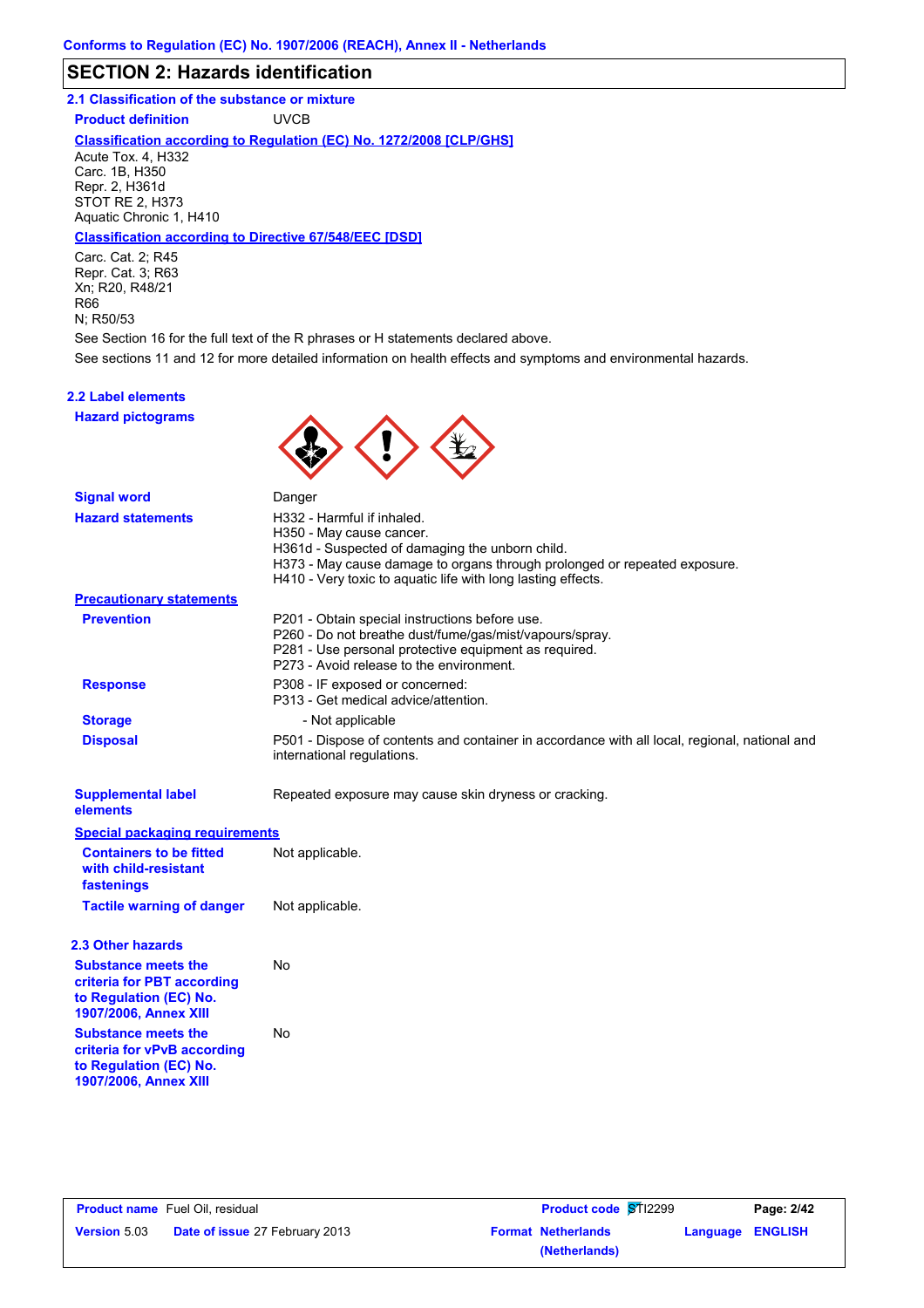### **SECTION 2: Hazards identification**

| Other hazards which do       | Prolonged or repeated contact may dry skin and cause irritation.                                                                                                                                                                                                                                       |
|------------------------------|--------------------------------------------------------------------------------------------------------------------------------------------------------------------------------------------------------------------------------------------------------------------------------------------------------|
| not result in classification | This material can contain hydrogen sulphide $(H_2S)$ , a very toxic and extremely flammable gas.<br>Will cause burns if hot material contacts eyes.<br>Will cause burns if hot material contacts skin.<br>This material may contain significant quantities of polycyclic aromatic hydrocarbons (PCAs), |
|                              | some of which have been shown by experimental studies to induce skin cancer.<br>Note: High Pressure Applications                                                                                                                                                                                       |
|                              | Injections through the skin resulting from contact with the product at high pressure constitute a<br>major medical emergency.                                                                                                                                                                          |
|                              | See 'Notes to physician' under First-Aid Measures, Section 4 of this Safety Data Sheet.                                                                                                                                                                                                                |

### **SECTION 3: Composition/information on ingredients**

**Substance/mixture UVCB** 

Heavy fuel oil Complex hydrocarbon substance

|                                   | <b>Classification</b>                                            |               |                                                                               |                                                                                                      |             |
|-----------------------------------|------------------------------------------------------------------|---------------|-------------------------------------------------------------------------------|------------------------------------------------------------------------------------------------------|-------------|
| <b>Product/ingredient</b><br>name | <b>Identifiers</b>                                               | $\frac{9}{6}$ | 67/548/EEC<br><b>Regulation (EC) No.</b><br>1272/2008 [CLP]                   |                                                                                                      | <b>Type</b> |
| Fuel oil, residual                | REACH #:<br>01-2119474894-22<br>EC: 270-675-6<br>CAS: 68476-33-5 | 100           | Carc. Cat. 2; R45<br>Repr. Cat. 3; R63<br>Xn: R20, R48/21<br>R66<br>N: R50/53 | Acute Tox. 4, H332<br>Carc. 1B, H350<br>Repr. 2, H361d<br>STOT RE 2. H373<br>Aquatic Chronic 1, H410 | $[^*]$      |
|                                   | See Section 16 for the full text of the B phropes dealered above |               |                                                                               |                                                                                                      |             |

**See Section 16 for the full text of the R-phrases declared above.**

**See Section 16 for the full text of the H statements declared above.**

- [\*] Substance [A] Constituent Type
- [B] Impurity

[C] Stabilising additive

Occupational exposure limits, if available, are listed in Section 8.

### **SECTION 4: First aid measures**

| <b>4.1 Description of first aid measures</b> |                                                                                                                                                                                                                                                                                                                                                                                                                 |
|----------------------------------------------|-----------------------------------------------------------------------------------------------------------------------------------------------------------------------------------------------------------------------------------------------------------------------------------------------------------------------------------------------------------------------------------------------------------------|
| <b>Eye contact</b>                           | Hot product - Flood with water to dissipate heat. In the event of any product remaining, do not<br>try to remove it other than by continued irrigation with water. Obtain medical attention<br>immediately.<br>Cold product - Wash eye thoroughly with copious quantities of water, ensuring eyelids are held<br>open. Obtain medical advice if any pain or redness develops or persists.                       |
| <b>Skin contact</b>                          | Hot Product - Flood skin with cold water to dissipate heat, cover with clean cotton or gauze,<br>obtain medical advice immediately.<br>Cold Product - Wash contaminated skin with soap and water. Remove contaminated clothing<br>and wash underlying skin as soon as reasonably practicable.<br>Never use gasoline, kerosene or other solvents to remove product from skin or clothing.                        |
| <b>Inhalation</b>                            | If inhaled, remove to fresh air. If not breathing, if breathing is irregular or if respiratory arrest<br>occurs, provide artificial respiration or oxygen by trained personnel. Get medical attention<br>immediately.<br><b>EXPOSURE TO HYDROGEN SULPHIDE:</b><br>Casualties suffering ill effects as a result of exposure to hydrogen sulphide should be                                                       |
|                                              | immediately removed to fresh air and medical assistance obtained without delay. Unconscious<br>casualties must be placed in the recovery position. Monitor breathing and pulse rate and if<br>breathing has failed, or is deemed inadequate, respiration must be assisted, preferably by the<br>mouth to mouth method. Administer external cardiac massage if necessary. Seek medical<br>attention immediately. |
| <b>Ingestion</b>                             | Do not induce vomiting unless directed to do so by medical personnel. Never give anything by<br>mouth to an unconscious person. If unconscious, place in recovery position and get medical<br>attention immediately. Get medical attention immediately.                                                                                                                                                         |
| <b>Protection of first-aiders</b>            | No action shall be taken involving any personal risk or without suitable training. If it is<br>suspected that fumes are still present, the rescuer should wear an appropriate mask or self-<br>contained breathing apparatus. It may be dangerous to the person providing aid to give mouth-<br>to-mouth resuscitation.                                                                                         |

#### **4.2 Most important symptoms and effects, both acute and delayed**

See Section 11 for more detailed information on health effects and symptoms.

| <b>Product name</b> Fuel Oil, residual |                                       | <b>Product code ST12299</b> |                           | Page: 3/42 |                         |
|----------------------------------------|---------------------------------------|-----------------------------|---------------------------|------------|-------------------------|
| <b>Version 5.03</b>                    | <b>Date of issue 27 February 2013</b> |                             | <b>Format Netherlands</b> |            | <b>Language ENGLISH</b> |
|                                        |                                       |                             | (Netherlands)             |            |                         |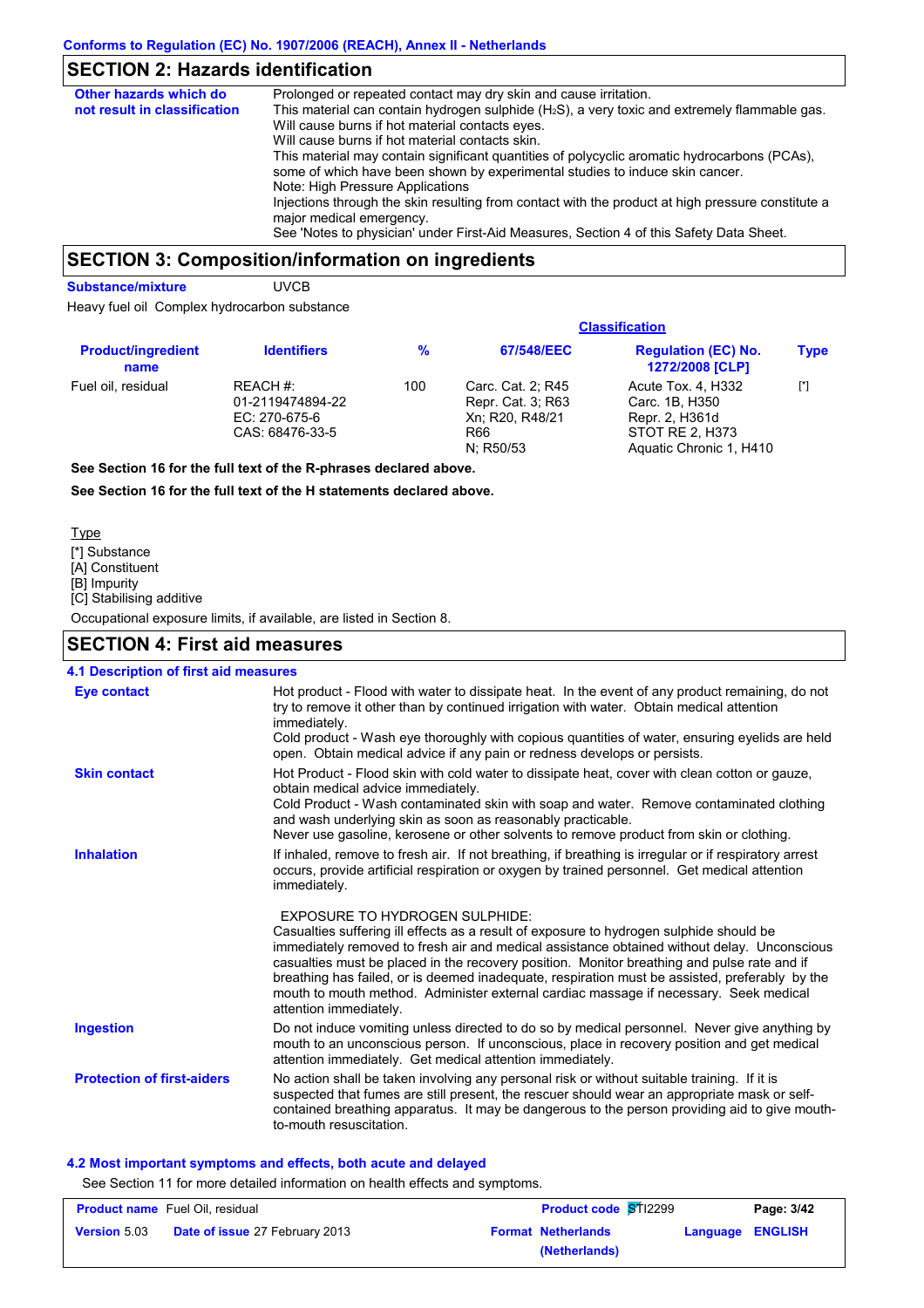## **SECTION 4: First aid measures**

|                           | 4.3 Indication of any immediate medical attention and special treatment needed                                                                                                                                                                                                                                                                                                                                                                                                                                                                                                                                                                                                                                                                                                                                                                                                                                                                                                                                                                                                                                                                                                                                                                         |
|---------------------------|--------------------------------------------------------------------------------------------------------------------------------------------------------------------------------------------------------------------------------------------------------------------------------------------------------------------------------------------------------------------------------------------------------------------------------------------------------------------------------------------------------------------------------------------------------------------------------------------------------------------------------------------------------------------------------------------------------------------------------------------------------------------------------------------------------------------------------------------------------------------------------------------------------------------------------------------------------------------------------------------------------------------------------------------------------------------------------------------------------------------------------------------------------------------------------------------------------------------------------------------------------|
| <b>Notes to physician</b> | Treatment should in general be symptomatic and directed to relieving any effects.<br>Inhalation of hydrogen sulphide may cause central respiratory depression leading to coma and<br>death. It is irritant to the respiratory tract causing chemical pneumonitis and pulmonary<br>oedema. The onset of pulmonary oedema may be delayed for 24 to 48 hours. Treat with<br>oxygen and ventilate as appropriate. Administer broncho-dilators if indicated and consider<br>administration of corticosteroids. Keep casualty under surveillance for 48 hours in case<br>pulmonary oedema develops.<br>Note: High Pressure Applications<br>Injections through the skin resulting from contact with the product at high pressure constitute a<br>major medical emergency. Injuries may not appear serious at first but within a few hours tissue<br>becomes swollen, discoloured and extremely painful with extensive subcutaneous necrosis.<br>Surgical exploration should be undertaken without delay. Thorough and extensive debridement<br>of the wound and underlying tissue is necessary to minimise tissue loss and prevent or limit<br>permanent damage. Note that high pressure may force the product considerable distances<br>along tissue planes. |

# **SECTION 5: Firefighting measures**

| 5.1 Extinguishing media                                   |                                                                                                                                                                                                                                                                                                                                                                                                                                                                                                                                                                                                                                                                                                                                                                                                                      |
|-----------------------------------------------------------|----------------------------------------------------------------------------------------------------------------------------------------------------------------------------------------------------------------------------------------------------------------------------------------------------------------------------------------------------------------------------------------------------------------------------------------------------------------------------------------------------------------------------------------------------------------------------------------------------------------------------------------------------------------------------------------------------------------------------------------------------------------------------------------------------------------------|
| <b>Suitable extinguishing</b><br>media                    | In case of fire, use water fog, foam, dry chemical or carbon dioxide extinguisher or spray.<br>This substance will float and can be reignited on surface water.                                                                                                                                                                                                                                                                                                                                                                                                                                                                                                                                                                                                                                                      |
| Unsuitable extinguishing<br>media                         | Do not use water jet.                                                                                                                                                                                                                                                                                                                                                                                                                                                                                                                                                                                                                                                                                                                                                                                                |
| 5.2 Special hazards arising from the substance or mixture |                                                                                                                                                                                                                                                                                                                                                                                                                                                                                                                                                                                                                                                                                                                                                                                                                      |
| <b>Hazards from the</b><br>substance or mixture           | In a fire or if heated, a pressure increase will occur and the container may burst. Vapours can<br>form explosive mixtures with air. Vapours are heavier than air and can spread along the ground<br>or float on water surfaces to remote ignition sources. Vapours may accumulate in low or<br>confined areas or travel a considerable distance to a source of ignition and flash back. Runoff<br>to sewer may create fire or explosion hazard. Fire water contaminated with this material must<br>be contained and prevented from being discharged to any waterway, sewer or drain. Avoid<br>spraying directly into storage containers because of the danger of boil-over. Boil-over is the<br>rapid increase in volume caused by the presence of water in hot product and the subsequent<br>overflow from a tank. |
| <b>Hazardous combustion</b><br>products                   | Combustion products may include the following:<br>sulphur oxides (SO, SO <sub>2</sub> , etc.)<br>carbon oxides (CO, CO <sub>2</sub> ) (carbon monoxide, carbon dioxide)<br>Hydrogen Sulphide (H2S)<br>unidentified organic and inorganic compounds                                                                                                                                                                                                                                                                                                                                                                                                                                                                                                                                                                   |
| <b>5.3 Advice for firefighters</b>                        |                                                                                                                                                                                                                                                                                                                                                                                                                                                                                                                                                                                                                                                                                                                                                                                                                      |
| <b>Special precautions for</b><br>fire-fighters           | Promptly isolate the scene by removing all persons from the vicinity of the incident if there is a<br>fire. First move people out of line-of-sight of the scene and away from windows. No action<br>shall be taken involving any personal risk or without suitable training. Use water spray to keep<br>fire-exposed containers cool. This material is very toxic to aquatic organisms. Fire water<br>contaminated with this material must be contained and prevented from being discharged to any<br>waterway, sewer or drain.                                                                                                                                                                                                                                                                                      |
| <b>Special protective</b><br>equipment for fire-fighters  | Fire-fighters should wear appropriate protective equipment and self-contained breathing<br>apparatus (SCBA) with a full face-piece operated in positive pressure mode. Clothing for fire-<br>fighters (including helmets, protective boots and gloves) conforming to European standard EN<br>469 will provide a basic level of protection for chemical incidents.                                                                                                                                                                                                                                                                                                                                                                                                                                                    |

### **SECTION 6: Accidental release measures**

|                                | 6.1 Personal precautions, protective equipment and emergency procedures                                                                                                                                                                                                                                                                                                                                                                       |
|--------------------------------|-----------------------------------------------------------------------------------------------------------------------------------------------------------------------------------------------------------------------------------------------------------------------------------------------------------------------------------------------------------------------------------------------------------------------------------------------|
| For non-emergency<br>personnel | Immediately contact emergency personnel. No action shall be taken involving any personal risk<br>or without suitable training. Evacuate surrounding areas. Keep unnecessary and unprotected<br>personnel from entering. Do not touch or walk through spilt material. Floors may be slippery;<br>use care to avoid falling. Avoid breathing vapour or mist. Provide adequate ventilation. Put on<br>appropriate personal protective equipment. |
|                                | This material can contain hydrogen sulphide $(H_2S)$ , a very toxic and extremely flammable gas.<br>Entry into a confined space or poorly ventilated area contaminated with vapour, mist or fume is<br>extremely hazardous without the correct respiratory protective equipment and a safe system of<br>work. Wear self-contained positive pressure breathing apparatus (SCBA).                                                               |

| <b>Product name</b> Fuel Oil, residual |                                       | <b>Product code ST12299</b> |                           | Page: 4/42 |                         |
|----------------------------------------|---------------------------------------|-----------------------------|---------------------------|------------|-------------------------|
| <b>Version 5.03</b>                    | <b>Date of issue 27 February 2013</b> |                             | <b>Format Netherlands</b> |            | <b>Language ENGLISH</b> |
|                                        |                                       |                             | (Netherlands)             |            |                         |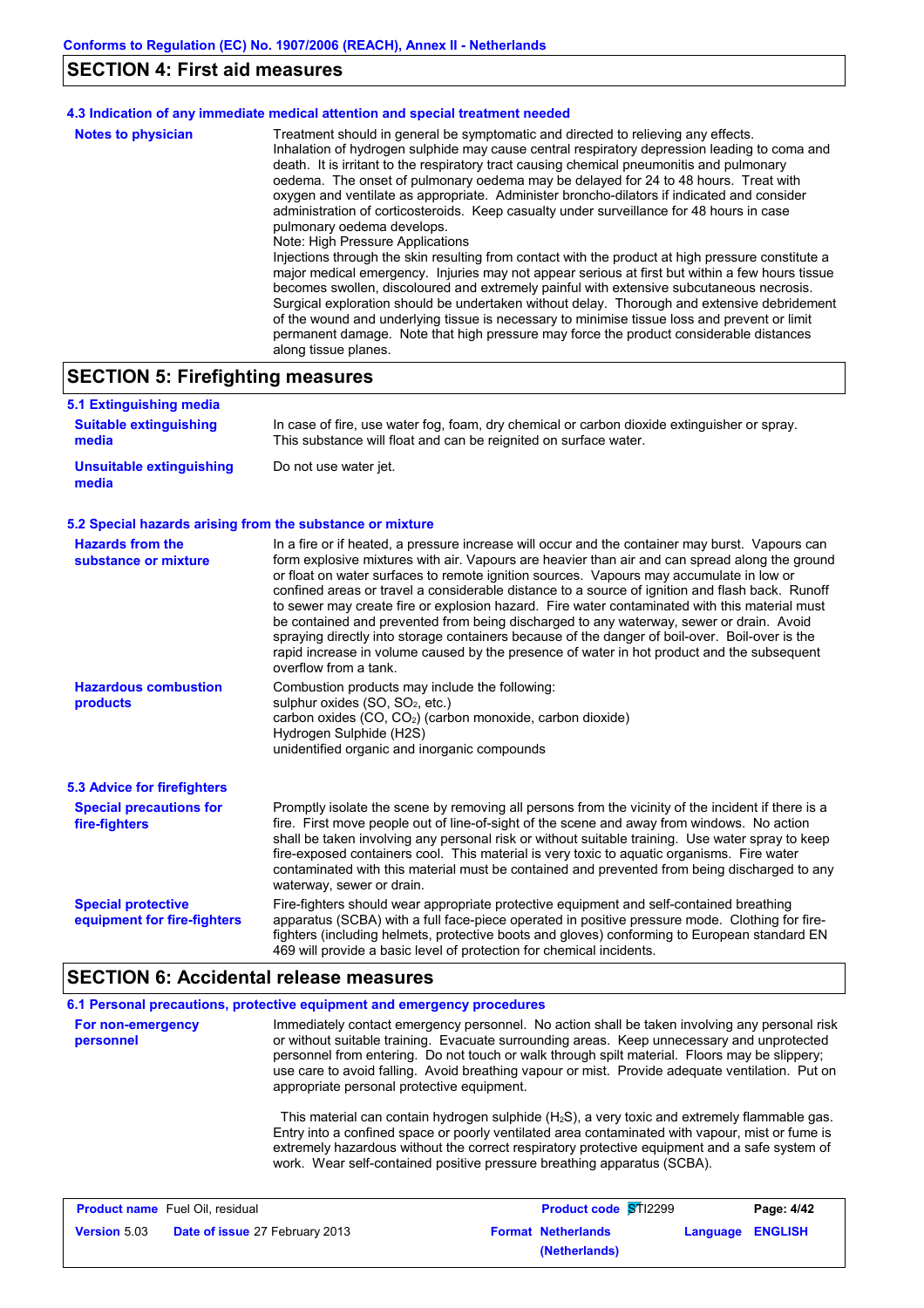# **SECTION 6: Accidental release measures**

| For emergency responders                  | Entry into a confined space or poorly ventilated area contaminated with vapour, mist or fume is                                                                                                                                                                                                                                                                                                                                                                                                                                                                                                                                                                                                                                                                                                                                                                                                                                                                                                                                                                                                                                                                                                                                                                               |
|-------------------------------------------|-------------------------------------------------------------------------------------------------------------------------------------------------------------------------------------------------------------------------------------------------------------------------------------------------------------------------------------------------------------------------------------------------------------------------------------------------------------------------------------------------------------------------------------------------------------------------------------------------------------------------------------------------------------------------------------------------------------------------------------------------------------------------------------------------------------------------------------------------------------------------------------------------------------------------------------------------------------------------------------------------------------------------------------------------------------------------------------------------------------------------------------------------------------------------------------------------------------------------------------------------------------------------------|
|                                           | extremely hazardous without the correct respiratory protective equipment and a safe system of<br>work. Wear self-contained breathing apparatus. Wear a suitable chemical protective suit.<br>Chemical resistant boots. See also the information in "For non-emergency personnel".                                                                                                                                                                                                                                                                                                                                                                                                                                                                                                                                                                                                                                                                                                                                                                                                                                                                                                                                                                                             |
| <b>6.2 Environmental</b><br>precautions   | Depending upon its temperature the product may be liquid, semi-solid or solid. Protect drains<br>from spills and prevent entry of product, since this may result in blockage on cooling. Should<br>blockage occur, notify the appropriate authority immediately.                                                                                                                                                                                                                                                                                                                                                                                                                                                                                                                                                                                                                                                                                                                                                                                                                                                                                                                                                                                                              |
|                                           | Spillages in water or at sea:<br>Product less dense than water: In case of small spillages in closed waters (i.e. ports), contain<br>product with floating barriers or other equipment. Collect spilled product by absorbing with<br>specific floating absorbents. If possible, large spillages in open waters should be contained<br>with floating barriers or other mechanical means. If this is not possible, control the spreading of<br>the spillage, and collect the product by skimming or other suitable mechanical means. The use<br>of dispersants should be advised by an expert, and, if required, approved by local authorities.<br>Collect recovered product and other contaminated materials in suitable tanks or containers for<br>recycle, recovery or safe disposal. Product which is denser than water will sink to the bottom,<br>and usually no intervention will be feasible. If possible, collect the product and contaminated<br>materials with mechanical means, and store/dispose of according to relevant regulations. In<br>special situations (to be assessed on case-by-case basis, according to expert judgement and<br>local conditions), excavations of trenches on the bottom to collect the product with sand may be<br>a feasible option. |
|                                           | 6.3 Methods and materials for containment and cleaning up                                                                                                                                                                                                                                                                                                                                                                                                                                                                                                                                                                                                                                                                                                                                                                                                                                                                                                                                                                                                                                                                                                                                                                                                                     |
| <b>Small spill</b>                        | Eliminate all ignition sources. Stop leak if without risk. Move containers from spill area.<br>Absorb with an inert material and place in an appropriate waste disposal container. Dispose of<br>via a licensed waste disposal contractor.                                                                                                                                                                                                                                                                                                                                                                                                                                                                                                                                                                                                                                                                                                                                                                                                                                                                                                                                                                                                                                    |
| <b>Large spill</b>                        | Eliminate all ignition sources. Stop leak if without risk. Move containers from spill area.<br>Approach the release from upwind. Prevent entry into sewers, water courses, basements or<br>confined areas. Dike spill area and do not allow product to reach sewage system and surface<br>or ground water. Contain and collect spillage with non-combustible, absorbent material e.g.<br>sand, earth, vermiculite or diatomaceous earth and place in container for disposal according to<br>local regulations. Contaminated absorbent material may pose the same hazard as the spilt<br>product. Depending upon its temperature the product may be liquid, semi-solid or solid. Protect<br>drains from spills and prevent entry of product, since this may result in blockage on cooling.<br>Should blockage occur, notify the appropriate authority immediately. Dispose of via a licensed<br>waste disposal contractor.                                                                                                                                                                                                                                                                                                                                                     |
| 6.4 Reference to other<br><b>sections</b> | See Section 1 for emergency contact information.<br>See Section 5 for firefighting measures.                                                                                                                                                                                                                                                                                                                                                                                                                                                                                                                                                                                                                                                                                                                                                                                                                                                                                                                                                                                                                                                                                                                                                                                  |

### **SECTION 7: Handling and storage**

The information in this section contains generic advice and guidance. The list of Identified Uses in Section 1 should be consulted for any available use-specific information provided in the Exposure Scenario(s).

See Section 13 for additional waste treatment information.

See Section 12 for environmental precautions.

See Section 8 for information on appropriate personal protective equipment.

#### **7.1 Precautions for safe handling**

| <b>Protective measures</b>                       | Contact with hot product may cause burns. Put on appropriate personal protective equipment.<br>Avoid exposure - obtain special instructions before use. Avoid exposure during pregnancy. Do<br>not handle until all safety precautions have been read and understood. Do not get in eyes or<br>on skin or clothing. Do not breathe vapour or mist. Do not ingest. Avoid contact of spilt<br>material and runoff with soil and surface waterways. Use only with adequate ventilation. Wear<br>appropriate respirator when ventilation is inadequate. Keep in the original container or an<br>approved alternative made from a compatible material, kept tightly closed when not in use. Do<br>not reuse container. Empty containers retain product residue and can be hazardous. |
|--------------------------------------------------|---------------------------------------------------------------------------------------------------------------------------------------------------------------------------------------------------------------------------------------------------------------------------------------------------------------------------------------------------------------------------------------------------------------------------------------------------------------------------------------------------------------------------------------------------------------------------------------------------------------------------------------------------------------------------------------------------------------------------------------------------------------------------------|
| <b>Advice on general</b><br>occupational hygiene | Eating, drinking and smoking should be prohibited in areas where this material is handled,<br>stored and processed. Wash thoroughly after handling. Remove contaminated clothing and<br>protective equipment before entering eating areas. See also Section 8 for additional<br>information on hygiene measures.<br>Regular periodic self inspection of the skin is recommended, especially those areas subject to<br>contamination. In the event of any localised changes in appearance or texture of the skin being                                                                                                                                                                                                                                                           |
|                                                  | noticed, medical advice should be sought without delay.                                                                                                                                                                                                                                                                                                                                                                                                                                                                                                                                                                                                                                                                                                                         |

| <b>Product name</b> Fuel Oil, residual                       |  |                           | <b>Product code ST12299</b> | Page: 5/42       |
|--------------------------------------------------------------|--|---------------------------|-----------------------------|------------------|
| <b>Version</b> 5.03<br><b>Date of issue 27 February 2013</b> |  | <b>Format Netherlands</b> |                             | Language ENGLISH |
|                                                              |  |                           | (Netherlands)               |                  |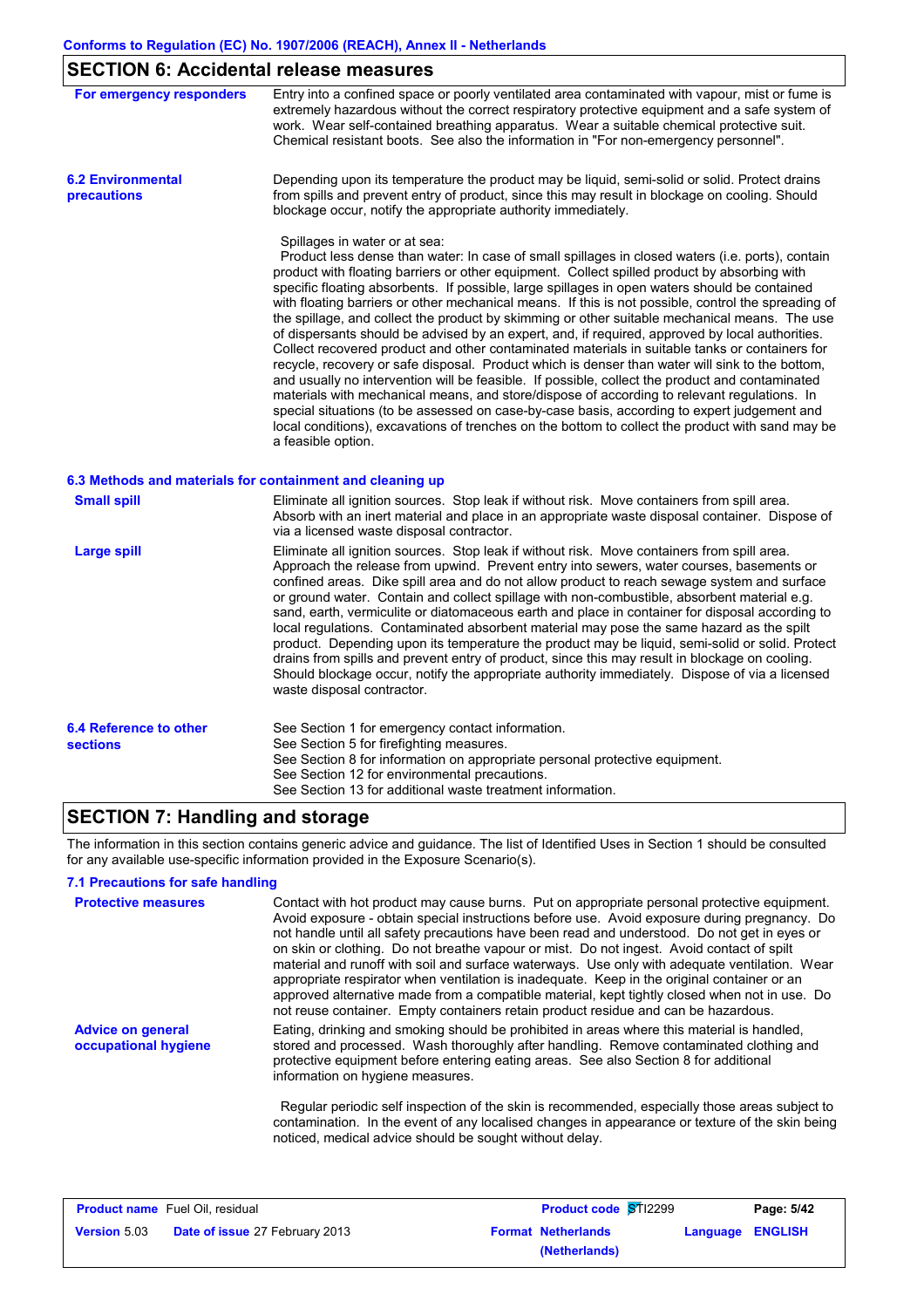### **SECTION 7: Handling and storage**

| <b>7.2 Conditions for safe</b><br>storage, including any<br>incompatibilities | Store in accordance with local regulations. Store in a dry, cool and well-ventilated area, away<br>from incompatible materials (see Section 10). Store locked up. Keep away from heat and<br>direct sunlight. Keep container tightly closed and sealed until ready for use. Containers that<br>have been opened must be carefully resealed and kept upright to prevent leakage. Store and<br>use only in equipment/containers designed for use with this product. Do not store in unlabelled<br>containers. Use appropriate containment to avoid environmental contamination.                                                                                                                                                                                                                                                                                                    |
|-------------------------------------------------------------------------------|----------------------------------------------------------------------------------------------------------------------------------------------------------------------------------------------------------------------------------------------------------------------------------------------------------------------------------------------------------------------------------------------------------------------------------------------------------------------------------------------------------------------------------------------------------------------------------------------------------------------------------------------------------------------------------------------------------------------------------------------------------------------------------------------------------------------------------------------------------------------------------|
|                                                                               | This material can contain hydrogen sulphide (H <sub>2</sub> S), a very toxic and extremely flammable gas.<br>Vapours containing hydrogen sulphide may accumulate during storage or transport and may<br>also be vented during filling of tanks. Hydrogen sulphide has a typical "bad egg" smell but at<br>high concentrations the sense of smell is rapidly lost, therefore do not rely on sense of smell for<br>detecting hydrogen sulphide. Use specially designed measuring instruments for determining its<br>concentration.                                                                                                                                                                                                                                                                                                                                                 |
|                                                                               | Light hydrocarbon vapours can build up in the headspace of tanks. These can cause<br>flammability/explosion hazards even at temperatures below the normal flash point (note: flash<br>point must not be regarded as a reliable indicator of the potential flammability of vapour in tank<br>headspaces). Tank headspaces should always be regarded as potentially flammable and care<br>should be taken to avoid static electrical discharge and all ignition sources during filling.<br>ullaging and sampling from storage tanks. Do not enter storage tanks. If entry to vessels is<br>necessary, follow permit to work procedures. Entry into a confined space or poorly ventilated<br>area contaminated with vapour, mist or fume is extremely hazardous without the correct<br>respiratory protective equipment and a safe system of work. When the product is pumped (e.g. |
|                                                                               | during filling, discharge or ullaging) and when sampling, there is a risk of static discharge.<br>Ensure equipment used is properly earthed or bonded to the tank structure. Electrical<br>equipment should not be used unless it is intrinsically safe (i.e. will not produce sparks).<br>Explosive air/vapour mixtures may form at ambient temperature. If product comes into contact<br>with hot surfaces, or leaks occur from pressurised fuel pipes, the vapour or mists generated will<br>create a flammability or explosion hazard. Product contaminated rags, paper or material used<br>to absorb spillages, represent a fire hazard, and should not be allowed to accumulate. Dispose<br>of safely immediately after use.                                                                                                                                               |
| <b>PGS Storage:</b>                                                           | Storage according to PGS 15 or 16                                                                                                                                                                                                                                                                                                                                                                                                                                                                                                                                                                                                                                                                                                                                                                                                                                                |

#### **7.3 Specific end use(s) Recommendations**

See section 1.2 and Exposure scenarios in annex, if applicable.

### **SECTION 8: Exposure controls/personal protection**

**The information in this section contains generic advice and guidance. The list of Identified Uses in Section 1 should be consulted for any available use-specific information provided in the Exposure Scenario(s).**

#### **8.1 Control parameters**

#### **Occupational exposure limits**

For information and guidance, the ACGIH values are included. For further information on these please consult your supplier. Whilst specific OELs for certain components may be shown in this section, other components may be present in any mist. vapour or dust produced. Therefore, the specific OELs may not be applicable to the product as a whole and are provided for guidance only.

**Recommended monitoring procedures** If this product contains ingredients with exposure limits, personal, workplace atmosphere or biological monitoring may be required to determine the effectiveness of the ventilation or other control measures and/or the necessity to use respiratory protective equipment. Reference should be made to monitoring standards, such as the following: European Standard EN 689 (Workplace atmospheres - Guidance for the assessment of exposure by inhalation to chemical agents for comparison with limit values and measurement strategy) European Standard EN 14042 (Workplace atmospheres - Guide for the application and use of procedures for the assessment of exposure to chemical and biological agents) European Standard EN 482 (Workplace atmospheres - General requirements for the performance of procedures for the measurement of chemical agents) Reference to national guidance documents for methods for the determination of hazardous substances will also be required.

#### **Derived No Effect Level**

| <b>Product/ingredient name</b> | Type                       | <b>Exposure</b>                             |                            | <b>Value</b>                           | <b>Population</b>                | <b>Effects</b>       |
|--------------------------------|----------------------------|---------------------------------------------|----------------------------|----------------------------------------|----------------------------------|----------------------|
| Fuel oil, residual             | <b>DNEL</b>                | <b>Short term</b><br>Inhalation             | 15 minutes                 | $4700$ mg/m <sup>3</sup>               | <b>Workers</b>                   | Systemic             |
|                                | <b>DNEL</b><br><b>DNEL</b> | Long term Dermal<br>Long term<br>Inhalation | 8 hours TWA<br>8 hours TWA | $0.065$ mg/kg<br>$0.12 \text{ mg/m}^3$ | <b>Workers</b><br><b>Workers</b> | Systemic<br>Systemic |
|                                | <b>DNEL</b>                | Long term Oral                              | 24 hours TWA               | $\vert$ 0.015 mg/kg<br>bw/dav          | <b>IConsumers</b>                | Systemic             |

#### **Predicted No Effect Concentration**

#### No PNECs available

| <b>Product name</b> Fuel Oil, residual |                                       |                           | <b>Product code ST12299</b> |                  | Page: 6/42 |
|----------------------------------------|---------------------------------------|---------------------------|-----------------------------|------------------|------------|
| <b>Version 5.03</b>                    | <b>Date of issue 27 February 2013</b> | <b>Format Netherlands</b> |                             | Language ENGLISH |            |
|                                        |                                       |                           | (Netherlands)               |                  |            |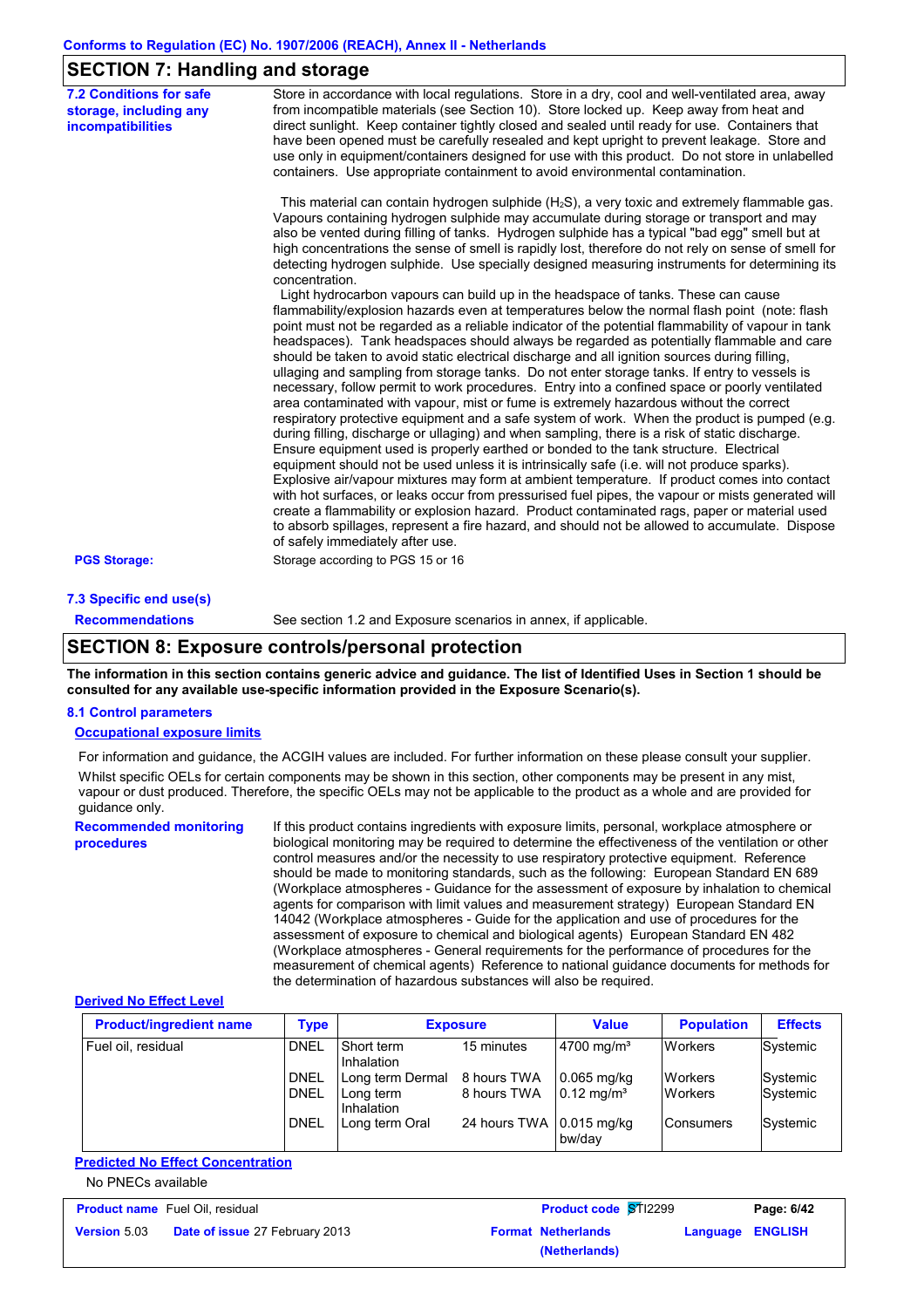# **SECTION 8: Exposure controls/personal protection**

| <b>8.2 Exposure controls</b>                          |                                                                                                                                                                                                                                                                                                                                                                                                                                                                                                                                                                                                                                                                                                                                                                                                                                                                                                                                                                                                                                                                                                                                                                                                                                                                   |  |  |  |  |  |
|-------------------------------------------------------|-------------------------------------------------------------------------------------------------------------------------------------------------------------------------------------------------------------------------------------------------------------------------------------------------------------------------------------------------------------------------------------------------------------------------------------------------------------------------------------------------------------------------------------------------------------------------------------------------------------------------------------------------------------------------------------------------------------------------------------------------------------------------------------------------------------------------------------------------------------------------------------------------------------------------------------------------------------------------------------------------------------------------------------------------------------------------------------------------------------------------------------------------------------------------------------------------------------------------------------------------------------------|--|--|--|--|--|
| <b>Appropriate engineering</b><br>controls            | Provide exhaust ventilation or other engineering controls to keep the relevant airborne<br>concentrations below their respective occupational exposure limits.<br>All activities involving chemicals should be assessed for their risks to health, to ensure<br>exposures are adequately controlled. Personal protective equipment should only be considered<br>after other forms of control measures (e.g. engineering controls) have been suitably evaluated.<br>Personal protective equipment should conform to appropriate standards, be suitable for use, be<br>kept in good condition and properly maintained.<br>Your supplier of personal protective equipment should be consulted for advice on selection and<br>appropriate standards. For further information contact your national organisation for standards.<br>The final choice of protective equipment will depend upon a risk assessment. It is important to<br>ensure that all items of personal protective equipment are compatible.                                                                                                                                                                                                                                                           |  |  |  |  |  |
| <b>Individual protection measures</b>                 |                                                                                                                                                                                                                                                                                                                                                                                                                                                                                                                                                                                                                                                                                                                                                                                                                                                                                                                                                                                                                                                                                                                                                                                                                                                                   |  |  |  |  |  |
| <b>Hygiene measures</b>                               | Wash hands, forearms and face thoroughly after handling chemical products, before eating,<br>smoking and using the lavatory and at the end of the working period. Ensure that eyewash<br>stations and safety showers are close to the workstation location.                                                                                                                                                                                                                                                                                                                                                                                                                                                                                                                                                                                                                                                                                                                                                                                                                                                                                                                                                                                                       |  |  |  |  |  |
| <b>Respiratory protection</b>                         | If local exhaust ventilation or other methods of ventilation are not possible or are insufficient,<br>wear suitable respiratory protective devices. Wear suitable respiratory protective devices if<br>there is a risk of exposure limits being exceeded. The choice of suitable respiratory device will<br>depend upon a risk assessment of the workplace environment and the task being carried out.<br>If required, the respiratory device must be certified as safe in defined explosive atmospheres<br>(EX Label). Respiratory protective devices must be checked to ensure they fit correctly each<br>time they are worn. Please consult European standard EN 529 for further guidance on the<br>selection, use, care and maintenance of respiratory protective devices.<br>Suitable breathing apparatus (independent of ambient atmosphere) must be worn if any of the<br>following situations apply.<br>- When the workplace atmosphere is considered to be immediately dangerous to life and health.<br>- When there is a risk of the workplace atmosphere being oxygen deficient.<br>- When the workplace atmosphere is uncontrolled.<br>- When the workplace atmosphere is unknown.<br>- When there is a risk of loss of consciousness or asphyxiation |  |  |  |  |  |
|                                                       | - When entry into a confined space is required.<br>- When there is a risk of gases being released that could be a fire or explosion hazard.<br>- When the concentration of contaminants in the atmosphere exceeds the level of protection<br>(maximum allowed concentration) given by a filtering device<br>- When the contaminants have a low odour that would not be tasted or smelt by the wearer of a<br>filtering device if the filter became exhausted or saturated.<br>- When there is a risk of hydrogen sulphide exposure limits being exceeded.                                                                                                                                                                                                                                                                                                                                                                                                                                                                                                                                                                                                                                                                                                         |  |  |  |  |  |
|                                                       | If there is a requirement for the use of a respiratory protective device, but the use of breathing<br>apparatus (independent of ambient atmosphere) is not required, then a suitable filtering device<br>must be worn.<br>The filter class must be suitable for the maximum contaminant concentration (qas/vapour/                                                                                                                                                                                                                                                                                                                                                                                                                                                                                                                                                                                                                                                                                                                                                                                                                                                                                                                                                |  |  |  |  |  |
|                                                       | aerosol/particulates) that may arise when handling the product.<br><b>Recommended:</b> Combined filter suitable for gases, vapours and particles (dust, smoke, mist,<br>aerosol). Filter type: AP.                                                                                                                                                                                                                                                                                                                                                                                                                                                                                                                                                                                                                                                                                                                                                                                                                                                                                                                                                                                                                                                                |  |  |  |  |  |
| <b>Eye/face protection</b>                            | Recommended: Chemical splash goggles.                                                                                                                                                                                                                                                                                                                                                                                                                                                                                                                                                                                                                                                                                                                                                                                                                                                                                                                                                                                                                                                                                                                                                                                                                             |  |  |  |  |  |
| <b>Skin protection</b>                                |                                                                                                                                                                                                                                                                                                                                                                                                                                                                                                                                                                                                                                                                                                                                                                                                                                                                                                                                                                                                                                                                                                                                                                                                                                                                   |  |  |  |  |  |
| <b>Hand protection</b>                                |                                                                                                                                                                                                                                                                                                                                                                                                                                                                                                                                                                                                                                                                                                                                                                                                                                                                                                                                                                                                                                                                                                                                                                                                                                                                   |  |  |  |  |  |
|                                                       | Hot material: to prevent thermal burns wear heat resistant and impervious gauntlets/gloves.<br>Cold material: Wear chemical resistant gloves. Recommended: nitrile gloves. Protective<br>gloves must give suitable protection against mechanical risks (i.e. abrasion, blade cut and<br>puncture). Do not re-use gloves. Protective gloves will deteriorate over time due to physical<br>and chemical damage. Inspect and replace gloves on a regular basis. The frequency of<br>replacement will depend upon the circumstances of use.                                                                                                                                                                                                                                                                                                                                                                                                                                                                                                                                                                                                                                                                                                                           |  |  |  |  |  |
| <b>Skin and body</b>                                  | Cold material:<br>Wear suitable protective clothing.<br>Footwear highly resistant to chemicals.<br>When there is a risk of ignition wear inherently fire resistant protective clothes and gloves.<br>Refer to standard: ISO 11612<br>When there is a risk of ignition from static electricity, wear anti-static protective clothing. For<br>greatest effectiveness against static electricity, overalls, boots and gloves should all be anti-<br>static.<br>Refer to standard: EN 1149<br>Cotton or polyester/cotton overalls will only provide protection against light superficial                                                                                                                                                                                                                                                                                                                                                                                                                                                                                                                                                                                                                                                                              |  |  |  |  |  |
| <b>Product name</b> Fuel Oil, residual                | Product code STI2299<br>Page: 7/42                                                                                                                                                                                                                                                                                                                                                                                                                                                                                                                                                                                                                                                                                                                                                                                                                                                                                                                                                                                                                                                                                                                                                                                                                                |  |  |  |  |  |
| <b>Version 5.03</b><br>Date of issue 27 February 2013 | <b>Format Netherlands</b><br><b>ENGLISH</b><br>Language<br>(Netherlands)                                                                                                                                                                                                                                                                                                                                                                                                                                                                                                                                                                                                                                                                                                                                                                                                                                                                                                                                                                                                                                                                                                                                                                                          |  |  |  |  |  |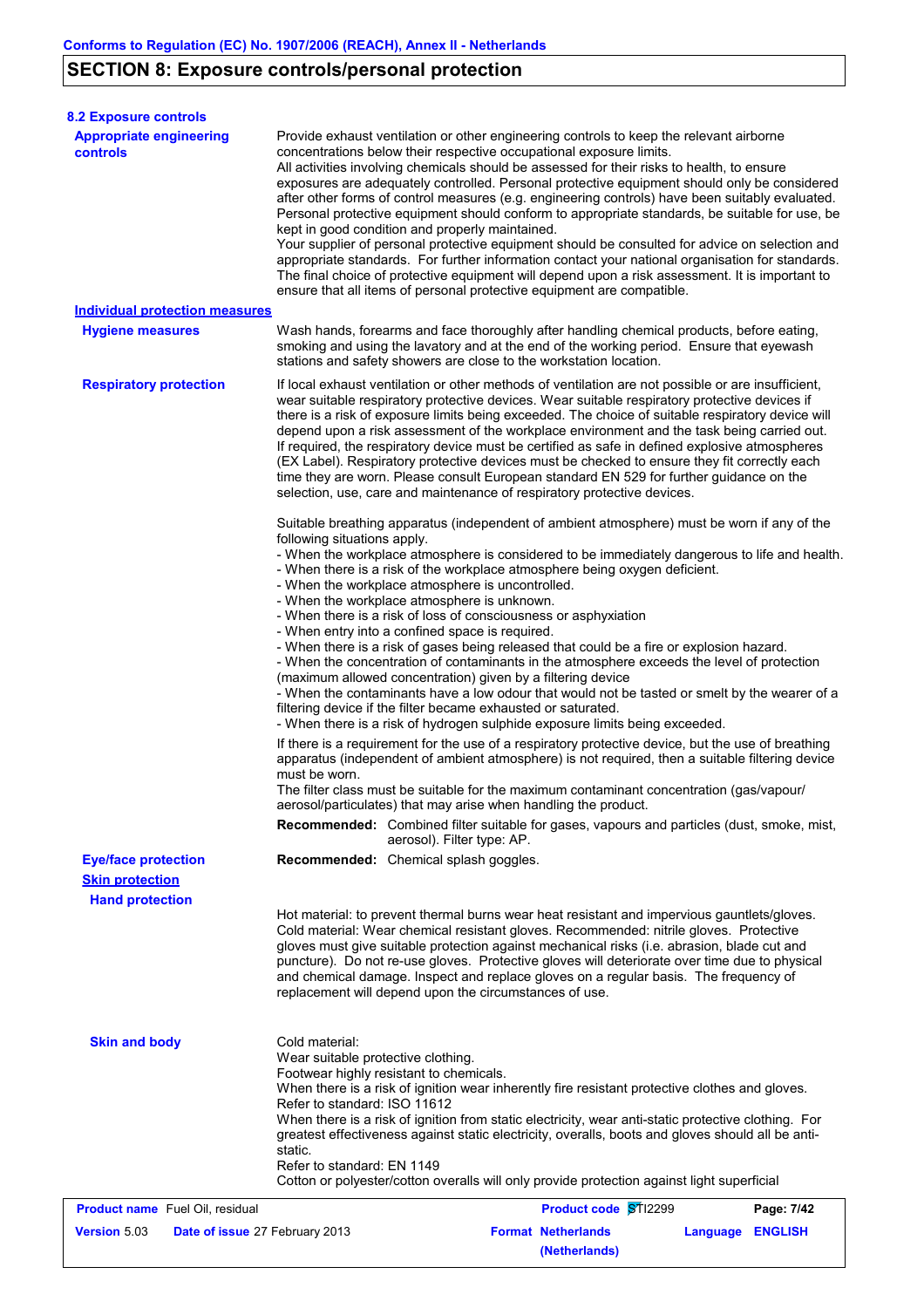# **SECTION 8: Exposure controls/personal protection**

|                                           | contamination.<br>When the risk of skin exposure is high (from experience this could apply to the following tasks:<br>cleaning work, maintenance and service, filling and transfer, taking samples and cleaning up<br>spillages) then a chemical protective suit and boots will be required.<br>Work clothing / overalls should be laundered on a regular basis. Laundering of contaminated<br>work clothing should only be done by professional cleaners who have been told about the<br>hazards of the contamination. Always keep contaminated work clothing away from<br>uncontaminated work clothing and uncontaminated personal clothes. |
|-------------------------------------------|-----------------------------------------------------------------------------------------------------------------------------------------------------------------------------------------------------------------------------------------------------------------------------------------------------------------------------------------------------------------------------------------------------------------------------------------------------------------------------------------------------------------------------------------------------------------------------------------------------------------------------------------------|
| <b>Thermal hazards</b>                    | Hot material: Wear suitable protective clothing to protect against heat and brief contact with<br>flame. Protection should be provided for exposed areas of the neck and head.                                                                                                                                                                                                                                                                                                                                                                                                                                                                |
| <b>Environmental exposure</b><br>controls | Emissions from ventilation or work process equipment should be checked to ensure they<br>comply with the requirements of environmental protection legislation. In some cases, fume<br>scrubbers, filters or engineering modifications to the process equipment will be necessary to<br>reduce emissions to acceptable levels.                                                                                                                                                                                                                                                                                                                 |

# **SECTION 9: Physical and chemical properties**

| 9.1 Information on basic physical and chemical properties |                                                                                                                                                      |
|-----------------------------------------------------------|------------------------------------------------------------------------------------------------------------------------------------------------------|
| <b>Appearance</b>                                         |                                                                                                                                                      |
| <b>Physical state</b>                                     | Liquid.                                                                                                                                              |
| <b>Colour</b>                                             | Dark Brown. / Black.                                                                                                                                 |
| Odour                                                     | Oily.                                                                                                                                                |
| <b>Odour threshold</b>                                    | Not available.                                                                                                                                       |
| pH                                                        | Not applicable. Endpoint waived according to REACH Annex VII, IX or XI                                                                               |
| <b>Melting point/freezing point</b>                       | $<$ 30°C (<86°F)                                                                                                                                     |
| Initial boiling point and boiling<br>range                | 150 to 750°C (302 to 1382°F)                                                                                                                         |
| <b>Pour point</b>                                         | -15 to 36 $^{\circ}$ C                                                                                                                               |
| <b>Flash point</b>                                        | Closed cup: >60°C (>140°F) [Pensky-Martens.]                                                                                                         |
| <b>Evaporation rate</b>                                   | Not available.                                                                                                                                       |
| <b>Flammability (solid, gas)</b>                          | Not applicable. Endpoint waived according to REACH Annex VII, IX or XI                                                                               |
| <b>Upper/lower flammability or</b><br>explosive limits    | Lower: 0.5%<br>Upper: 5%                                                                                                                             |
| <b>Vapour pressure</b>                                    | <0.133 kPa (<1 mm Hg) at $20^{\circ}$ C                                                                                                              |
| <b>Vapour density</b>                                     | $>0.9$ [Air = 1]                                                                                                                                     |
| <b>Relative density</b>                                   | Not available.                                                                                                                                       |
| <b>Density</b>                                            | 935 to 1020 kg/m <sup>3</sup> (0.935 to 1.02 g/cm <sup>3</sup> ) at 15 <sup>°</sup> C                                                                |
| <b>Solubility(ies)</b>                                    | Not applicable. Endpoint waived according to REACH Annex VII, IX or XI                                                                               |
| <b>Partition coefficient: n-octanol/</b><br>water         | Not applicable. Endpoint waived according to REACH Annex VII, IX or XI                                                                               |
| <b>Auto-ignition temperature</b>                          | 250 to 537°C (482 to 998.6°F)                                                                                                                        |
| <b>Decomposition temperature</b>                          | Not applicable. Endpoint waived according to REACH Annex VII, IX or XI                                                                               |
| <b>Viscosity</b>                                          | Kinematic: 180 to 2000 mm <sup>2</sup> /s (180 to 2000 cSt) at 40 $^{\circ}$ C<br>Kinematic: $>10$ mm <sup>2</sup> /s ( $>10$ cSt) at $50^{\circ}$ C |
| <b>Explosive properties</b>                               | Not applicable. Endpoint waived according to REACH Annex VII, IX or XI                                                                               |
| <b>Oxidising properties</b>                               | Not applicable. Endpoint waived according to REACH Annex VII, IX or XI                                                                               |
|                                                           |                                                                                                                                                      |

### **9.2 Other information**

No additional information.

### **SECTION 10: Stability and reactivity**

| <b>10.1 Reactivity</b>                            | No specific test data available for this product. Refer to Conditions to avoid and Incompatible<br>materials for additional information.                                |                                            |                            |  |  |  |
|---------------------------------------------------|-------------------------------------------------------------------------------------------------------------------------------------------------------------------------|--------------------------------------------|----------------------------|--|--|--|
| <b>10.2 Chemical stability</b>                    | The product is stable.                                                                                                                                                  |                                            |                            |  |  |  |
| <b>10.3 Possibility of</b><br>hazardous reactions | Under normal conditions of storage and use, hazardous reactions will not occur.<br>Under normal conditions of storage and use, hazardous polymerisation will not occur. |                                            |                            |  |  |  |
| <b>10.4 Conditions to avoid</b>                   | Avoid all possible sources of ignition (spark or flame). Avoid excessive heat.                                                                                          |                                            |                            |  |  |  |
| <b>Product name</b> Fuel Oil. residual            |                                                                                                                                                                         | <b>Product code ST12299</b>                | Page: 8/42                 |  |  |  |
| Version 5.03                                      | <b>Date of issue 27 February 2013</b>                                                                                                                                   | <b>Format Netherlands</b><br>(Netherlands) | <b>ENGLISH</b><br>Language |  |  |  |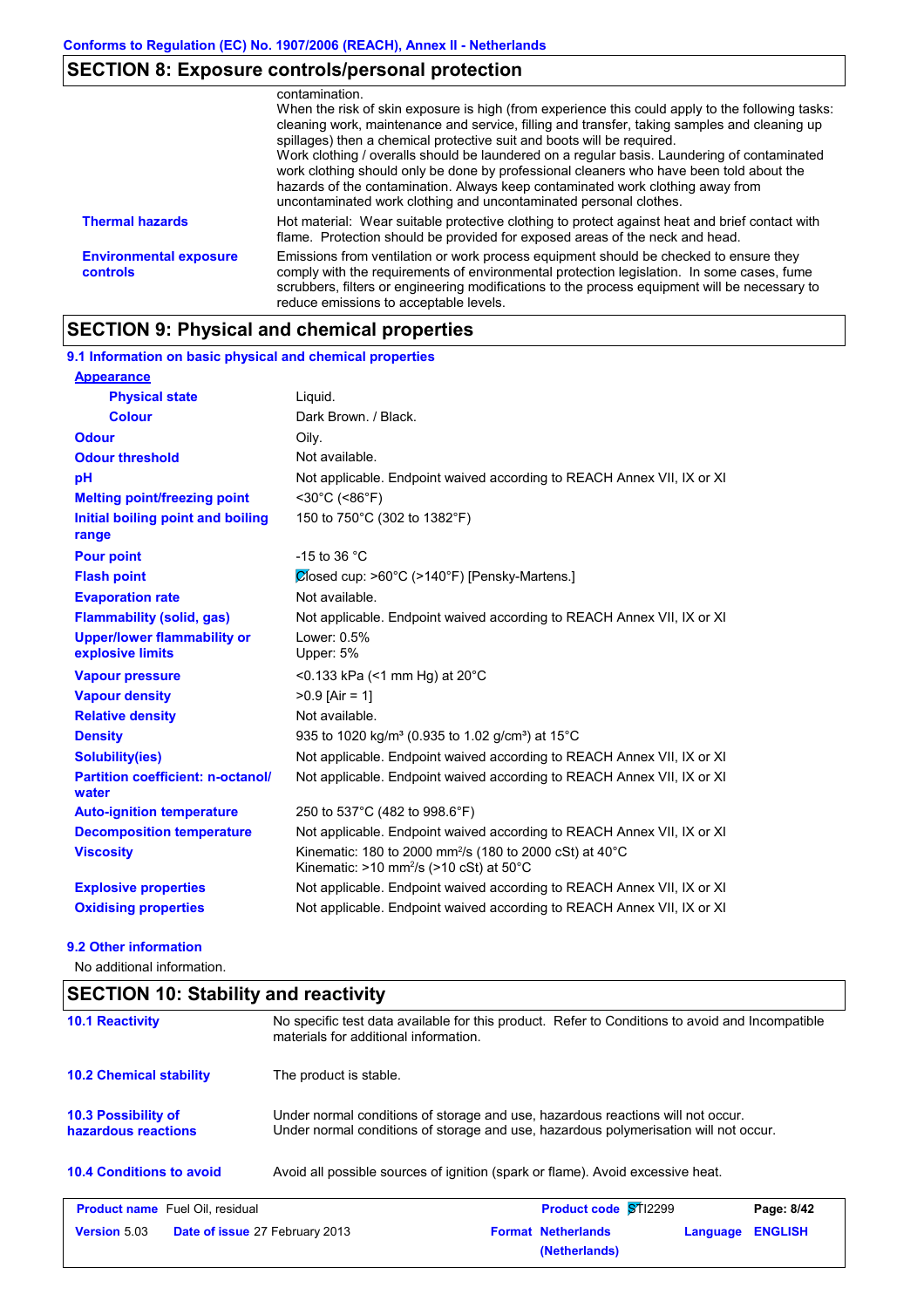### **SECTION 10: Stability and reactivity**

**10.5 Incompatible materials** Reactive or incompatible with the following materials: oxidising materials.

#### **10.6 Hazardous decomposition products**

Under normal conditions of storage and use, hazardous decomposition products should not be produced.

### **SECTION 11: Toxicological information**

#### **11.1 Information on toxicological effects**

#### **Acute toxicity**

| <b>Product/ingredient</b><br>name | <b>Result / Route</b>                           |             | <b>Test authority /</b><br><b>Number</b> | <b>Species</b> | <b>Dose</b>            | <b>Exposure</b>          | <b>Remarks</b>                                              |
|-----------------------------------|-------------------------------------------------|-------------|------------------------------------------|----------------|------------------------|--------------------------|-------------------------------------------------------------|
| Fuel oil, residual                | LC50<br>Inhalation<br>Dusts and<br>mists        | <b>EPA</b>  | <b>OTS</b><br>798.<br>115                | Rat            | 4500 mg/m <sup>3</sup> | 4 hours                  | Based on<br>Carbon<br>black oil                             |
|                                   | <b>LC50</b><br>Inhalation<br>Dusts and<br>mists | <b>EPA</b>  | <b>OTS</b><br>798.<br>115                | Rat            | 4100 mg/m <sup>3</sup> | 4 hours                  | Based on<br>Carbon<br>black oil                             |
|                                   | LD50 Dermal                                     | EU          | <b>B.3</b>                               | Rabbit         | >2000 mg/kg            | $\overline{a}$           | Based on<br>Catalytic<br>cracked<br>clarified oil<br>(CCCO) |
|                                   | LD50 Dermal                                     | OECD        | 434                                      | Rabbit         | >2000 mg/kg            | $\overline{\phantom{0}}$ | Based on<br>Heavy fuel<br>oil                               |
|                                   | LD50 Oral                                       | <b>OECD</b> | 401                                      | Rat            | 5270 mg/kg             |                          | Based on<br>Catalytic<br>cracked<br>clarified oil<br>(CCCO) |
|                                   | LD50 Oral                                       | OECD        | 401                                      | Rat            | 4320 mg/kg             |                          | Based on<br>Catalytic<br>cracked<br>clarified oil<br>(CCCO) |

#### **Irritation/Corrosion**

| <b>Product/ingredient</b><br>name |    | <b>Test authority / Test</b><br>number | <b>Species</b> | <b>Route / Result</b>                     | <b>Test</b><br>concentration | <b>Remarks</b>             |
|-----------------------------------|----|----------------------------------------|----------------|-------------------------------------------|------------------------------|----------------------------|
| Fuel oil, residual                | EU | B.4                                    | Rabbit         | Skin - Non-irritant<br>to skin.           |                              | Based on Heavy<br>fuel oil |
|                                   | EU | <b>B.5</b>                             | Rabbit         | Eyes - Non-<br>irritating to the<br>eyes. | $\overline{\phantom{0}}$     | Based on Heavy<br>fuel oil |

#### **Sensitiser**

| <b>Product/ingredient</b><br>name | <b>Route</b> | <b>Test authority / Test</b><br>number | <b>Species</b> | <b>Result</b>   | <b>Remarks</b>             |
|-----------------------------------|--------------|----------------------------------------|----------------|-----------------|----------------------------|
| Fuel oil. residual                | skin         | EL<br>B.6                              | Guinea pig     | Not sensitising | Based on Heavy<br>fuel oil |

### **GERM CELL MUTAGENICITY**

| <b>Product/ingredient</b><br>name      | Test authority /<br><b>Test number</b> | <b>Cell</b>              |                         | <b>Type</b>                                    | <b>Result</b> | <b>Remarks</b>                                               |
|----------------------------------------|----------------------------------------|--------------------------|-------------------------|------------------------------------------------|---------------|--------------------------------------------------------------|
| Fuel oil, residual                     | Equivalent to<br>OECD 476              |                          | Experiment:<br>In vitro | Subject:<br>Mammal -<br>species<br>unspecified | Positive      | <b>Based on Catalytic</b><br>cracked clarified oil<br>(CCCO) |
|                                        | Equivalent to<br>OECD <sub>471</sub>   | $\overline{\phantom{a}}$ | Experiment:<br>In vitro | Subject: Non-<br>mammalian<br>species          | Positive      | Based on Catalytic<br>cracked clarified oil<br>(CCCO)        |
|                                        | Equivalent to<br>OECD <sub>475</sub>   | Cell: Germ               | Experiment:<br>In vivo  | Subject:<br>Unspecified                        | Negative      | Based on Catalytic<br>cracked clarified oil<br>(CCCO)        |
|                                        | Equivalent to                          | Cell: Germ               | Experiment:             | Subject:                                       | Negative      | Based on Catalytic                                           |
| <b>Product name</b> Fuel Oil, residual |                                        |                          |                         | <b>Product code ST12299</b>                    |               | Page: 9/42                                                   |
| <b>Version 5.03</b>                    | Date of issue 27 February 2013         |                          |                         | <b>Format Netherlands</b><br>(Netherlands)     |               | <b>ENGLISH</b><br>Language                                   |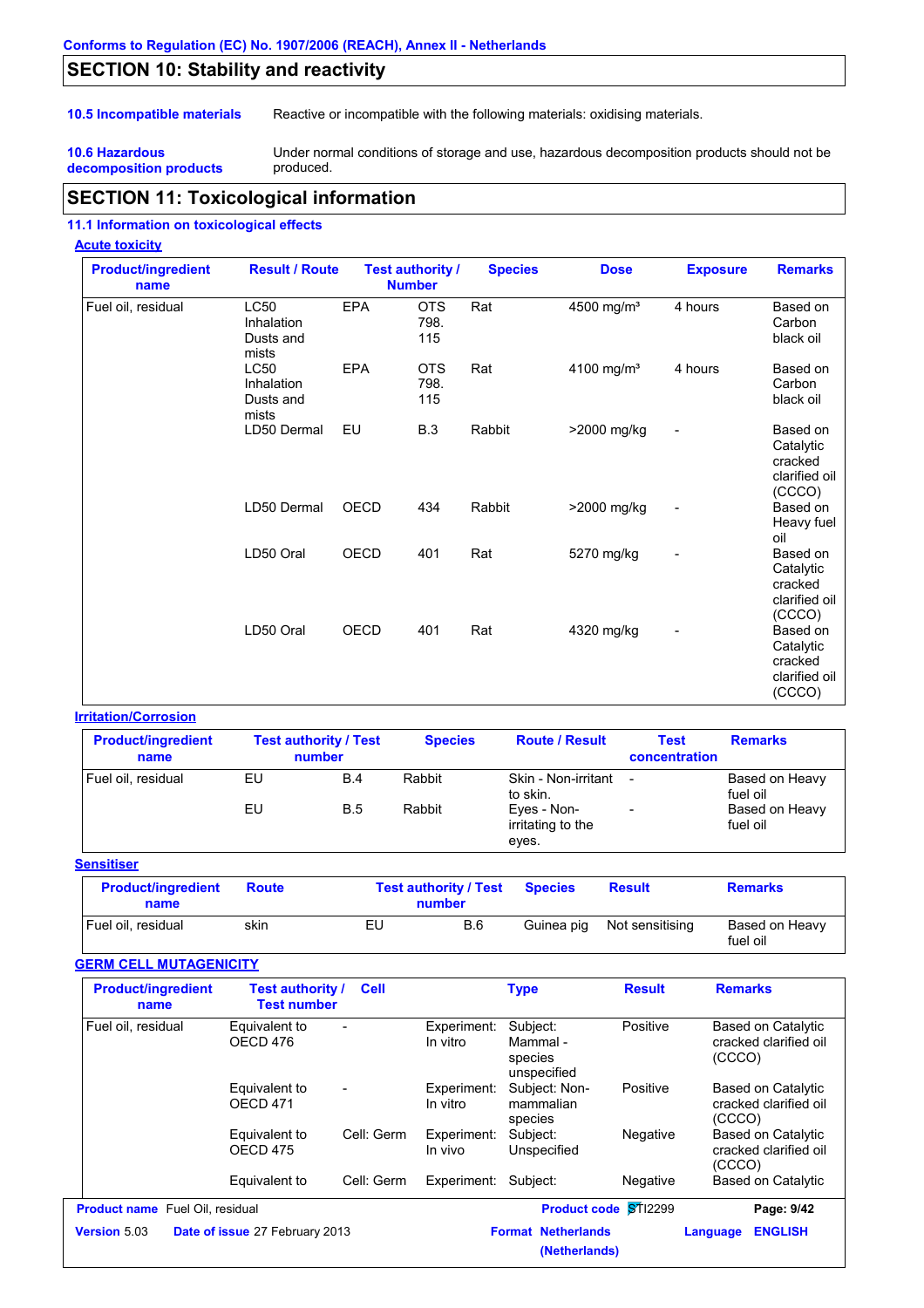|                                                     | OECD 474                               |     | In vivo        |              | Unspecified                                                                       |               | cracked clarified oil<br>(CCCO)                             |  |
|-----------------------------------------------------|----------------------------------------|-----|----------------|--------------|-----------------------------------------------------------------------------------|---------------|-------------------------------------------------------------|--|
| <b>Conclusion/Summary</b><br><b>Carcinogenicity</b> |                                        |     |                |              | Not classified. Based on available data, the classification criteria are not met. |               |                                                             |  |
| <b>Product/ingredient</b><br>name                   | <b>Test authority / Test</b><br>number |     | <b>Species</b> | <b>Route</b> | <b>Exposure</b>                                                                   | <b>Result</b> | <b>Remarks</b>                                              |  |
| Fuel oil, residual                                  | Equivalent<br>to OECD                  | 451 | Mouse          | Dermal       | Lifetime                                                                          | Positive      | Based on<br>Catalytic<br>cracked<br>clarified oil<br>(CCCO) |  |

**Conclusion/Summary** May cause cancer

#### **Reproductive toxicity**

| <b>Product/ingredient</b><br>name |            | <b>Test authority / Species</b><br><b>Test number</b> |     | <b>Route</b> |         | <b>Exposure Developmental Maternal</b> | toxicity                 | <b>Fertility</b> | <b>Remarks</b>                                                                                  |
|-----------------------------------|------------|-------------------------------------------------------|-----|--------------|---------|----------------------------------------|--------------------------|------------------|-------------------------------------------------------------------------------------------------|
| Fuel oil, residual                | <b>EPA</b> | <b>OTS</b><br>798.<br>4700                            | Rat | Dermal       | 70 days | $\overline{\phantom{a}}$               | $\overline{\phantom{0}}$ |                  | Negative no effects<br>observed<br>(Based on<br>Catalytic<br>cracked<br>clarified oil<br>(CCCO) |
|                                   | <b>EPA</b> | <b>OTS</b><br>798.<br>4900                            | Rat | Dermal       | 20 days | Positive                               | $\blacksquare$           |                  | <b>Effects</b><br>observed<br>(Based on<br>atmospheric<br>residue)                              |

**Conclusion/Summary** Development: Suspected of damaging the unborn child.

Fertility: Based on available data, the classification criteria are not met.

Effects on or via lactation: Based on available data, the classification criteria are not met.

**(Netherlands)**

### **Aspiration hazard**

**Conclusion/Summary** Not classified. Based on available data, the classification criteria are not met.

**Specific target organ toxicity**

| <b>Product /</b><br><b>Ingredient</b><br><b>Name</b>   | <b>Hazard</b>                  | <b>Test authority /</b><br><b>Test number</b> |                              | <b>Species</b> | <b>Route</b>                                     | <b>Type</b>  | <b>Dose</b>                                                                                                                                                                                                                                          | <b>Exposure Target</b> | organs         | <b>Remarks</b>                                              |
|--------------------------------------------------------|--------------------------------|-----------------------------------------------|------------------------------|----------------|--------------------------------------------------|--------------|------------------------------------------------------------------------------------------------------------------------------------------------------------------------------------------------------------------------------------------------------|------------------------|----------------|-------------------------------------------------------------|
| Fuel oil.<br>residual                                  | STOT - RE Equivalent           | to EPA                                        | <b>OPPTS</b><br>870.<br>3250 | Rat            | Dermal                                           | <b>LOAEL</b> | 20 to 200<br>mg/kg                                                                                                                                                                                                                                   | 90 days                | liver<br>blood | Based on<br>Catalytic<br>cracked<br>clarified oil<br>(CCCO) |
|                                                        | STOT - SE Equivalent           | to<br><b>OECD</b>                             | 401                          | Rat            | Oral                                             | <b>LOAEL</b> | >2000<br>mg/kg                                                                                                                                                                                                                                       |                        |                | Based on<br>Catalytic<br>cracked<br>clarified oil<br>(CCCO) |
|                                                        | STOT-SE EPA                    |                                               | <b>OTS</b><br>798.<br>1150   | Rat            | Inhalation LOAEL                                 |              | 10 to 20<br>mg/l                                                                                                                                                                                                                                     | 4 hours                |                | Based on<br>Catalytic<br>cracked<br>clarified oil<br>(CCCO) |
|                                                        | STOT-SE OECD                   |                                               | 434                          | Rabbit         | Dermal                                           | LOAEL        | >2000<br>mg/kg                                                                                                                                                                                                                                       |                        |                | Based on<br>Catalytic<br>cracked<br>clarified oil<br>(CCCO) |
| <b>Conclusion/Summary</b>                              |                                |                                               |                              |                |                                                  |              | STOT - SE: Not classified. Based on available data, the classification criteria are not met.<br>Assessment was by using a weight of evidence approach.<br>STOT - RE: May cause damage to organs through prolonged or repeated exposure. Liver, blood |                        |                |                                                             |
| <b>Information on the likely</b><br>routes of exposure |                                |                                               |                              |                | Routes of entry anticipated: Dermal, Inhalation. |              |                                                                                                                                                                                                                                                      |                        |                |                                                             |
| <b>Potential acute health effects</b>                  |                                |                                               |                              |                |                                                  |              |                                                                                                                                                                                                                                                      |                        |                |                                                             |
| <b>Inhalation</b>                                      |                                |                                               | Harmful if inhaled.          |                |                                                  |              |                                                                                                                                                                                                                                                      |                        |                |                                                             |
| <b>Product name</b> Fuel Oil, residual                 |                                |                                               |                              |                |                                                  |              | Product code STI2299                                                                                                                                                                                                                                 |                        |                | Page: 10/42                                                 |
| Version 5.03                                           | Date of issue 27 February 2013 |                                               |                              |                |                                                  |              | <b>Format Netherlands</b>                                                                                                                                                                                                                            |                        | Language       | <b>ENGLISH</b>                                              |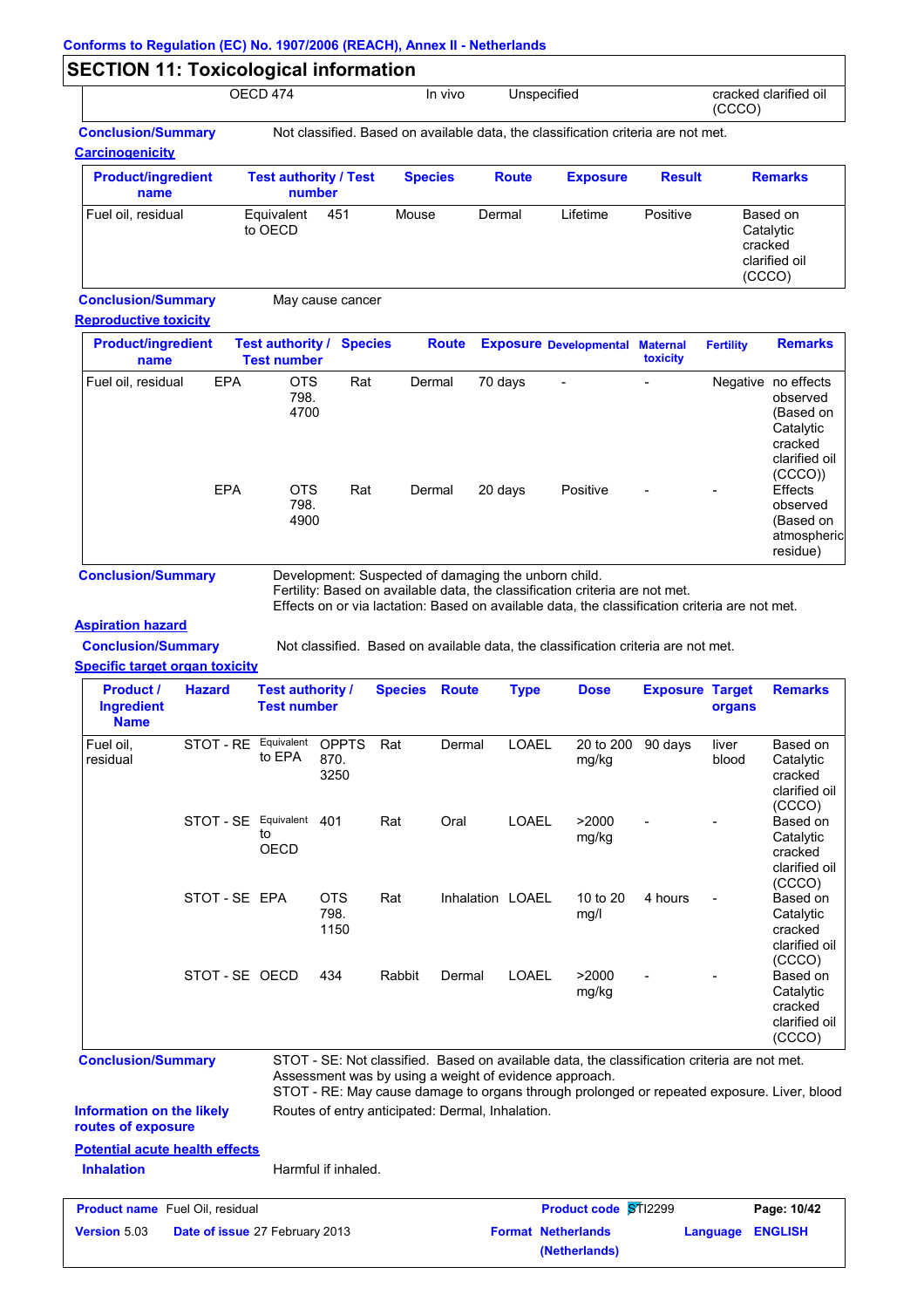| <b>SECTION 11: Toxicological information</b> |  |
|----------------------------------------------|--|
|----------------------------------------------|--|

| <b>Ingestion</b>                        | No known significant effects or critical hazards.                                                                                                                                                                                                                                                                              |
|-----------------------------------------|--------------------------------------------------------------------------------------------------------------------------------------------------------------------------------------------------------------------------------------------------------------------------------------------------------------------------------|
| <b>Skin contact</b>                     | Will cause burns if hot material contacts skin.                                                                                                                                                                                                                                                                                |
| <b>Eye contact</b>                      | Will cause burns if hot material contacts eyes.                                                                                                                                                                                                                                                                                |
|                                         | <b>Symptoms related to the physical, chemical and toxicological characteristics</b>                                                                                                                                                                                                                                            |
| <b>Inhalation</b>                       | Adverse symptoms may include the following:<br>nausea or vomiting<br>headache<br>drowsiness/fatique<br>dizziness/vertigo<br>unconsciousness                                                                                                                                                                                    |
| <b>Ingestion</b>                        | No specific data.                                                                                                                                                                                                                                                                                                              |
| <b>Skin contact</b>                     | Adverse symptoms may include the following:<br>irritation<br>dryness<br>cracking                                                                                                                                                                                                                                               |
| <b>Eye contact</b>                      | No specific data.                                                                                                                                                                                                                                                                                                              |
|                                         | Delayed and immediate effects and also chronic effects from short and long term exposure                                                                                                                                                                                                                                       |
| <b>Inhalation</b>                       | Vapour, mists or fumes may contain polycyclic aromatic hydrocarbons some of which are known<br>to produce skin cancer. May be harmful by inhalation if exposure to vapour, mists or fumes<br>resulting from thermal decomposition products occurs. Vapour, mist or fume may irritate the<br>nose, mouth and respiratory tract. |
| <b>Ingestion</b>                        | If swallowed, may irritate the mouth, throat and digestive system. If swallowed, may cause<br>abdominal pain, stomach cramps, nausea, vomiting, diarrhoea, dizziness and drowsiness.                                                                                                                                           |
| <b>Skin contact</b>                     | As with all such products containing potentially harmful levels of PCAs, prolonged or repeated<br>skin contact may eventually result in dermatitis or more serious irreversible skin disorders<br>including cancer.                                                                                                            |
| <b>Eye contact</b>                      | Vapour, mist or fume may cause eye irritation. Exposure to vapour, mist or fume may cause<br>stinging, redness and watering of the eyes.                                                                                                                                                                                       |
| <b>Potential chronic health effects</b> |                                                                                                                                                                                                                                                                                                                                |
| <b>General</b>                          | May cause damage to organs through prolonged or repeated exposure. Prolonged or repeated<br>contact can defat the skin and lead to irritation, cracking and/or dermatitis. Vapour, mists or<br>fumes may contain polycyclic aromatic hydrocarbons some of which are known to produce skin<br>cancer.                           |
| <b>Carcinogenicity</b>                  | May cause cancer. Risk of cancer depends on duration and level of exposure.                                                                                                                                                                                                                                                    |
| <b>Mutagenicity</b>                     | No known significant effects or critical hazards.                                                                                                                                                                                                                                                                              |
| <b>Developmental effects</b>            | Suspected of damaging the unborn child.                                                                                                                                                                                                                                                                                        |
| <b>Fertility effects</b>                | No known significant effects or critical hazards.                                                                                                                                                                                                                                                                              |

# **SECTION 12: Ecological information**

| <b>12.1 Toxicity</b>              |                                        |        |                |                                               |                 |                |                                  |
|-----------------------------------|----------------------------------------|--------|----------------|-----------------------------------------------|-----------------|----------------|----------------------------------|
| <b>Product/ingredient</b><br>name | Test authority /<br><b>Test number</b> |        | <b>Species</b> | <b>Type / Result</b>                          | <b>Exposure</b> | <b>Effects</b> | <b>Remarks</b>                   |
| Fuel oil, residual                | <b>OECD</b>                            | 202    | Daphnia        | Acute EL50 2 mg/l<br>Nominal Fresh water      | 48 hours        | Mobility       | Based on<br>Heavy fuel<br>oil    |
|                                   | <b>OECD</b>                            | 203    | Fish           | Acute LL50 79 mg/l<br>Nominal Fresh water     | 96 hours        |                | Based on<br>residual<br>fuel oil |
|                                   | Modelled<br>data                       | $\sim$ | Daphnia        | Chronic NOEL 0.27 mg/l<br>Nominal Fresh water | 21 days         | Reproduction   | $\blacksquare$                   |
|                                   | Modelled<br>data                       | ٠.     | Fish           | Chronic NOEL 0.1 mg/l<br>Nominal Fresh water  | 28 days         | Mortality      | $\blacksquare$                   |

**Conclusion/Summary** Persistent per IMO criteria

**Environmental hazards** Very toxic to aquatic life with long lasting effects.

#### **12.2 Persistence and degradability**

IOPC Persistent / not persistent. oil: Persistent

#### **12.3 Bioaccumulative potential**

This product is not expected to bioaccumulate through food chains in the environment.

|                     | <b>Product name</b> Fuel Oil, residual | <b>Product code ST12299</b> | Page: 11/42               |  |                         |
|---------------------|----------------------------------------|-----------------------------|---------------------------|--|-------------------------|
| <b>Version</b> 5.03 | <b>Date of issue 27 February 2013</b>  |                             | <b>Format Netherlands</b> |  | <b>Language ENGLISH</b> |
|                     |                                        |                             | (Netherlands)             |  |                         |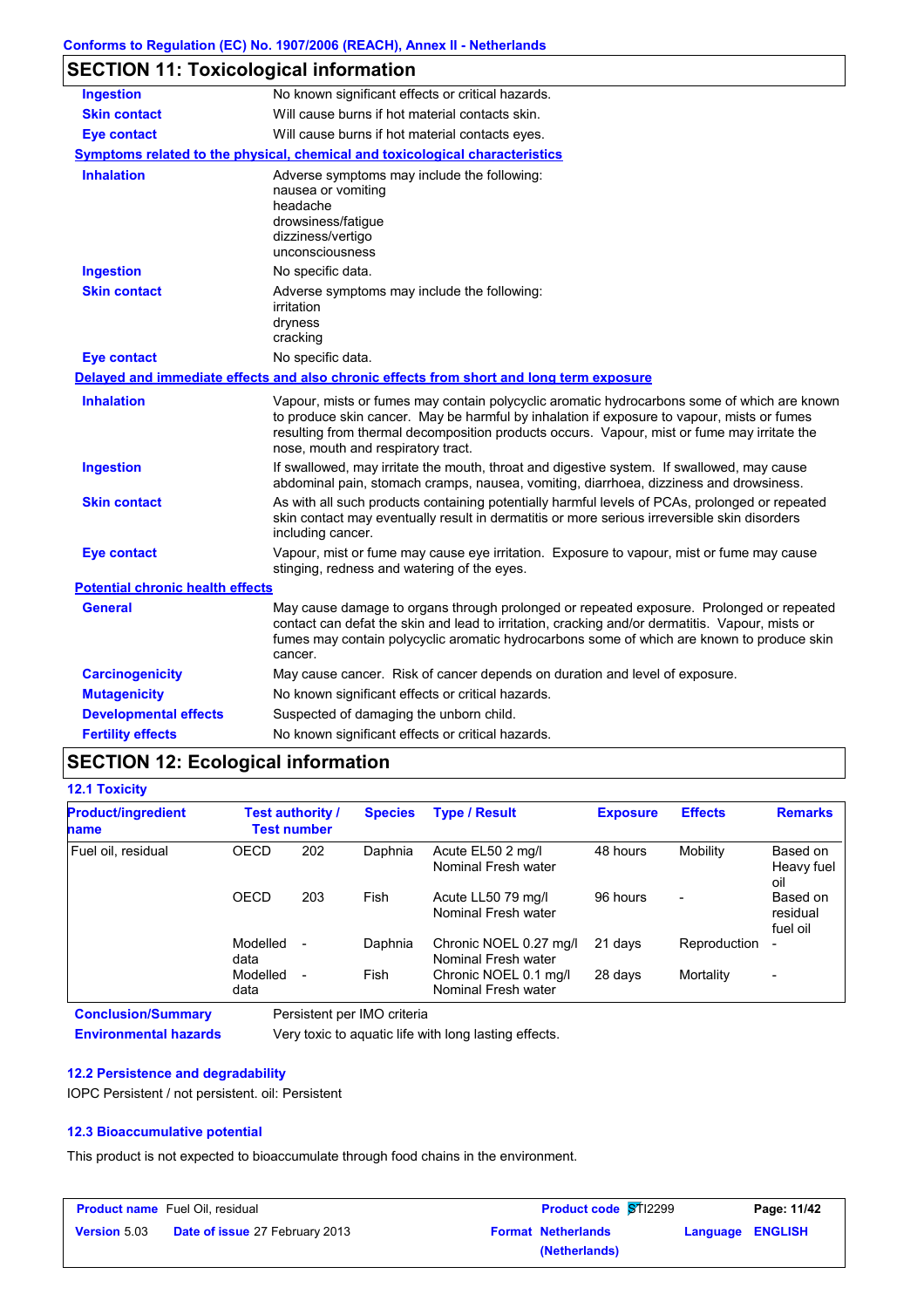### **SECTION 12: Ecological information**

| 12.4 Mobility in soil                                 |                                                                                                                    |
|-------------------------------------------------------|--------------------------------------------------------------------------------------------------------------------|
| <b>Soil/water partition</b><br>coefficient $(K_{oc})$ | Not available.                                                                                                     |
| <b>Mobility</b>                                       | Spillages may penetrate the soil causing ground water contamination. This material may<br>accumulate in sediments. |
| 12.5 Results of PBT and vPvB assessment               |                                                                                                                    |
| <b>PBT</b>                                            | No                                                                                                                 |
|                                                       |                                                                                                                    |

**vPvB** No

#### **12.6 Other adverse effects**

**Other ecological information**

This product has a density close to that of water. Spills are unlikely to form a distinct film on the water surface, and may become dispersed as globules if mixed or agitated. If released to water the product may sink.

### **SECTION 13: Disposal considerations**

The information in this section contains generic advice and guidance. The list of Identified Uses in Section 1 should be consulted for any available use-specific information provided in the Exposure Scenario(s).

#### **13.1 Waste treatment methods**

#### **Product**

**Methods of disposal**

**Hazardous waste** Yes. Where possible, arrange for product to be recycled. Dispose of via an authorised person/ licensed waste disposal contractor in accordance with local regulations.

#### **European waste catalogue (EWC)**

| Waste code | <b>Waste designation</b> |
|------------|--------------------------|
| $130701*$  | Ifuel oil and diesel     |

However, deviation from the intended use and/or the presence of any potential contaminants may require an alternative waste disposal code to be assigned by the end user.

| <b>Packaging</b>           |                                                                                                                                                                                                                                                                                                                                                                                                                                                                                                                                                                                           |
|----------------------------|-------------------------------------------------------------------------------------------------------------------------------------------------------------------------------------------------------------------------------------------------------------------------------------------------------------------------------------------------------------------------------------------------------------------------------------------------------------------------------------------------------------------------------------------------------------------------------------------|
| <b>Methods of disposal</b> | Where possible, arrange for product to be recycled. Dispose of via an authorised person/<br>licensed waste disposal contractor in accordance with local regulations.                                                                                                                                                                                                                                                                                                                                                                                                                      |
| <b>Special precautions</b> | This material and its container must be disposed of in a safe way. Empty containers or liners<br>may retain some product residues. Avoid dispersal of spilt material and runoff and contact with<br>soil, waterways, drains and sewers.                                                                                                                                                                                                                                                                                                                                                   |
| <b>Other information</b>   | Empty packages may contain some remaining product. Hazard warning labels are a guide to the<br>safe handling of empty packaging and should not be removed.                                                                                                                                                                                                                                                                                                                                                                                                                                |
|                            | Empty containers represent a fire hazard as they may contain flammable product residues and<br>vapour. Never weld, solder or braze containers unless they are cleaned and do not contain<br>flammable vapours and residues.                                                                                                                                                                                                                                                                                                                                                               |
|                            | At sea, used or unwanted product should be stored for eventual discharge into port approved<br>waste oil disposal facilities.                                                                                                                                                                                                                                                                                                                                                                                                                                                             |
|                            | Dusts generated during the removal of ash deposits from engine/boiler combustion surfaces or<br>exhaust spaces, will be harmful if inhaled and may cause nausea and eye, nose and throat<br>irritation. Repeated contact may result in serious irreversible disorders.<br>Before working in combustion/exhaust spaces or handling fuel oil ash/dust the area should be<br>thoroughly damped down with water. If this is not possible, wear full breathing apparatus or<br>an ann no an 2014 an choir Fharles Classics and the contract of an annual field of the Contract of the contract |

positive pressure filter sets. Protective clothing must always be worn. When inspecting combustion/exhaust spaces, wear full face dust respirator and protective clothing.

### **SECTION 14: Transport information**

|                                        | <b>ADR/RID</b>                                                                                 | <b>ADN</b>                                                                              | <b>IMDG</b>                                                                                                  | <b>IATA</b>                                                                                    |
|----------------------------------------|------------------------------------------------------------------------------------------------|-----------------------------------------------------------------------------------------|--------------------------------------------------------------------------------------------------------------|------------------------------------------------------------------------------------------------|
| 14.1 UN number                         | <b>UN 3082</b>                                                                                 | <b>UN 3082</b>                                                                          | <b>UN 3082</b>                                                                                               | <b>UN 3082</b>                                                                                 |
| 14.2 UN proper<br>shipping name        | <b>ENVIRONMENTALLY</b><br><b>HAZARDOUS</b><br>SUBSTANCE.<br>LIQUID, N.O.S.<br>(Heavy fuel oil) | ENVIRONMENTALLY<br><b>HAZARDOUS</b><br>SUBSTANCE.<br>LIQUID, N.O.S.<br>(Heavy fuel oil) | ENVIRONMENTALLY<br><b>HAZARDOUS</b><br>SUBSTANCE.<br>LIQUID, N.O.S.<br>(Heavy fuel oil).<br>Marine pollutant | <b>ENVIRONMENTALLY</b><br><b>HAZARDOUS</b><br>SUBSTANCE.<br>LIQUID, N.O.S.<br>(Heavy fuel oil) |
| <b>Product name</b> Fuel Oil, residual |                                                                                                |                                                                                         | Product code ST12299                                                                                         | Page: 12/42                                                                                    |
| <b>Version 5.03</b>                    | Date of issue 27 February 2013                                                                 |                                                                                         | <b>Format Netherlands</b><br>(Netherlands)                                                                   | <b>ENGLISH</b><br>Language                                                                     |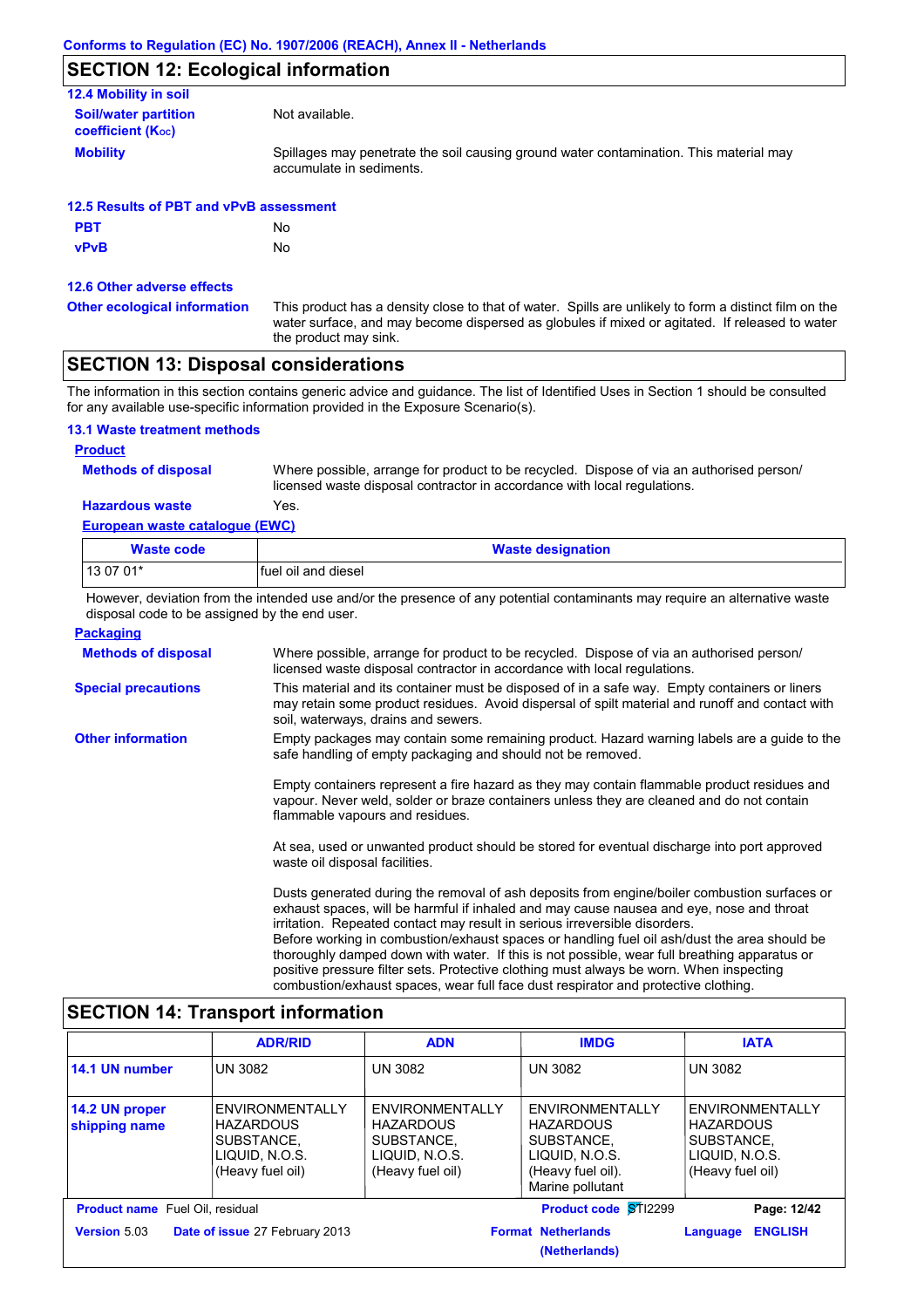### **Conforms to Regulation (EC) No. 1907/2006 (REACH), Annex II - Netherlands**

|                                                | <b>SECTION 14: Transport information</b>                         |                                                              |                                            |     |
|------------------------------------------------|------------------------------------------------------------------|--------------------------------------------------------------|--------------------------------------------|-----|
| <b>14.3 Transport</b><br>hazard class(es)      | 9<br>$\bigstar$                                                  | 9<br>$\bigstar$                                              | 9<br>$\bigstar$                            | 9   |
| 14.4 Packing<br>group                          | $\mathbf{III}$                                                   | Ш                                                            | Ш                                          | III |
| 14.5<br><b>Environmental</b><br><b>hazards</b> | Yes.                                                             | Yes.                                                         | Yes.                                       | No. |
| <b>Additional</b><br>information               | <b>Hazard identification</b><br>number<br>90<br>Tunnel code<br>Е | <b>Remarks</b><br>Table: C. Danger: 9+<br>(N1, CMR, F or S). | Emergency<br>schedules (EmS)<br>$F-A. S-F$ |     |

**14.6 Special precautions for user** Not available.

| <b>ADR/RID Classification</b><br>code:                                                               | M6                          |     |
|------------------------------------------------------------------------------------------------------|-----------------------------|-----|
| <b>ADN Classification code:</b>                                                                      | M6                          |     |
| <b>14.7 Transport in bulk</b><br>according to Annex II of<br><b>MARPOL 73/78 and the IBC</b><br>Code | <b>Proper shipping name</b> | MAI |

RPOL Annex 1 rules apply for bulk shipments by sea.

# **SECTION 15: Regulatory information**

|                                                                                                                                                          | 15.1 Safety, health and environmental regulations/legislation specific for the substance or mixture                                                          |
|----------------------------------------------------------------------------------------------------------------------------------------------------------|--------------------------------------------------------------------------------------------------------------------------------------------------------------|
| EU Regulation (EC) No. 1907/2006 (REACH)                                                                                                                 |                                                                                                                                                              |
| Annex XIV - List of substances subject to authorisation                                                                                                  |                                                                                                                                                              |
| <b>Substances of very high concern</b>                                                                                                                   |                                                                                                                                                              |
| None of the components are listed.                                                                                                                       |                                                                                                                                                              |
| <b>Annex XVII - Restrictions</b><br>on the manufacture,<br>placing on the market<br>and use of certain<br>dangerous substances,<br>mixtures and articles | For non-fuel uses - "Restricted to Professional Users. Attention - avoid exposure - obtain special<br>instructions before use". Must be marked on packaging. |
| <b>Other regulations</b>                                                                                                                                 |                                                                                                                                                              |
| <b>REACH Status</b>                                                                                                                                      | The company, as identified in Section 1, sells this product in the EU in compliance with the<br>current requirements of REACH.                               |
| <b>United States inventory</b><br>(TSCA 8b)                                                                                                              | All components are listed or exempted.                                                                                                                       |
| <b>Australia inventory (AICS)</b>                                                                                                                        | All components are listed or exempted.                                                                                                                       |
| <b>Canada inventory</b>                                                                                                                                  | All components are listed or exempted.                                                                                                                       |
| <b>China inventory (IECSC)</b>                                                                                                                           | All components are listed or exempted.                                                                                                                       |
| <b>Japan inventory (ENCS)</b>                                                                                                                            | All components are listed or exempted.                                                                                                                       |
| <b>Korea inventory (KECI)</b>                                                                                                                            | Not determined.                                                                                                                                              |
| <b>Philippines inventory</b><br>(PICCS)                                                                                                                  | Not determined.                                                                                                                                              |
| <b>National regulations</b>                                                                                                                              |                                                                                                                                                              |
| <b>15.2 Chemical Safety</b><br><b>Assessment</b>                                                                                                         | Complete.                                                                                                                                                    |

|                     | <b>Product name</b> Fuel Oil, residual | <b>Product code ST12299</b> |                         | Page: 13/42 |
|---------------------|----------------------------------------|-----------------------------|-------------------------|-------------|
| <b>Version 5.03</b> | <b>Date of issue 27 February 2013</b>  | <b>Format Netherlands</b>   | <b>Language ENGLISH</b> |             |
|                     |                                        | (Netherlands)               |                         |             |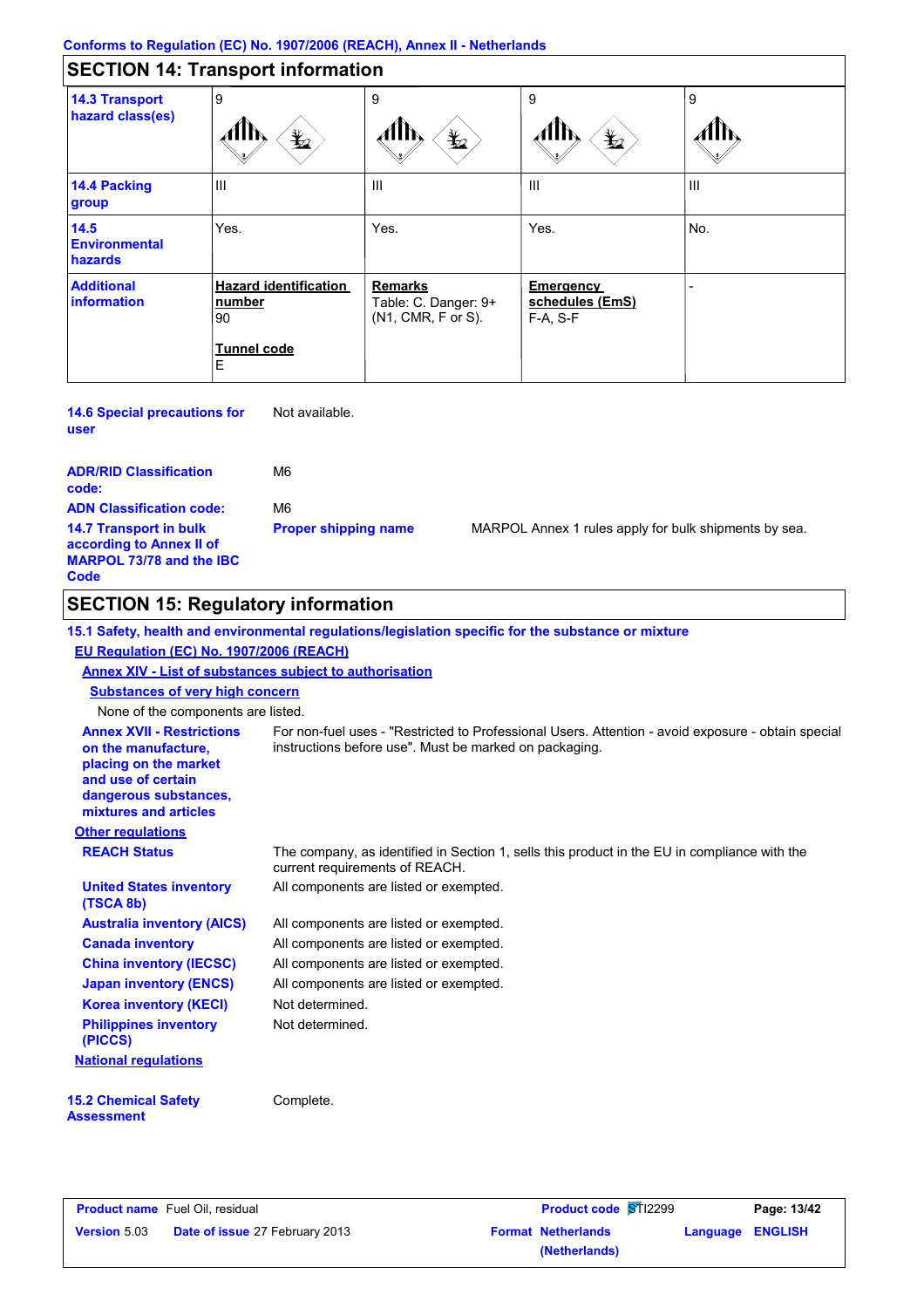# **SECTION 16: Other information**

| <b>Abbreviations and acronyms</b>                                                  | Inland Waterway                                                                                                                                           |                                                                                     | ADN = European Provisions concerning the International Carriage of Dangerous Goods by                                                                        |  |  |
|------------------------------------------------------------------------------------|-----------------------------------------------------------------------------------------------------------------------------------------------------------|-------------------------------------------------------------------------------------|--------------------------------------------------------------------------------------------------------------------------------------------------------------|--|--|
|                                                                                    | ADR = The European Agreement concerning the International Carriage of Dangerous Goods by                                                                  |                                                                                     |                                                                                                                                                              |  |  |
|                                                                                    | Road<br>ATE = Acute Toxicity Estimate                                                                                                                     |                                                                                     |                                                                                                                                                              |  |  |
|                                                                                    |                                                                                                                                                           | <b>BCF</b> = Bioconcentration Factor                                                |                                                                                                                                                              |  |  |
|                                                                                    |                                                                                                                                                           | CAS = Chemical Abstracts Service                                                    |                                                                                                                                                              |  |  |
|                                                                                    |                                                                                                                                                           | CSA = Chemical Safety Assessment                                                    | CLP = Classification, Labelling and Packaging Regulation [Regulation (EC) No. 1272/2008]                                                                     |  |  |
|                                                                                    |                                                                                                                                                           | CSR = Chemical Safety Report                                                        |                                                                                                                                                              |  |  |
|                                                                                    | DMEL = Derived Minimal Effect Level<br>DNEL = Derived No Effect Level                                                                                     |                                                                                     |                                                                                                                                                              |  |  |
|                                                                                    |                                                                                                                                                           |                                                                                     | DPD = Dangerous Preparations Directive [1999/45/EC]                                                                                                          |  |  |
|                                                                                    |                                                                                                                                                           |                                                                                     | DSD = Dangerous Substances Directive [67/548/EEC]                                                                                                            |  |  |
|                                                                                    | EINECS = European Inventory of Existing Commercial chemical Substances<br>ES = Exposure Scenario                                                          |                                                                                     |                                                                                                                                                              |  |  |
|                                                                                    |                                                                                                                                                           |                                                                                     | EUH statement = CLP-specific Hazard statement                                                                                                                |  |  |
|                                                                                    |                                                                                                                                                           | EWC = European Waste Catalogue                                                      |                                                                                                                                                              |  |  |
|                                                                                    |                                                                                                                                                           | IATA = International Air Transport Association                                      | GHS = Globally Harmonized System of Classification and Labelling of Chemicals                                                                                |  |  |
|                                                                                    |                                                                                                                                                           | IBC = Intermediate Bulk Container                                                   |                                                                                                                                                              |  |  |
|                                                                                    |                                                                                                                                                           |                                                                                     | <b>IMDG = International Maritime Dangerous Goods</b>                                                                                                         |  |  |
|                                                                                    |                                                                                                                                                           |                                                                                     | LogPow = logarithm of the octanol/water partition coefficient<br>MARPOL 73/78 = International Convention for the Prevention of Pollution From Ships, 1973 as |  |  |
|                                                                                    |                                                                                                                                                           |                                                                                     | modified by the Protocol of 1978. ("Marpol" = marine pollution)                                                                                              |  |  |
|                                                                                    | OECD = Organisation for Economic Co-operation and Development                                                                                             |                                                                                     |                                                                                                                                                              |  |  |
|                                                                                    | PBT = Persistent, Bioaccumulative and Toxic<br><b>PNEC = Predicted No Effect Concentration</b>                                                            |                                                                                     |                                                                                                                                                              |  |  |
|                                                                                    | RID = The Regulations concerning the International Carriage of Dangerous Goods by Rail                                                                    |                                                                                     |                                                                                                                                                              |  |  |
|                                                                                    | <b>RRN = REACH Registration Number</b>                                                                                                                    |                                                                                     |                                                                                                                                                              |  |  |
|                                                                                    | SADT = Self-Accelerating Decomposition Temperature<br>SVHC = Substances of Very High Concern                                                              |                                                                                     |                                                                                                                                                              |  |  |
|                                                                                    | STOT-RE = Specific Target Organ Toxicity - Repeated Exposure                                                                                              |                                                                                     |                                                                                                                                                              |  |  |
|                                                                                    | STOT-SE = Specific Target Organ Toxicity - Single Exposure                                                                                                |                                                                                     |                                                                                                                                                              |  |  |
|                                                                                    | TWA = Time weighted average<br>UN = United Nations                                                                                                        |                                                                                     |                                                                                                                                                              |  |  |
|                                                                                    | UVCB = Complex hydrocarbon substance                                                                                                                      |                                                                                     |                                                                                                                                                              |  |  |
|                                                                                    | VOC = Volatile Organic Compound<br>vPvB = Very Persistent and Very Bioaccumulative                                                                        |                                                                                     |                                                                                                                                                              |  |  |
|                                                                                    | H332                                                                                                                                                      | Harmful if inhaled.                                                                 |                                                                                                                                                              |  |  |
| <b>Full text of abbreviated H</b><br><b>statements</b>                             | H350                                                                                                                                                      | May cause cancer.                                                                   |                                                                                                                                                              |  |  |
|                                                                                    | H361d                                                                                                                                                     |                                                                                     | Suspected of damaging the unborn child.                                                                                                                      |  |  |
|                                                                                    | H373<br>H410                                                                                                                                              |                                                                                     | May cause damage to organs through prolonged or repeated exposure.<br>Very toxic to aquatic life with long lasting effects.                                  |  |  |
| <b>Full text of classifications</b>                                                |                                                                                                                                                           |                                                                                     | Acute Tox. 4, H332 ACUTE TOXICITY: INHALATION - Category 4                                                                                                   |  |  |
| [CLP/GHS]                                                                          |                                                                                                                                                           | Aquatic Chronic 1, H410                                                             | AQUATIC TOXICITY (CHRONIC) - Category 1                                                                                                                      |  |  |
|                                                                                    | Carc. 1B, H350                                                                                                                                            |                                                                                     | CARCINOGENICITY - Category 1B                                                                                                                                |  |  |
|                                                                                    | Repr. 2, H361d                                                                                                                                            | STOT RE 2, H373                                                                     | TOXIC TO REPRODUCTION [Unborn child] - Category 2<br>SPECIFIC TARGET ORGAN TOXICITY (REPEATED                                                                |  |  |
|                                                                                    |                                                                                                                                                           |                                                                                     | EXPOSURE) - Category 2                                                                                                                                       |  |  |
| <b>Full text of abbreviated R</b>                                                  |                                                                                                                                                           | R45- May cause cancer.                                                              |                                                                                                                                                              |  |  |
| phrases                                                                            |                                                                                                                                                           | R63- Possible risk of harm to the unborn child.<br>R20- Also harmful by inhalation. |                                                                                                                                                              |  |  |
|                                                                                    |                                                                                                                                                           |                                                                                     | R48/21- Also harmful: danger of serious damage to health by prolonged exposure in contact with                                                               |  |  |
|                                                                                    | skin.                                                                                                                                                     |                                                                                     |                                                                                                                                                              |  |  |
|                                                                                    | R66- Repeated exposure may cause skin dryness or cracking.<br>R50/53- Very toxic to aquatic organisms, may cause long-term adverse effects in the aquatic |                                                                                     |                                                                                                                                                              |  |  |
|                                                                                    | environment.                                                                                                                                              |                                                                                     |                                                                                                                                                              |  |  |
| <b>Full text of classifications</b>                                                | Carc. Cat. 2 - Carcinogen category 2                                                                                                                      |                                                                                     |                                                                                                                                                              |  |  |
| [DSD/DPD]                                                                          | Repr. Cat. 3 - Toxic to reproduction category 3<br>Xn - Harmful                                                                                           |                                                                                     |                                                                                                                                                              |  |  |
|                                                                                    |                                                                                                                                                           | N - Dangerous for the environment                                                   |                                                                                                                                                              |  |  |
| <u>History</u>                                                                     |                                                                                                                                                           |                                                                                     |                                                                                                                                                              |  |  |
| Date of issue/ Date of<br>revision                                                 | 27/02/2013.                                                                                                                                               |                                                                                     |                                                                                                                                                              |  |  |
| Date of previous issue                                                             | 05/02/2013.                                                                                                                                               |                                                                                     |                                                                                                                                                              |  |  |
| <b>Prepared by</b>                                                                 |                                                                                                                                                           | <b>Product Stewardship</b>                                                          |                                                                                                                                                              |  |  |
| $\sqrt{\ }$ Indicates information that has changed from previously issued version. |                                                                                                                                                           |                                                                                     |                                                                                                                                                              |  |  |
|                                                                                    |                                                                                                                                                           |                                                                                     |                                                                                                                                                              |  |  |

| <b>Product name</b> Fuel Oil, residual |                                       | <b>Product code ST12299</b> |                  | Page: 14/42 |
|----------------------------------------|---------------------------------------|-----------------------------|------------------|-------------|
| <b>Version 5.03</b>                    | <b>Date of issue 27 February 2013</b> | <b>Format Netherlands</b>   | Language ENGLISH |             |
|                                        |                                       | (Netherlands)               |                  |             |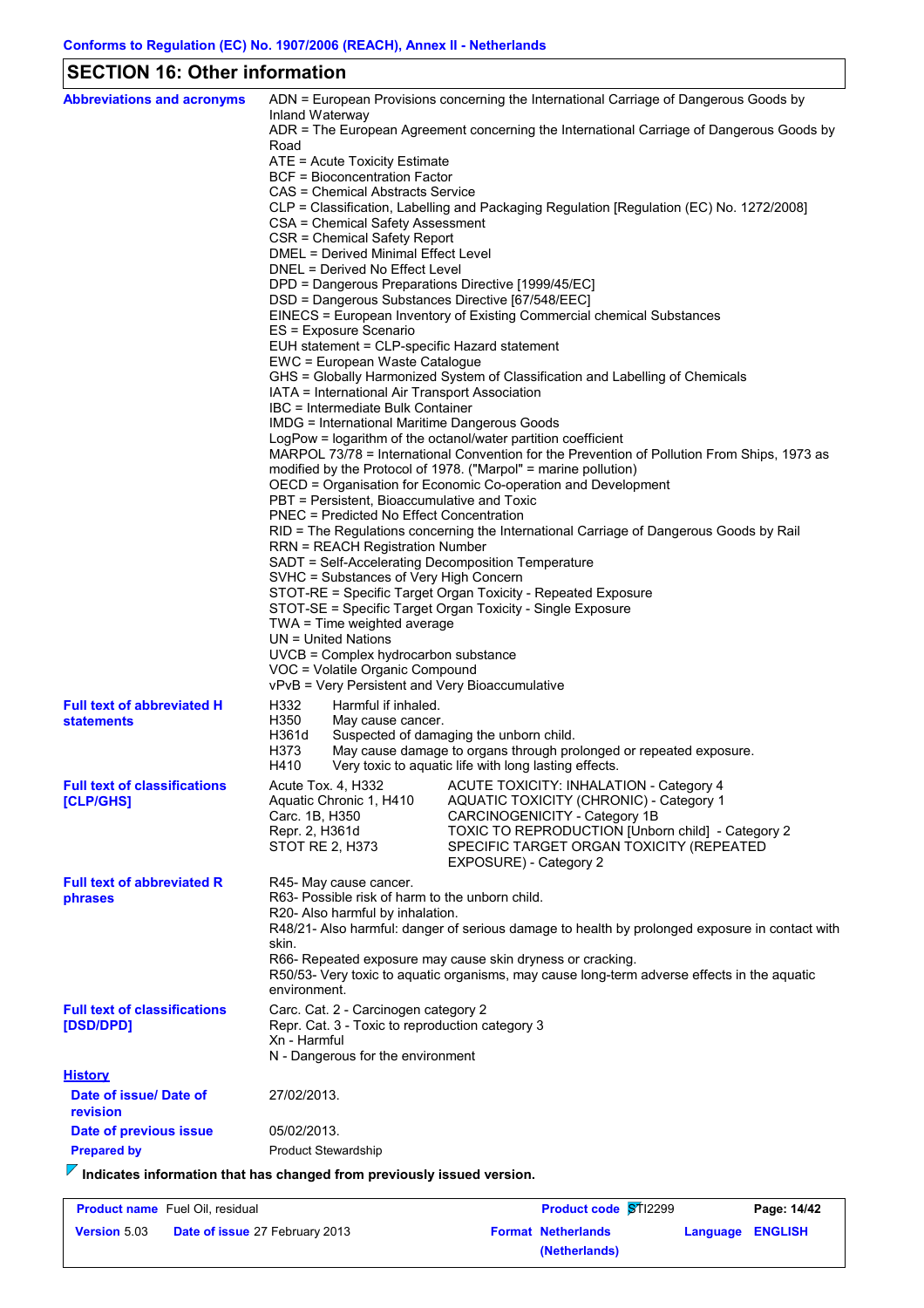### **SECTION 16: Other information**

#### **Notice to reader**

All reasonably practicable steps have been taken to ensure this data sheet and the health, safety and environmental information contained in it is accurate as of the date specified below. No warranty or representation, express or implied is made as to the accuracy or completeness of the data and information in this data sheet.

The data and advice given apply when the product is sold for the stated application or applications. You should not use the product other than for the stated application or applications without seeking advice from BP Group.

It is the user's obligation to evaluate and use this product safely and to comply with all applicable laws and regulations. The BP Group shall not be responsible for any damage or injury resulting from use, other than the stated product use of the material, from any failure to adhere to recommendations, or from any hazards inherent in the nature of the material. Purchasers of the product for supply to a third party for use at work, have a duty to take all necessary steps to ensure that any person handling or using the product is provided with the information in this sheet. Employers have a duty to tell employees and others who may be affected of any hazards described in this sheet and of any precautions that should be taken. You can contact the BP Group to ensure that this document is the most current available. Alteration of this document is strictly prohibited.

| <b>Product name</b> Fuel Oil, residual |                                       | <b>Product code ST12299</b> | Page: 15/42             |
|----------------------------------------|---------------------------------------|-----------------------------|-------------------------|
| <b>Version 5.03</b>                    | <b>Date of issue 27 February 2013</b> | <b>Format Netherlands</b>   | <b>Language ENGLISH</b> |
|                                        |                                       | (Netherlands)               |                         |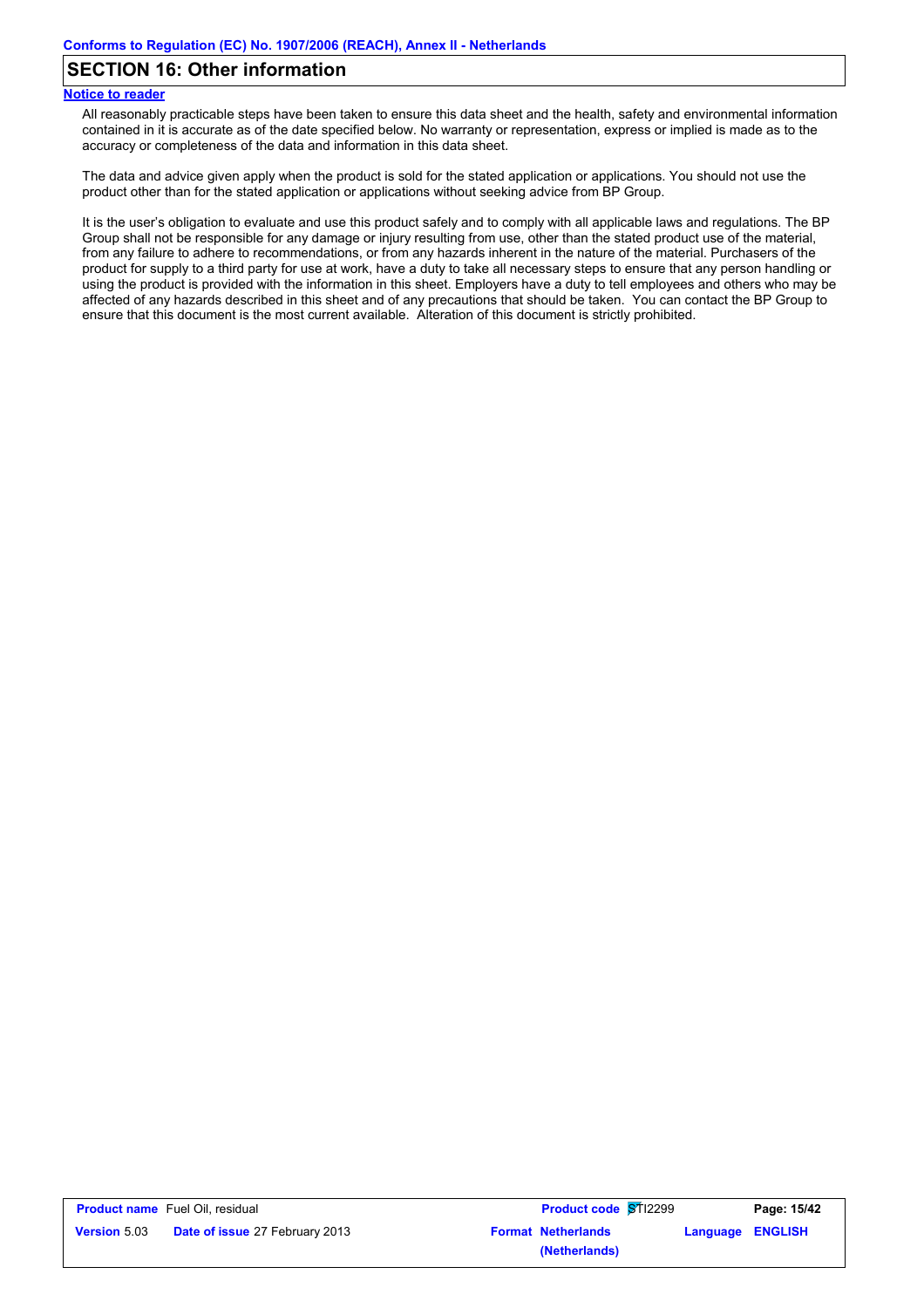

**Industrial**

| <b>Product definition</b>                                              | <b>UVCB</b>                                                                                                                                                                                                                                                                                                                                                                                |  |
|------------------------------------------------------------------------|--------------------------------------------------------------------------------------------------------------------------------------------------------------------------------------------------------------------------------------------------------------------------------------------------------------------------------------------------------------------------------------------|--|
| Code                                                                   | <b>STI2299</b>                                                                                                                                                                                                                                                                                                                                                                             |  |
| <b>Product name</b>                                                    | Fuel Oil, residual                                                                                                                                                                                                                                                                                                                                                                         |  |
| <b>Section 1:: Title</b>                                               |                                                                                                                                                                                                                                                                                                                                                                                            |  |
| <b>Short title of the exposure</b><br>scenario                         | Heavy Fuel Oil Distribution of Substance - Industrial                                                                                                                                                                                                                                                                                                                                      |  |
| List of use descriptors                                                | <b>Identified use name:</b> Distribution of substance<br>Process Category: PROC01, PROC02, PROC03, PROC08a, PROC08b, PROC15<br>Sector of end use: SU03<br>Subsequent service life relevant for that use: No.<br>Environmental Release Category: ERC01, ERC02, ERC03, ERC04, ERC05,<br>ERC06a, ERC06b, ERC06c, ERC06d, ERC07<br>Specific Environmental Release Category: ESVOC SpERC 1.1.v1 |  |
| <b>Processes and activities</b><br>covered by the exposure<br>scenario | Bulk loading (including marine vessel/barge, rail/road car and IBC loading) of<br>substance within closed or contained systems, including incidental exposures during<br>its sampling, storage, unloading, maintenance and associated laboratory activities.                                                                                                                               |  |
| <b>Assessment Method</b>                                               | See Section 3                                                                                                                                                                                                                                                                                                                                                                              |  |

### **Identification of the substance or mixture**

#### **Section 2: Operational conditions and risk management measures**

| Section 2.1: Control of worker exposure                                            |                                                                                                                                                                     |
|------------------------------------------------------------------------------------|---------------------------------------------------------------------------------------------------------------------------------------------------------------------|
| <b>Product characteristics:</b>                                                    |                                                                                                                                                                     |
| <b>Physical state:</b>                                                             | Liquid, vapour pressure $< 0.5$ kPa at STP.                                                                                                                         |
| Concentration of substance in product:                                             | Covers percentage substance in the product up to 100% (unless<br>stated differently).                                                                               |
| <b>Frequency and duration of use:</b>                                              | Covers daily exposures up to 8 hours (unless stated differently).                                                                                                   |
| <b>Other given operational conditions affecting</b><br><b>workers exposure:</b>    | Assumes use at not more than 20°C above ambient temperature.<br>unless stated differently. Assumes a good basic standard of<br>occupational hygiene is implemented. |
| <b>Contributing scenarios: Operational conditions and risk management measures</b> |                                                                                                                                                                     |

General measures (carcinogens): Consider technical advances and process upgrades (including automation) for the elimination of releases.

Minimise exposure using measures such as closed systems, dedicated facilities and suitable general/local exhaust ventilation.

Drain down systems and clear transfer lines prior to breaking containment.

Clean/flush equipment, where possible, prior to maintenance.

Where there is potential for exposure: restrict access to authorised persons; provide specific activity training to operators to minimise exposures; wear suitable gloves and coveralls to prevent skin contamination; wear respiratory protection when its use is identified for certain contributing scenarios; clear up spills immediately and dispose of wastes safely.

Ensure safe systems of work or equivalent arrangements are in place to manage risks.

Regularly inspect, test and maintain all control measures.

Consider the need for risk-based health surveillance.

Process sampling Outdoor.: Sample via a closed loop or other system to avoid exposure. Avoid carrying out activities involving exposure for more than 15 minutes. Wear chemical-resistant gloves (tested to EN374) in combination with 'basic' employee training.

General exposures (closed systems): Handle substance within a closed system. Avoid carrying out operation for more than 4 hours. Sample via a closed loop or other system to avoid exposure. Wear chemical-resistant gloves (tested to EN374) in combination with 'basic' employee training.

Bulk product storage: Store substance within a closed system. Avoid carrying out operation for more than 4 hours. Wear chemical-resistant gloves (tested to EN374) in combination with 'basic' employee training.

Product sampling: Sample via a closed loop or other system to avoid exposure. Avoid carrying out activities involving exposure for more than 15 minutes. Wear chemical-resistant gloves (tested to EN374) in combination with 'basic' employee training.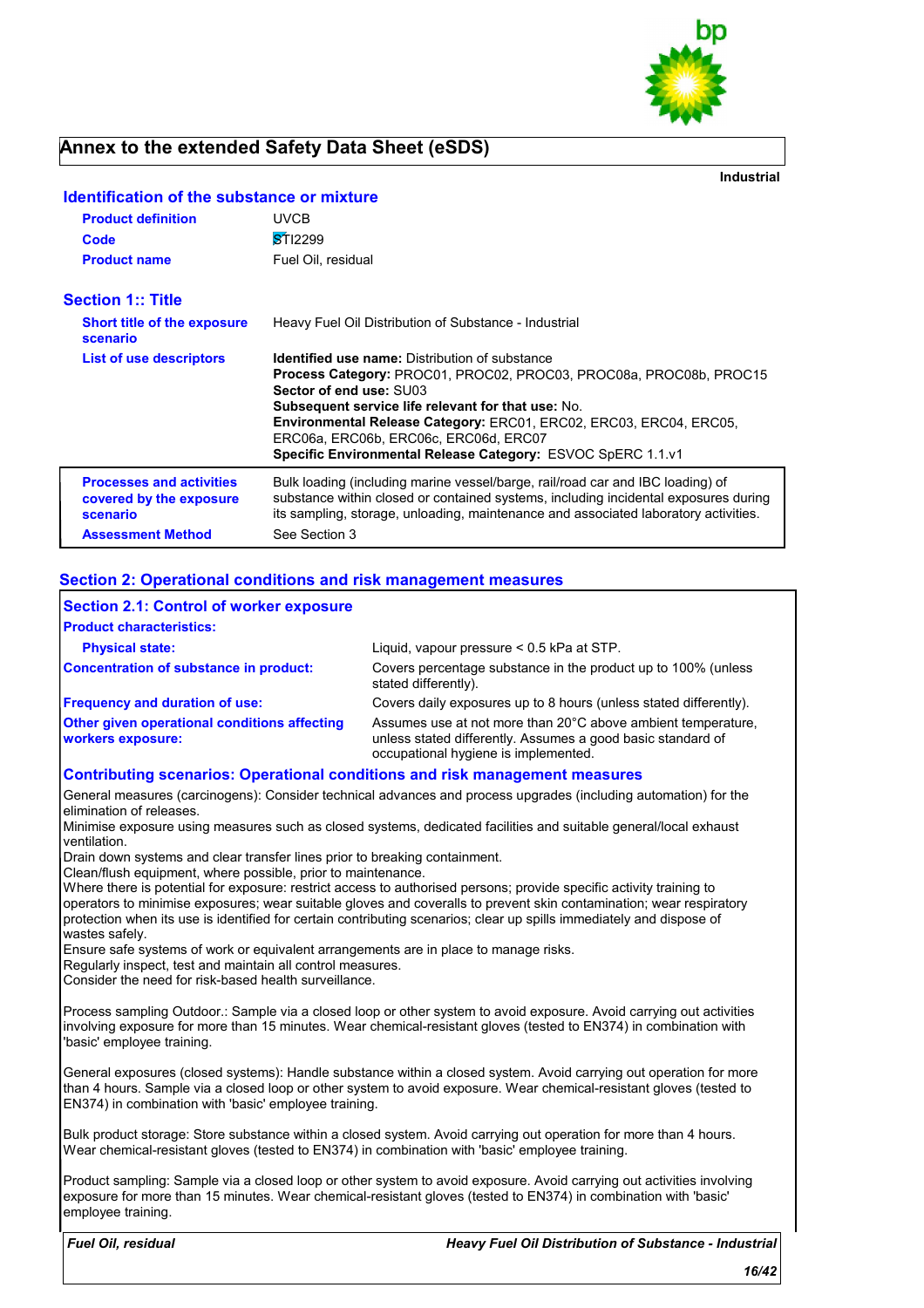Laboratory activities: Handle within a fume cupboard or implement suitable equivalent methods to minimise exposure. Wear suitable gloves tested to EN374.

marine vessel/barge (un)loading: Avoid carrying out operation for more than 4 hours. Transfer via enclosed lines. Clear transfer lines prior to de-coupling. Retain drain-downs in sealed storage pending disposal or for subsequent recycle. Wear chemical-resistant gloves (tested to EN374) in combination with 'basic' employee training.

road tanker/rail car loading: Ensure material transfers are under containment or extract ventilation. Wear chemicalresistant gloves (tested to EN374) in combination with 'basic' employee training.

Equipment cleaning and maintenance: Drain down and flush system prior to equipment break-in or maintenance. Wear chemical-resistant gloves (tested to EN374) in combination with specific activity training. Retain drain-downs in sealed storage pending disposal or for subsequent recycle.

| <b>Section 2.2:: Control of environmental exposure</b>                                                                                    |                                                                                                                                        |
|-------------------------------------------------------------------------------------------------------------------------------------------|----------------------------------------------------------------------------------------------------------------------------------------|
| <b>Product characteristics:</b>                                                                                                           | Substance is complex UVCB Predominantly hydrophobic                                                                                    |
| <b>Amounts used:</b>                                                                                                                      |                                                                                                                                        |
| <b>Fraction of EU tonnage used in region:</b>                                                                                             | 0.1                                                                                                                                    |
| Regional use tonnage (tonnes/year):                                                                                                       | 1.1e7                                                                                                                                  |
| <b>Fraction of Regional tonnage used locally:</b>                                                                                         | $2.0e-3$                                                                                                                               |
| Annual site tonnage (tonnes/year):                                                                                                        | 2.3e4                                                                                                                                  |
| Maximum daily site tonnage (kg/day):                                                                                                      | 7.7e4                                                                                                                                  |
| <b>Frequency and duration of use:</b>                                                                                                     | Continuous release.                                                                                                                    |
| <b>Emission Days (days/year):</b>                                                                                                         | 300                                                                                                                                    |
| <b>Environment factors not influenced by risk</b><br>management:                                                                          |                                                                                                                                        |
| <b>Local freshwater dilution factor:</b>                                                                                                  | 10                                                                                                                                     |
| <b>Local marine water dilution factor:</b>                                                                                                | 100                                                                                                                                    |
| <b>Release fraction to air from process (initial</b><br>release prior to RMM):                                                            | $1.0e-4$                                                                                                                               |
| Release fraction to soil from process (initial 0.00001<br>release prior to RMM):                                                          |                                                                                                                                        |
| Release fraction to wastewater from process 1.0e-7<br>(initial release prior to RMM):                                                     |                                                                                                                                        |
| <b>Technical conditions and measures at</b><br>process level (source) to prevent release:                                                 | Common practices vary across sites thus conservative process<br>release estimates used.                                                |
| <b>Technical on-site conditions and measures</b><br>to reduce or limit discharges, air emissions<br>and releases to soil:                 | Risk from environmental exposure is driven by humans via indirect<br>exposure (primarily ingestion). No wastewater treatment required. |
| Treat air emission to provide a typical<br>removal efficiency of (%):                                                                     | 90                                                                                                                                     |
| Treat on-site wastewater (prior to receiving<br>water discharge) to provide the required<br>removal efficiency of <sup>3</sup> (%):       | 0                                                                                                                                      |
| If discharging to domestic sewage treatment 0<br>plant, provide the required onsite<br>wastewater removal efficiency of <sup>3</sup> (%): |                                                                                                                                        |
| <b>Organisational measures to prevent/limit</b><br>release from site:                                                                     | Do not apply industrial sludge to natural soils. sludge should be<br>incinerated, contained or reclaimed.                              |
| <b>Conditions and measures related to</b><br>municipal sewage treatment plant:                                                            |                                                                                                                                        |
| <b>Estimated substance removal from</b><br>wastewater via on-site sewage treatment (%):                                                   | 88.8                                                                                                                                   |
| Total efficiency of removal from wastewater 88.8<br>after on-site and off-site (domestic treatment<br>plant) RMMs (%):                    |                                                                                                                                        |
| Maximum allowable site tonnage (Msafe)<br>based on release following total wastewater<br>treatment removal (kg/d):                        | 3.8e5                                                                                                                                  |
| Assumed on-site sewage treatment plant<br>flow $(m^3/d)$ :                                                                                | 2000                                                                                                                                   |
| <b>Conditions and measures related to external</b><br>treatment of waste for disposal:                                                    | External treatment and disposal of waste should comply with<br>applicable local and/or national regulations.                           |
|                                                                                                                                           |                                                                                                                                        |

*Fuel Oil, residual Heavy Fuel Oil Distribution of Substance - Industrial*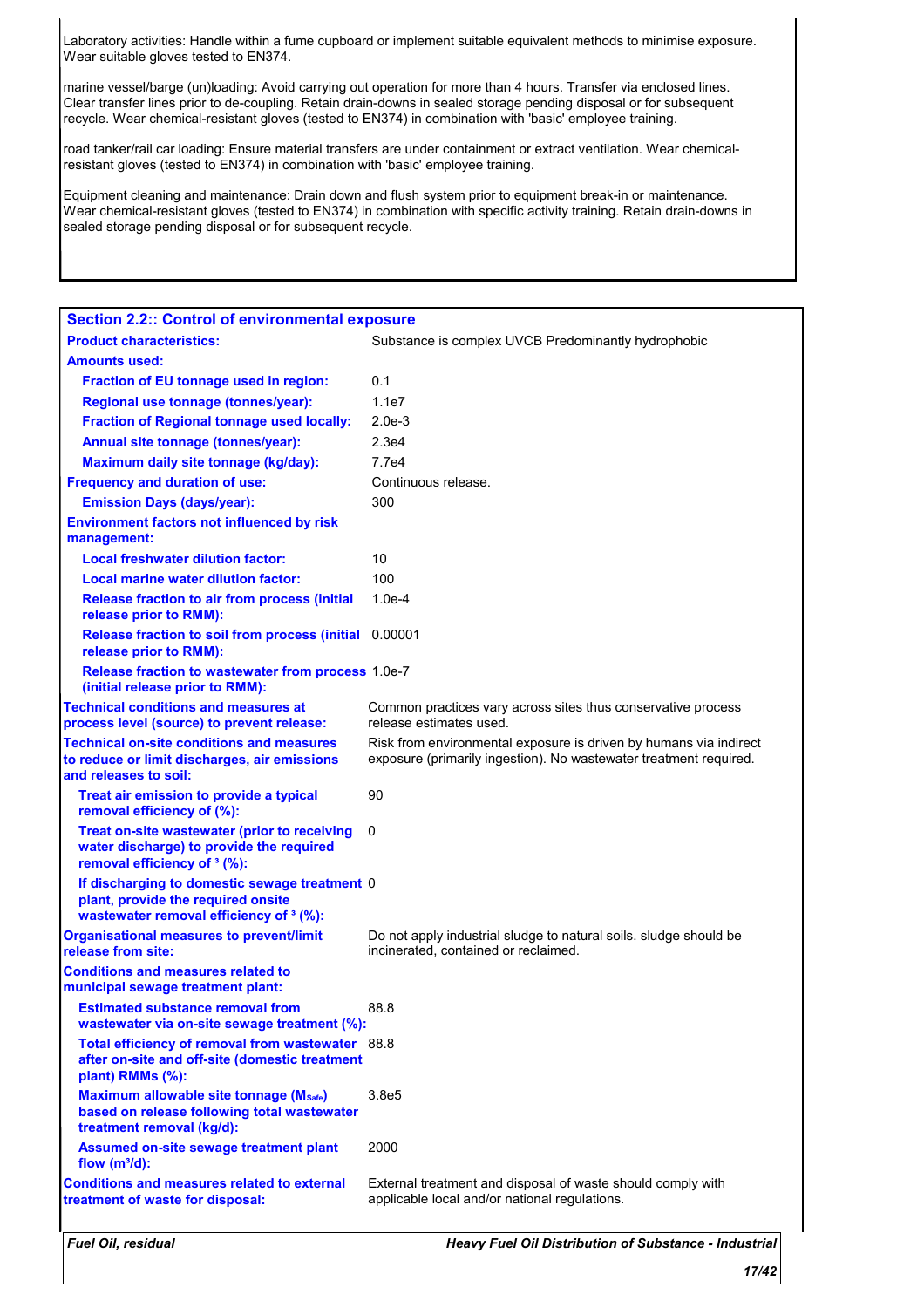| External recovery and recycling of waste should comply with<br>applicable local and/or national regulations.<br>$2.92E-02$ |
|----------------------------------------------------------------------------------------------------------------------------|
| 1.71E-01                                                                                                                   |
|                                                                                                                            |
|                                                                                                                            |

### **Section 3:: Exposure estimation**

| <b>Exposure estimation and reference to its source - Environment</b> |                                                                                                             |
|----------------------------------------------------------------------|-------------------------------------------------------------------------------------------------------------|
| <b>Exposure assessment (environment):</b>                            | The Hydrocarbon Block Method has been used to calculate<br>environmental exposure with the Petrorisk model. |
| <b>Exposure estimation and reference to its source - Workers</b>     |                                                                                                             |
| <b>Exposure assessment (human):</b>                                  | The ECETOC TRA tool has been used to estimate workplace<br>exposures unless otherwise indicated.            |

| <b>Environment</b> | Guidance is based on assumed operating conditions which may not<br>be applicable to all sites; thus, scaling may be necessary to define<br>appropriate site-specific risk management measures. Required<br>removal efficiency for wastewater can be achieved using onsite/<br>offsite technologies, either alone or in combination. Required removal<br>efficiency for air can be achieved using on-site technologies, either<br>alone or in combination. Further details on scaling and control<br>technologies are provided in SpERC factsheet. |
|--------------------|---------------------------------------------------------------------------------------------------------------------------------------------------------------------------------------------------------------------------------------------------------------------------------------------------------------------------------------------------------------------------------------------------------------------------------------------------------------------------------------------------------------------------------------------------|
| <b>Health</b>      | Predicted exposures are not expected to exceed the DN(M)EL when<br>the Risk Management Measures/Operational Conditions outlined in<br>Section 2 are implemented.                                                                                                                                                                                                                                                                                                                                                                                  |
|                    | Where other Risk Management Measures/Operational Conditions are<br>adopted, then users should ensure that risks are managed to at least<br>equivalent levels.                                                                                                                                                                                                                                                                                                                                                                                     |
|                    | Available hazard data do not enable the derivation of a DNEL for<br>carcinogenic effects. Available hazard data do not support the need<br>for a DNEL to be established for other health effects. Risk<br>Management Measures are based on qualitative risk characterisation.                                                                                                                                                                                                                                                                     |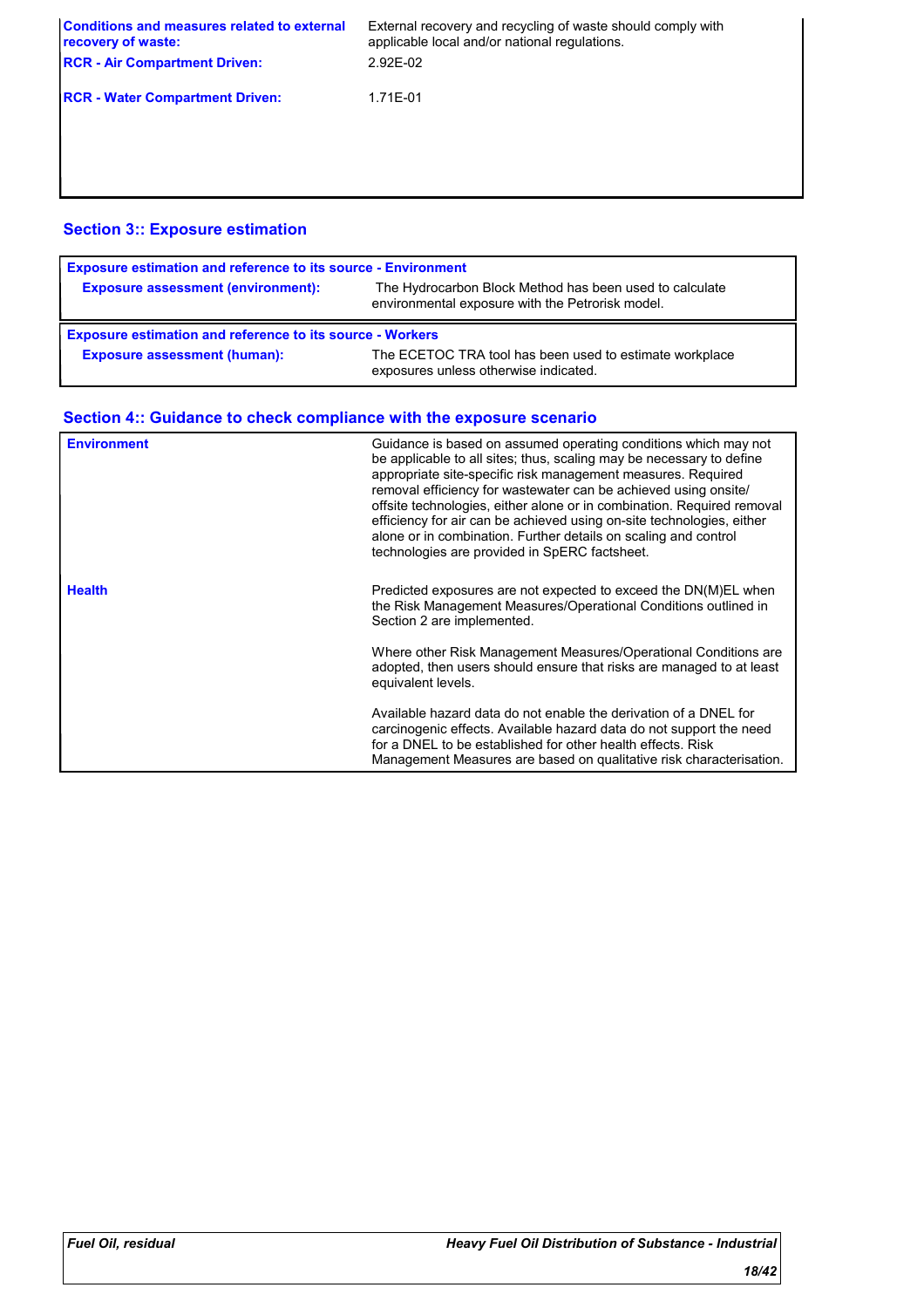

**Industrial**

| <b>Product definition</b>                                              | <b>UVCB</b>                                                                                                                                                                                                                                                                                                                                                           |
|------------------------------------------------------------------------|-----------------------------------------------------------------------------------------------------------------------------------------------------------------------------------------------------------------------------------------------------------------------------------------------------------------------------------------------------------------------|
| Code                                                                   | <b>STI2299</b>                                                                                                                                                                                                                                                                                                                                                        |
| <b>Product name</b>                                                    | Fuel Oil, residual                                                                                                                                                                                                                                                                                                                                                    |
| <b>Section 1:: Title</b>                                               |                                                                                                                                                                                                                                                                                                                                                                       |
| <b>Short title of the exposure</b><br>scenario                         | Heavy Fuel Oil Formulation and (Re)packing of Substance - Industrial                                                                                                                                                                                                                                                                                                  |
| List of use descriptors                                                | <b>Identified use name:</b> Formulation and (re)packing of substances and mixtures<br><b>Process Category: PROC01, PROC02, PROC03, PROC08a, PROC08b, PROC15</b><br>Sector of end use: SU03, SU10<br>Subsequent service life relevant for that use: No.<br><b>Environmental Release Category: ERC02</b><br>Specific Environmental Release Category: ESVOC SpERC 2.2.v1 |
| <b>Processes and activities</b><br>covered by the exposure<br>scenario | Formulation of the substance and its mixtures in batch or continuous operations<br>within closed or contained systems, including incidental exposures during storage,<br>materials transfers, mixing, maintenance, sampling and associated laboratory<br>activities                                                                                                   |
| <b>Assessment Method</b>                                               | See Section 3                                                                                                                                                                                                                                                                                                                                                         |

### **Identification of the substance or mixture**

#### **Section 2: Operational conditions and risk management measures**

| <b>Section 2.1: Control of worker exposure</b>                                     |                                                                                                                                                                     |
|------------------------------------------------------------------------------------|---------------------------------------------------------------------------------------------------------------------------------------------------------------------|
| <b>Product characteristics:</b>                                                    |                                                                                                                                                                     |
| <b>Physical state:</b>                                                             | Liguid, vapour pressure < 0.5 kPa at STP.                                                                                                                           |
| Concentration of substance in product:                                             | Covers percentage substance in the product up to 100% (unless<br>stated differently).                                                                               |
| <b>Frequency and duration of use:</b>                                              | Covers daily exposures up to 8 hours (unless stated differently).                                                                                                   |
| <b>Other given operational conditions affecting</b><br><b>workers exposure:</b>    | Assumes use at not more than 20°C above ambient temperature,<br>unless stated differently. Assumes a good basic standard of<br>occupational hygiene is implemented. |
| <b>Contributing scenarios: Operational conditions and risk management measures</b> |                                                                                                                                                                     |

General measures (carcinogens): Consider technical advances and process upgrades (including automation) for the elimination of releases.

Minimise exposure using measures such as closed systems, dedicated facilities and suitable general/local exhaust ventilation.

Drain down systems and clear transfer lines prior to breaking containment.

Clean/flush equipment, where possible, prior to maintenance.

Where there is potential for exposure: restrict access to authorised persons; provide specific activity training to operators to minimise exposures; wear suitable gloves and coveralls to prevent skin contamination; wear respiratory protection when its use is identified for certain contributing scenarios; clear up spills immediately and dispose of wastes safely.

Ensure safe systems of work or equivalent arrangements are in place to manage risks.

Regularly inspect, test and maintain all control measures.

Consider the need for risk-based health surveillance.

General exposures (closed systems) Process sampling: Handle substance within a closed system. Sample via a closed loop or other system to avoid exposure. Avoid carrying out activities involving exposure for more than 15 minutes. Wear chemical-resistant gloves (tested to EN374) in combination with 'basic' employee training.

General exposures (closed systems): Handle substance within a closed system. Sample via a closed loop or other system to avoid exposure. Avoid carrying out operation for more than 4 hours. Wear chemical-resistant gloves (tested to EN374) in combination with 'basic' employee training.

Bulk product storage: Store substance within a closed system. Avoid carrying out operation for more than 4 hours. Wear chemical-resistant gloves (tested to EN374) in combination with 'basic' employee training.

Product sampling: Sample via a closed loop or other system to avoid exposure. Avoid carrying out activities involving exposure for more than 15 minutes. Wear chemical-resistant gloves (tested to EN374) in combination with 'basic'

*Fuel Oil, residual*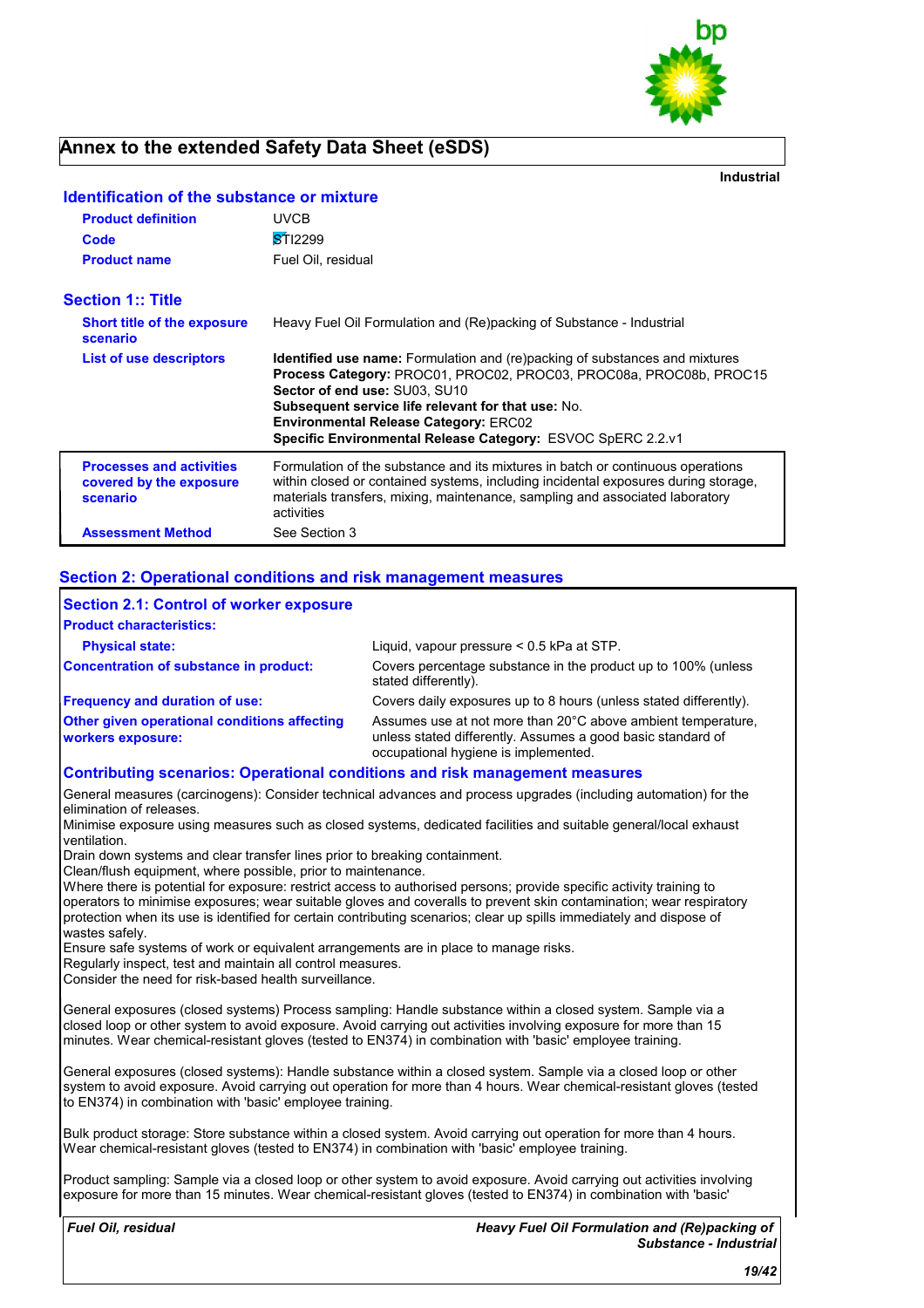employee training.

Laboratory activities: Handle within a fume cupboard or implement suitable equivalent methods to minimise exposure. Wear suitable gloves tested to EN374.

marine vessel/barge (un)loading: Transfer via enclosed lines. Avoid carrying out operation for more than 4 hours. Clear transfer lines prior to de-coupling. Retain drain-downs in sealed storage pending disposal or for subsequent recycle. Wear chemical-resistant gloves (tested to EN374) in combination with 'basic' employee training.

road tanker/rail car loading: Ensure material transfers are under containment or extract ventilation. Wear chemicalresistant gloves (tested to EN374) in combination with 'basic' employee training.

Drum/batch transfers: Ensure material transfers are under containment or extract ventilation. Provide a good standard of general ventilation (not less than 3 to 5 air changes per hour). or Ensure operation is undertaken outdoors. Avoid carrying out activities involving exposure for more than 1 hour. Wear chemical-resistant gloves (tested to EN374) in combination with 'basic' employee training.

Equipment cleaning and maintenance: Drain down and flush system prior to equipment break-in or maintenance. Wear chemical-resistant gloves (tested to EN374) in combination with specific activity training. Retain drain-downs in sealed storage pending disposal or for subsequent recycle.

| <b>Section 2.2:: Control of environmental exposure</b>                                                                              |                                                                                                                                                                                                                                                                                            |
|-------------------------------------------------------------------------------------------------------------------------------------|--------------------------------------------------------------------------------------------------------------------------------------------------------------------------------------------------------------------------------------------------------------------------------------------|
| <b>Product characteristics:</b>                                                                                                     | Substance is complex UVCB Predominantly hydrophobic                                                                                                                                                                                                                                        |
| <b>Amounts used:</b>                                                                                                                |                                                                                                                                                                                                                                                                                            |
| Fraction of EU tonnage used in region:                                                                                              | 0.1                                                                                                                                                                                                                                                                                        |
| Regional use tonnage (tonnes/year):                                                                                                 | 1.1e7                                                                                                                                                                                                                                                                                      |
| <b>Fraction of Regional tonnage used locally:</b>                                                                                   | $2.6e-3$                                                                                                                                                                                                                                                                                   |
| Annual site tonnage (tonnes/year):                                                                                                  | 3.0e4                                                                                                                                                                                                                                                                                      |
| Maximum daily site tonnage (kg/day):                                                                                                | 1.0e5                                                                                                                                                                                                                                                                                      |
| <b>Frequency and duration of use:</b>                                                                                               | Continuous release.                                                                                                                                                                                                                                                                        |
| <b>Emission Days (days/year):</b>                                                                                                   | 300                                                                                                                                                                                                                                                                                        |
| <b>Environment factors not influenced by risk</b><br>management:                                                                    |                                                                                                                                                                                                                                                                                            |
| <b>Local freshwater dilution factor:</b>                                                                                            | 10                                                                                                                                                                                                                                                                                         |
| Local marine water dilution factor:                                                                                                 | 100                                                                                                                                                                                                                                                                                        |
| Release fraction to air from process (initial<br>release prior to RMM):                                                             | $2.2e-3$                                                                                                                                                                                                                                                                                   |
| Release fraction to soil from process (initial 0.0001<br>release prior to RMM):                                                     |                                                                                                                                                                                                                                                                                            |
| Release fraction to wastewater from process 5.0e-6<br>(initial release prior to RMM):                                               |                                                                                                                                                                                                                                                                                            |
| <b>Technical conditions and measures at</b><br>process level (source) to prevent release:                                           | Common practices vary across sites thus conservative process<br>release estimates used.                                                                                                                                                                                                    |
| <b>Technical on-site conditions and measures</b><br>to reduce or limit discharges, air emissions<br>and releases to soil:           | Risk from environmental exposure is driven by humans via indirect<br>exposure (primarily ingestion). If discharging to domestic sewage<br>treatment plant, no onsite wastewater treatment required. Prevent<br>discharge of undissolved substance to or recover from onsite<br>wastewater. |
| Treat air emission to provide a typical<br>removal efficiency of (%):                                                               | 0                                                                                                                                                                                                                                                                                          |
| Treat on-site wastewater (prior to receiving<br>water discharge) to provide the required<br>removal efficiency of <sup>3</sup> (%): | 54.0                                                                                                                                                                                                                                                                                       |
| If discharging to domestic sewage treatment 0<br>plant, provide the required onsite<br>wastewater removal efficiency of 3 (%):      |                                                                                                                                                                                                                                                                                            |
| <b>Organisational measures to prevent/limit</b><br>release from site:                                                               | Do not apply industrial sludge to natural soils. Sludge should be<br>incinerated, contained or reclaimed.                                                                                                                                                                                  |
| <b>Conditions and measures related to</b><br>municipal sewage treatment plant:                                                      |                                                                                                                                                                                                                                                                                            |
| <b>Estimated substance removal from</b><br>wastewater via on-site sewage treatment (%):                                             | 88.8                                                                                                                                                                                                                                                                                       |
| Total efficiency of removal from wastewater 88.8<br>after on-site and off-site (domestic treatment<br>plant) RMMs (%):              |                                                                                                                                                                                                                                                                                            |
| Fuel Oil, residual                                                                                                                  | Heavy Fuel Oil Formulation and (Re)packing of<br>Substance - Industrial                                                                                                                                                                                                                    |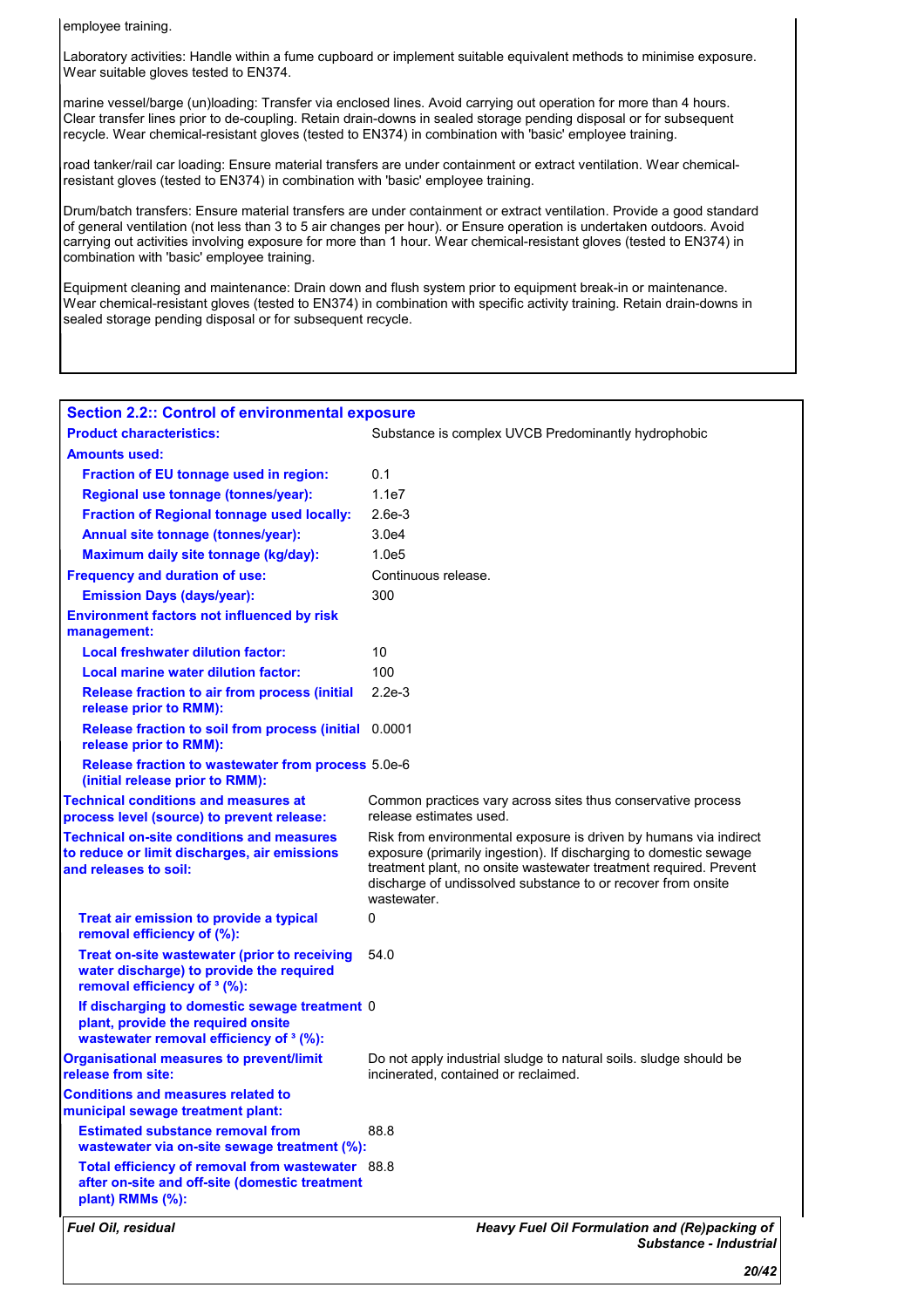| Maximum allowable site tonnage (Msafe)<br>based on release following total wastewater<br>treatment removal (kg/d): | 1.1e5                                                                                                        |
|--------------------------------------------------------------------------------------------------------------------|--------------------------------------------------------------------------------------------------------------|
| Assumed on-site sewage treatment plant<br>flow $(m^3/d)$ :                                                         | 2000                                                                                                         |
| Conditions and measures related to external<br>treatment of waste for disposal:                                    | External treatment and disposal of waste should comply with<br>applicable local and/or national regulations. |
| <b>Conditions and measures related to external</b><br>recovery of waste:                                           | External recovery and recycling of waste should comply with<br>applicable local and/or national regulations. |
| <b>RCR - Air Compartment Driven:</b>                                                                               | 7.19E-01                                                                                                     |
| <b>RCR - Water Compartment Driven:</b>                                                                             | 2.43E-01                                                                                                     |
|                                                                                                                    |                                                                                                              |
|                                                                                                                    |                                                                                                              |

### **Section 3:: Exposure estimation**

| <b>Exposure estimation and reference to its source - Environment</b> |                                                                                                             |
|----------------------------------------------------------------------|-------------------------------------------------------------------------------------------------------------|
| <b>Exposure assessment (environment):</b>                            | The Hydrocarbon Block Method has been used to calculate<br>environmental exposure with the Petrorisk model. |
|                                                                      |                                                                                                             |
| <b>Exposure estimation and reference to its source - Workers</b>     |                                                                                                             |

| <b>Environment</b> | Guidance is based on assumed operating conditions which may not<br>be applicable to all sites; thus, scaling may be necessary to define<br>appropriate site-specific risk management measures. Required<br>removal efficiency for wastewater can be achieved using onsite/<br>offsite technologies, either alone or in combination. Required removal<br>efficiency for air can be achieved using on-site technologies, either<br>alone or in combination. Further details on scaling and control<br>technologies are provided in SpERC factsheet. |
|--------------------|---------------------------------------------------------------------------------------------------------------------------------------------------------------------------------------------------------------------------------------------------------------------------------------------------------------------------------------------------------------------------------------------------------------------------------------------------------------------------------------------------------------------------------------------------|
| <b>Health</b>      | Predicted exposures are not expected to exceed the DN(M)EL when<br>the Risk Management Measures/Operational Conditions outlined in<br>Section 2 are implemented.                                                                                                                                                                                                                                                                                                                                                                                  |
|                    | Where other Risk Management Measures/Operational Conditions are<br>adopted, then users should ensure that risks are managed to at least<br>equivalent levels.                                                                                                                                                                                                                                                                                                                                                                                     |
|                    | Available hazard data do not enable the derivation of a DNEL for<br>carcinogenic effects. Available hazard data do not support the need<br>for a DNEL to be established for other health effects. Risk<br>Management Measures are based on qualitative risk characterisation.                                                                                                                                                                                                                                                                     |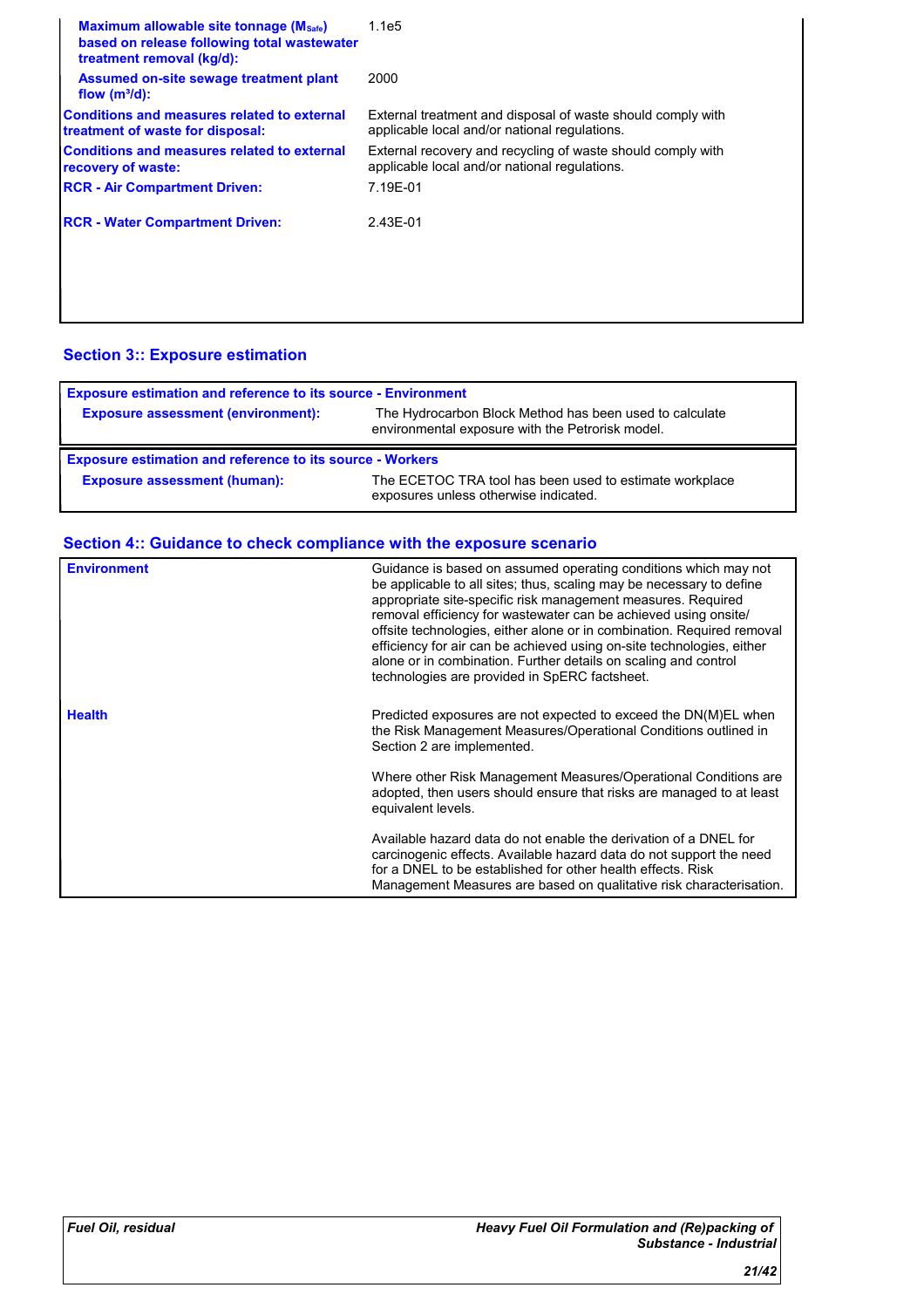

**Industrial**

| <b>Product definition</b><br>Code<br><b>Product name</b>               | UVCB<br><b>STI2299</b><br>Fuel Oil, residual                                                                                                                                                                                                                                                                                                                |
|------------------------------------------------------------------------|-------------------------------------------------------------------------------------------------------------------------------------------------------------------------------------------------------------------------------------------------------------------------------------------------------------------------------------------------------------|
| <b>Section 1:: Title</b>                                               |                                                                                                                                                                                                                                                                                                                                                             |
| <b>Short title of the exposure</b><br>scenario                         | Heavy Fuel Oil Manufacture of Substance - Industrial                                                                                                                                                                                                                                                                                                        |
| List of use descriptors                                                | <b>Identified use name:</b> Manufacture of substance<br>Process Category: PROC01, PROC02, PROC03, PROC08a, PROC08b, PROC15<br>Sector of end use: SU03, SU08, SU09<br><b>Subsequent service life relevant for that use: No.</b><br><b>Environmental Release Category: ERC01, ERC04</b><br>Specific Environmental Release Category: ESVOC SpERC 1.1.v1        |
| <b>Processes and activities</b><br>covered by the exposure<br>scenario | Manufacture of the substance or use as a process chemical or extraction agent<br>within closed or contained systems.<br>Includes incidental exposures during recycling/ recovery, material transfers, storage,<br>sampling, associated laboratory activities, maintenance and loading (including<br>marine vessel/barge, road/rail car and bulk container). |
| <b>Assessment Method</b>                                               | See Section 3                                                                                                                                                                                                                                                                                                                                               |

### **Identification of the substance or mixture**

#### **Section 2: Operational conditions and risk management measures**

| <b>Section 2.1: Control of worker exposure</b>                                     |                                                                                                                                                                  |
|------------------------------------------------------------------------------------|------------------------------------------------------------------------------------------------------------------------------------------------------------------|
| <b>Product characteristics:</b>                                                    |                                                                                                                                                                  |
| <b>Physical state:</b>                                                             | Liquid, vapour pressure $< 0.5$ kPa at STP.                                                                                                                      |
| <b>Concentration of substance in product:</b>                                      | Covers percentage substance in the product up to 100% (unless<br>stated differently).                                                                            |
| <b>Amounts used:</b>                                                               | Not applicable.                                                                                                                                                  |
| <b>Frequency and duration of use:</b>                                              | Covers daily exposures up to 8 hours (unless stated differently).                                                                                                |
| Human factors not influenced by risk<br>management:                                | Not applicable.                                                                                                                                                  |
| Other given operational conditions affecting<br>workers exposure:                  | Operation is carried out at elevated temperature (> 20°C above<br>ambient temperature). Assumes a good basic standard of<br>occupational hygiene is implemented. |
| <b>Contributing scenarios: Operational conditions and risk management measures</b> |                                                                                                                                                                  |
| lelimination of releases.                                                          | General measures (carcinogens): Consider technical advances and process upgrades (including automation) for the                                                  |

Minimise exposure using measures such as closed systems, dedicated facilities and suitable general/local exhaust ventilation.

Drain down systems and clear transfer lines prior to breaking containment.

Clean/flush equipment, where possible, prior to maintenance.

Where there is potential for exposure: restrict access to authorised persons; provide specific activity training to operators to minimise exposures; wear suitable gloves and coveralls to prevent skin contamination; wear respiratory protection when its use is identified for certain contributing scenarios; clear up spills immediately and dispose of wastes safely.

Ensure safe systems of work or equivalent arrangements are in place to manage risks.

Regularly inspect, test and maintain all control measures.

Consider the need for risk-based health surveillance.

General exposures (closed systems): Handle substance within a closed system. Wear chemical-resistant gloves (tested to EN374) in combination with 'basic' employee training.

Process sampling Outdoor.: Sample via a closed loop or other system to avoid exposure. Avoid carrying out activities involving exposure for more than 15 minutes. Wear chemical-resistant gloves (tested to EN374) in combination with 'basic' employee training.

Bulk product storage: Store substance within a closed system. Avoid carrying out operation for more than 4 hours. Wear chemical-resistant gloves (tested to EN374) in combination with 'basic' employee training.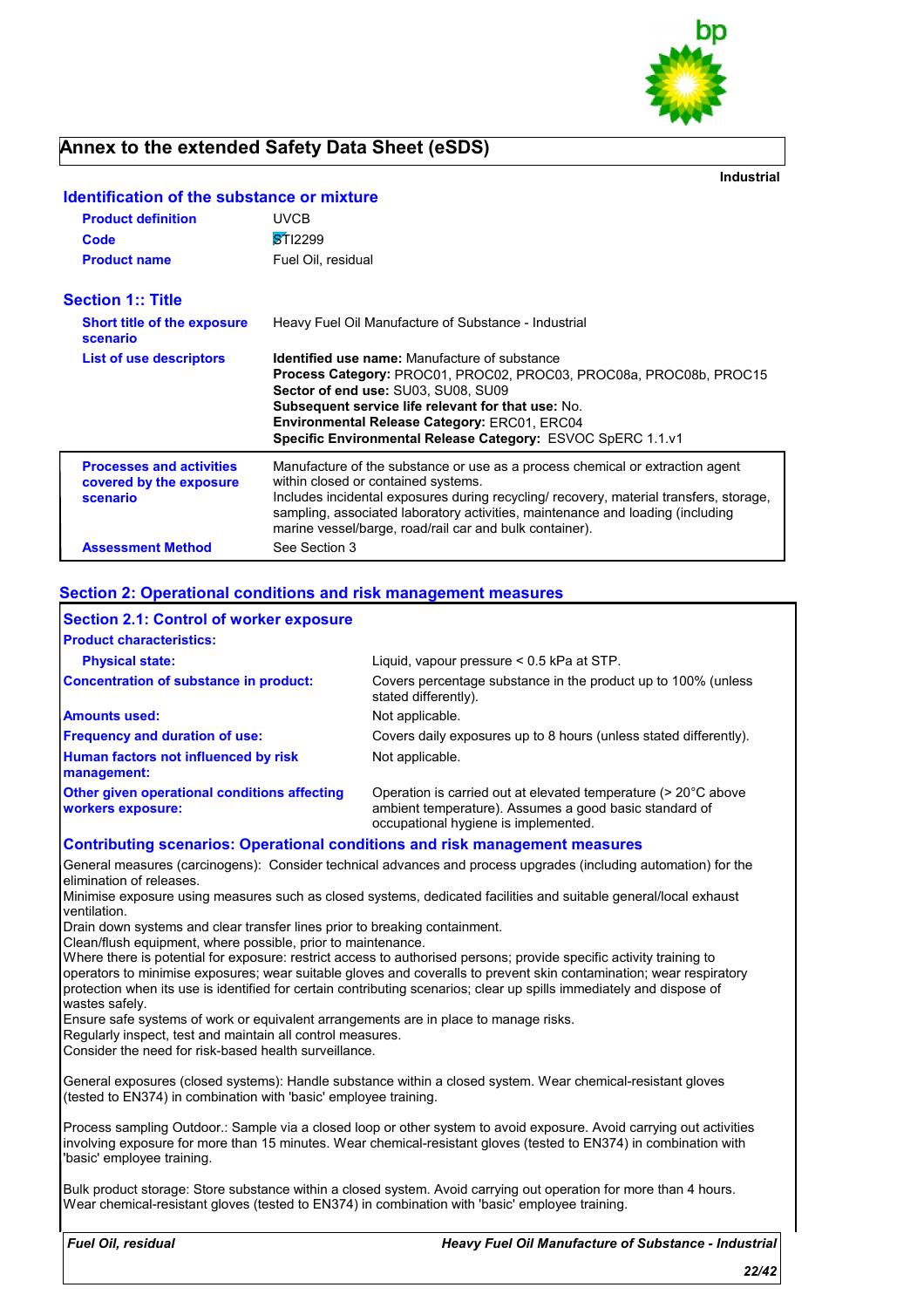Laboratory activities: Handle within a fume cupboard or implement suitable equivalent methods to minimise exposure. Wear suitable gloves tested to EN374.

marine vessel/barge (un)loading: Avoid carrying out operation for more than 4 hours. Transfer via enclosed lines. Clear transfer lines prior to de-coupling. Retain drain-downs in sealed storage pending disposal or for subsequent recycle. Wear chemical-resistant gloves (tested to EN374) in combination with 'basic' employee training.

road tanker/rail car loading: Ensure material transfers are under containment or extract ventilation. Wear chemicalresistant gloves (tested to EN374) in combination with 'basic' employee training.

Equipment cleaning and maintenance: Wear chemical-resistant gloves (tested to EN374) in combination with specific activity training. Retain drain-downs in sealed storage pending disposal or for subsequent recycle.

| <b>Section 2.2:: Control of environmental exposure</b><br><b>Product characteristics:</b>                                           | Substance is complex UVCB Predominantly hydrophobic                                                                                                                                                                                |
|-------------------------------------------------------------------------------------------------------------------------------------|------------------------------------------------------------------------------------------------------------------------------------------------------------------------------------------------------------------------------------|
| <b>Amounts used:</b>                                                                                                                |                                                                                                                                                                                                                                    |
| Fraction of EU tonnage used in region:                                                                                              | 0.1                                                                                                                                                                                                                                |
| Regional use tonnage (tonnes/year):                                                                                                 | 1.1e7                                                                                                                                                                                                                              |
| <b>Fraction of Regional tonnage used locally:</b>                                                                                   | $5.2e-2$                                                                                                                                                                                                                           |
| Annual site tonnage (tonnes/year):                                                                                                  | 6.0e5                                                                                                                                                                                                                              |
| Maximum daily site tonnage (kg/day):                                                                                                | 2.0e6                                                                                                                                                                                                                              |
| <b>Frequency and duration of use:</b>                                                                                               | Continuous release.                                                                                                                                                                                                                |
| <b>Emission Days (days/year):</b>                                                                                                   | 300                                                                                                                                                                                                                                |
| <b>Environment factors not influenced by risk</b><br>management:                                                                    |                                                                                                                                                                                                                                    |
| <b>Local freshwater dilution factor:</b>                                                                                            | 10                                                                                                                                                                                                                                 |
| Local marine water dilution factor:                                                                                                 | 100                                                                                                                                                                                                                                |
| <b>Release fraction to air from process (initial)</b><br>release prior to RMM):                                                     | $1.0e-4$                                                                                                                                                                                                                           |
| Release fraction to soil from process (initial 0.0001<br>release prior to RMM):                                                     |                                                                                                                                                                                                                                    |
| Release fraction to wastewater from process 3.0e-6<br>(initial release prior to RMM):                                               |                                                                                                                                                                                                                                    |
| <b>Technical conditions and measures at</b><br>process level (source) to prevent release:                                           | Common practices vary across sites thus conservative process<br>release estimates used.                                                                                                                                            |
| <b>Technical on-site conditions and measures</b><br>to reduce or limit discharges, air emissions<br>and releases to soil:           | Risk from environmental exposure is driven by humans via indirect<br>exposure (primarily ingestion). On-site wastewater treatment required.<br>Prevent discharge of undissolved substance to or recover from onsite<br>wastewater. |
|                                                                                                                                     |                                                                                                                                                                                                                                    |
| Treat air emission to provide a typical<br>removal efficiency of (%):                                                               | 90                                                                                                                                                                                                                                 |
| Treat on-site wastewater (prior to receiving<br>water discharge) to provide the required<br>removal efficiency of <sup>3</sup> (%): | 85.9                                                                                                                                                                                                                               |
| If discharging to domestic sewage treatment 0.0<br>plant, provide the required onsite<br>wastewater removal efficiency of 3 (%):    |                                                                                                                                                                                                                                    |
| <b>Organisational measures to prevent/limit</b><br>release from site:                                                               | Do not apply industrial sludge to natural soils. Sludge should be<br>incinerated, contained or reclaimed.                                                                                                                          |
| <b>Conditions and measures related to</b><br>municipal sewage treatment plant:                                                      |                                                                                                                                                                                                                                    |
| <b>Estimated substance removal from</b><br>wastewater via on-site sewage treatment (%):                                             | 88.8                                                                                                                                                                                                                               |
| Total efficiency of removal from wastewater 88.8<br>after on-site and off-site (domestic treatment<br>plant) RMMs (%):              |                                                                                                                                                                                                                                    |
| Maximum allowable site tonnage (Msafe)<br>based on release following total wastewater<br>treatment removal (kg/d):                  | 2.3e <sub>6</sub>                                                                                                                                                                                                                  |
| <b>Assumed on-site sewage treatment plant</b><br>flow $(m^3/d)$ :                                                                   | 10000                                                                                                                                                                                                                              |
| <b>Conditions and measures related to external</b><br>treatment of waste for disposal:                                              | During manufacturing, no waste of the substance is generated.                                                                                                                                                                      |
| <b>Conditions and measures related to external</b><br>recovery of waste:                                                            | During manufacturing, no waste of the substance is generated.                                                                                                                                                                      |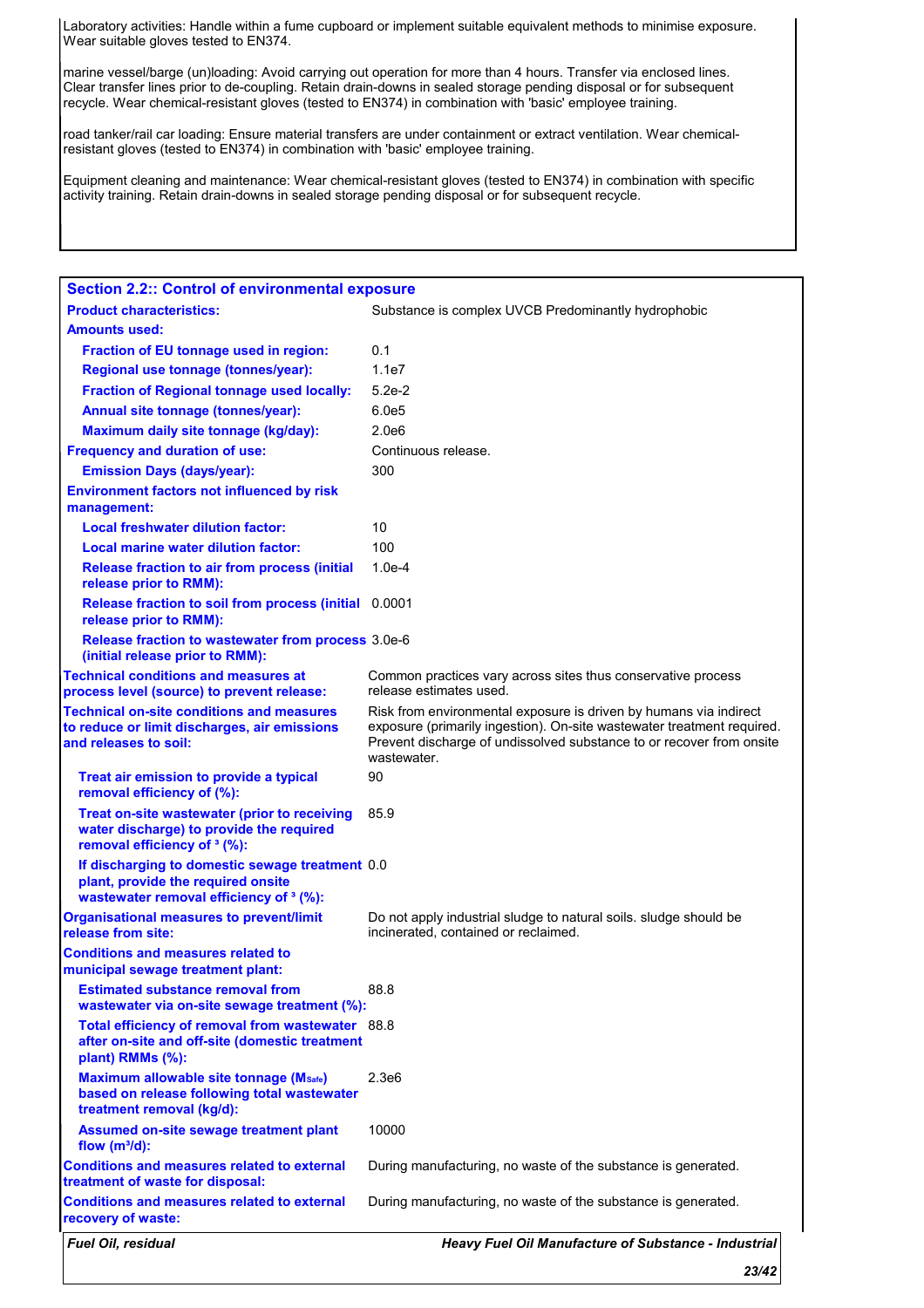| <b>RCR - Air Compartment Driven:</b>   | 6.69E-02 |
|----------------------------------------|----------|
| <b>RCR - Water Compartment Driven:</b> | 9.09F-01 |

### **Section 3:: Exposure estimation**

| <b>Exposure estimation and reference to its source - Environment</b> |                                                                                                             |
|----------------------------------------------------------------------|-------------------------------------------------------------------------------------------------------------|
| <b>Exposure assessment (environment):</b>                            | The Hydrocarbon Block Method has been used to calculate<br>environmental exposure with the Petrorisk model. |
|                                                                      |                                                                                                             |
| <b>Exposure estimation and reference to its source - Workers</b>     |                                                                                                             |

| <b>Environment</b> | Guidance is based on assumed operating conditions which may not<br>be applicable to all sites; thus, scaling may be necessary to define<br>appropriate site-specific risk management measures. Required<br>removal efficiency for wastewater can be achieved using onsite/<br>offsite technologies, either alone or in combination. Required removal<br>efficiency for air can be achieved using on-site technologies, either<br>alone or in combination. Further details on scaling and control<br>technologies are provided in SpERC factsheet. Scaled local<br>assessments for EU refineries have been performed using site-<br>specific data and are attached in PETRORISK file - "Site-Specific<br>Production" worksheet. If scaling reveals a condition of unsafe use (i.<br>e., RCRs > 1), additional RMMs or a site-specific chemical safety<br>assessment is required. Consequently a Tier 2 assessment was<br>performed in an attempt to refine conservative exposure assumptions<br>and improve risk estimates. The Tier 2 analysis demonstrates that no<br>refineries have RCRs>1 (see Appendix 4 and PETRORISK file in<br>IUCLID section 13 - "Tier 2 Site Specific Production worksheet") |
|--------------------|---------------------------------------------------------------------------------------------------------------------------------------------------------------------------------------------------------------------------------------------------------------------------------------------------------------------------------------------------------------------------------------------------------------------------------------------------------------------------------------------------------------------------------------------------------------------------------------------------------------------------------------------------------------------------------------------------------------------------------------------------------------------------------------------------------------------------------------------------------------------------------------------------------------------------------------------------------------------------------------------------------------------------------------------------------------------------------------------------------------------------------------------------------------------------------------------------------|
| <b>Health</b>      | Predicted exposures are not expected to exceed the DN(M)EL when<br>the Risk Management Measures/Operational Conditions outlined in<br>Section 2 are implemented.                                                                                                                                                                                                                                                                                                                                                                                                                                                                                                                                                                                                                                                                                                                                                                                                                                                                                                                                                                                                                                        |
|                    | Where other Risk Management Measures/Operational Conditions are<br>adopted, then users should ensure that risks are managed to at least<br>equivalent levels.                                                                                                                                                                                                                                                                                                                                                                                                                                                                                                                                                                                                                                                                                                                                                                                                                                                                                                                                                                                                                                           |
|                    | Available hazard data do not enable the derivation of a DNEL for<br>carcinogenic effects. Available hazard data do not support the need<br>for a DNEL to be established for other health effects. Risk<br>Management Measures are based on qualitative risk characterisation.                                                                                                                                                                                                                                                                                                                                                                                                                                                                                                                                                                                                                                                                                                                                                                                                                                                                                                                           |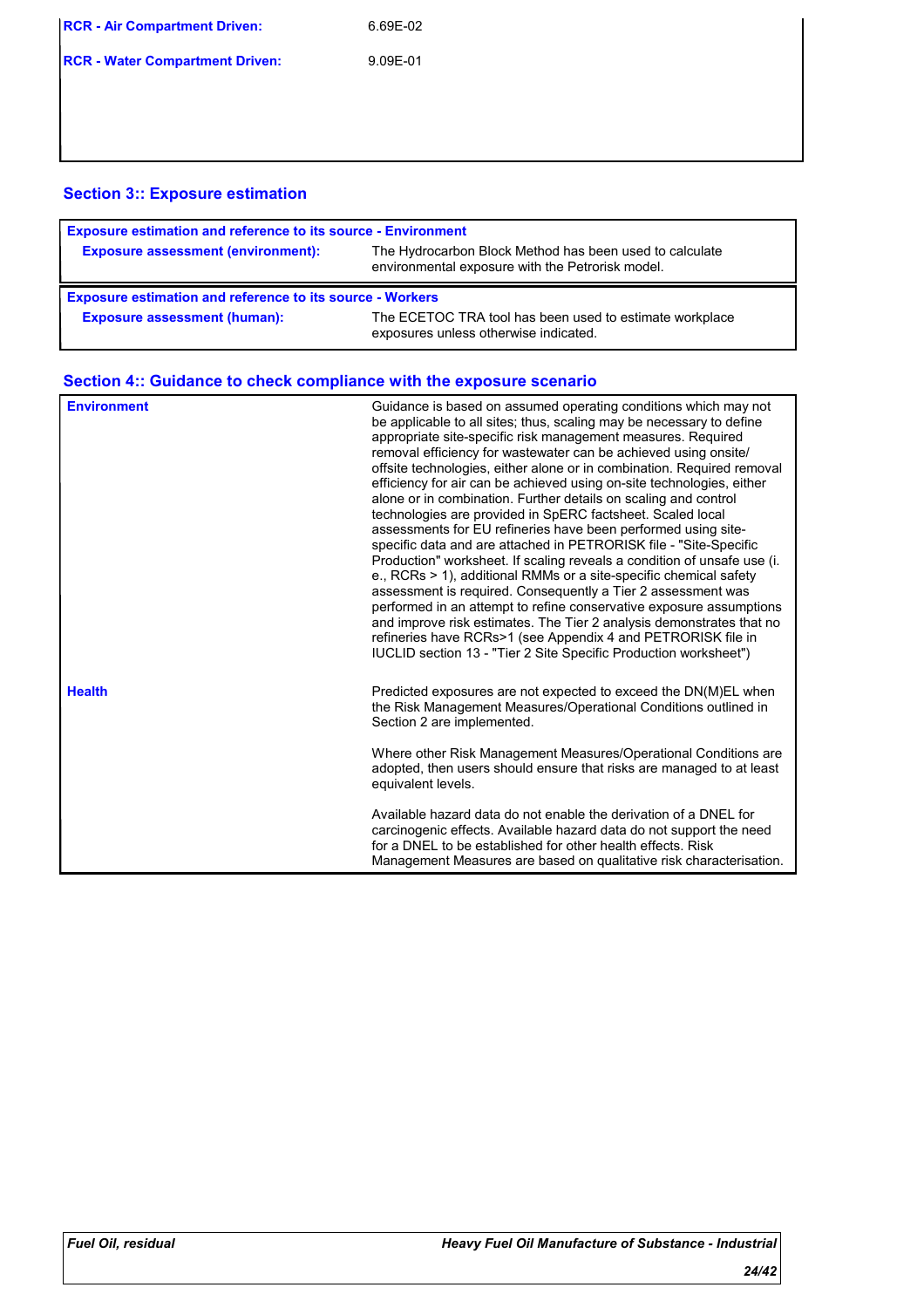

**Industrial**

| <b>Product definition</b>                                              | <b>UVCB</b>                                                                                                                                                                                                                                                                                                                           |
|------------------------------------------------------------------------|---------------------------------------------------------------------------------------------------------------------------------------------------------------------------------------------------------------------------------------------------------------------------------------------------------------------------------------|
| Code                                                                   | STI2299                                                                                                                                                                                                                                                                                                                               |
| <b>Product name</b>                                                    | Fuel Oil, residual                                                                                                                                                                                                                                                                                                                    |
| <b>Section 1:: Title</b>                                               |                                                                                                                                                                                                                                                                                                                                       |
| <b>Short title of the exposure</b><br>scenario                         | Heavy Fuel Oil Use of Substance as a Fuel - Industrial                                                                                                                                                                                                                                                                                |
| <b>List of use descriptors</b>                                         | Identified use name: Use as a fuel - Industrial<br><b>Process Category: PROC01, PROC02, PROC03, PROC08a, PROC08b, PROC16</b><br>Sector of end use: SU03<br><b>Subsequent service life relevant for that use: No.</b><br><b>Environmental Release Category: ERC07</b><br>Specific Environmental Release Category: ESVOC SpERC 7.12a.v1 |
| <b>Processes and activities</b><br>covered by the exposure<br>scenario | Covers the use as a fuel (or fuel additives and additive components) within closed or<br>contained systems, including incidental exposures during activities associated with<br>its transfer, use, equipment maintenance and handling of waste.                                                                                       |
| <b>Assessment Method</b>                                               | See Section 3                                                                                                                                                                                                                                                                                                                         |

#### **Identification of the substance or mixture**

#### **Section 2: Operational conditions and risk management measures**

| <b>Section 2.1: Control of worker exposure</b>                                     |                                                                                                                                                                     |
|------------------------------------------------------------------------------------|---------------------------------------------------------------------------------------------------------------------------------------------------------------------|
| <b>Product characteristics:</b>                                                    |                                                                                                                                                                     |
| <b>Physical state:</b>                                                             | Liquid, vapour pressure $< 0.5$ kPa at STP.                                                                                                                         |
| Concentration of substance in product:                                             | Covers percentage substance in the product up to 100% (unless<br>stated differently).                                                                               |
| <b>Frequency and duration of use:</b>                                              | Covers daily exposures up to 8 hours (unless stated differently).                                                                                                   |
| <b>Other given operational conditions affecting</b><br>workers exposure:           | Assumes use at not more than 20°C above ambient temperature.<br>unless stated differently. Assumes a good basic standard of<br>occupational hygiene is implemented. |
| <b>Contributing scenarios: Operational conditions and risk management measures</b> |                                                                                                                                                                     |

General measures (carcinogens): Consider technical advances and process upgrades (including automation) for the elimination of releases.

Minimise exposure using measures such as closed systems, dedicated facilities and suitable general/local exhaust ventilation.

Drain down systems and clear transfer lines prior to breaking containment.

Clean/flush equipment, where possible, prior to maintenance.

Where there is potential for exposure: restrict access to authorised persons; provide specific activity training to operators to minimise exposures; wear suitable gloves and coveralls to prevent skin contamination; wear respiratory protection when its use is identified for certain contributing scenarios; clear up spills immediately and dispose of wastes safely.

Ensure safe systems of work or equivalent arrangements are in place to manage risks.

Regularly inspect, test and maintain all control measures.

Consider the need for risk-based health surveillance.

General exposures (closed systems): Handle substance within a closed system. Sample via a closed loop or other system to avoid exposure. Avoid carrying out operation for more than 4 hours. Wear chemical-resistant gloves (tested to EN374) in combination with 'basic' employee training.

General exposures (closed systems) Product sampling: Handle substance within a closed system. Sample via a closed loop or other system to avoid exposure. Avoid carrying out activities involving exposure for more than 1 hour. Provide a good standard of controlled ventilation (10 to 15 air changes per hour). Wear chemical-resistant gloves (tested to EN374) in combination with 'basic' employee training.

bulk closed unloading Outdoor.: Transfer via enclosed lines. Avoid carrying out operation for more than 4 hours. Wear chemical-resistant gloves (tested to EN374) in combination with 'basic' employee training.

Drum/batch transfers: Ensure material transfers are under containment or extract ventilation. or Provide a good standard of general ventilation (not less than 3 to 5 air changes per hour). Avoid carrying out activities involving exposure for more than 1 hour. Wear chemical-resistant gloves (tested to EN374) in combination with 'basic'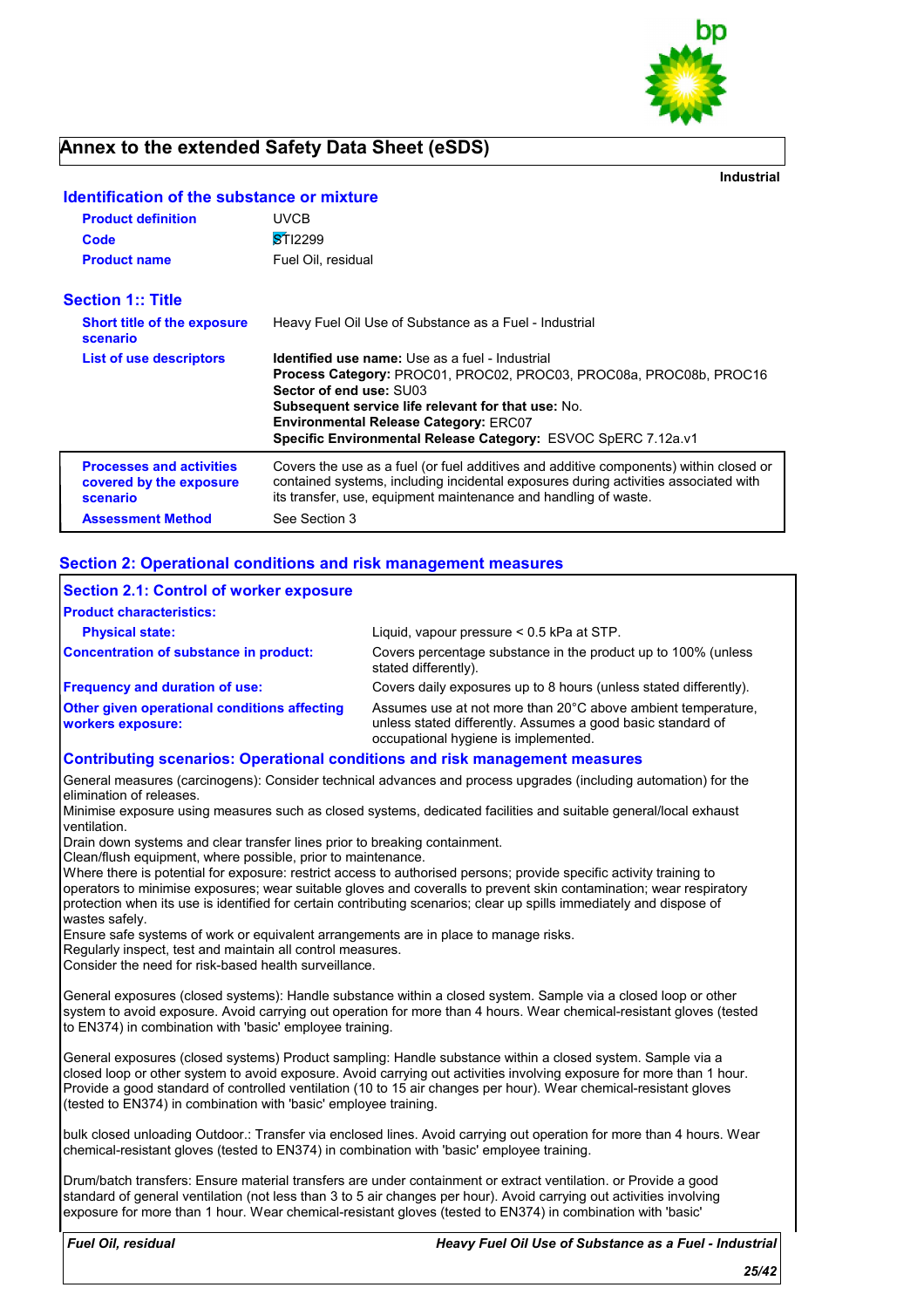employee training.

Operation of solids filtering equipment: Provide a good standard of general ventilation (not less than 3 to 5 air changes per hour). Avoid carrying out operation for more than 4 hours. Wear chemical-resistant gloves (tested to EN374) in combination with 'basic' employee training.

Bulk product storage: Store substance within a closed system. Provide a good standard of general ventilation (not less than 3 to 5 air changes per hour). Avoid carrying out operation for more than 4 hours. Wear chemical-resistant gloves (tested to EN374) in combination with 'basic' employee training.

Use as a fuel (closed systems): Wear chemical-resistant gloves (tested to EN374) in combination with 'basic' employee training.

Equipment cleaning and maintenance: Drain down system prior to equipment break-in or maintenance. Wear chemical-resistant gloves (tested to EN374) in combination with specific activity training. Retain drain-downs in sealed storage pending disposal or for subsequent recycle.

| <b>Section 2.2:: Control of environmental exposure</b>                                                                              |                                                                                                                                                                                                  |
|-------------------------------------------------------------------------------------------------------------------------------------|--------------------------------------------------------------------------------------------------------------------------------------------------------------------------------------------------|
| <b>Product characteristics:</b>                                                                                                     | Substance is complex UVCB Predominantly hydrophobic                                                                                                                                              |
| <b>Amounts used:</b>                                                                                                                |                                                                                                                                                                                                  |
| Fraction of EU tonnage used in region:                                                                                              | 0.1                                                                                                                                                                                              |
| Regional use tonnage (tonnes/year):                                                                                                 | 1.1e7                                                                                                                                                                                            |
| <b>Fraction of Regional tonnage used locally:</b>                                                                                   | $1.4e-1$                                                                                                                                                                                         |
| Annual site tonnage (tonnes/year):                                                                                                  | 1.5e6                                                                                                                                                                                            |
| Maximum daily site tonnage (kg/day):                                                                                                | 5.0e6                                                                                                                                                                                            |
| <b>Frequency and duration of use:</b>                                                                                               | Continuous release.                                                                                                                                                                              |
| <b>Emission Days (days/year):</b>                                                                                                   | 300                                                                                                                                                                                              |
| <b>Environment factors not influenced by risk</b><br>management:                                                                    |                                                                                                                                                                                                  |
| <b>Local freshwater dilution factor:</b>                                                                                            | 10                                                                                                                                                                                               |
| Local marine water dilution factor:                                                                                                 | 100                                                                                                                                                                                              |
| <b>Release fraction to air from process (initial</b><br>release prior to RMM):                                                      | $7.0e-4$                                                                                                                                                                                         |
| Release fraction to soil from process (initial 0<br>release prior to RMM):                                                          |                                                                                                                                                                                                  |
| Release fraction to wastewater from process 4.4e-7<br>(initial release prior to RMM):                                               |                                                                                                                                                                                                  |
| <b>Technical conditions and measures at</b><br>process level (source) to prevent release:                                           | Common practices vary across sites thus conservative process<br>release estimates used.                                                                                                          |
| <b>Technical on-site conditions and measures</b><br>to reduce or limit discharges, air emissions<br>and releases to soil:           | Risk from environmental exposure is driven by freshwater sediment.<br>On-site wastewater treatment required. Prevent discharge of<br>undissolved substance to or recover from onsite wastewater. |
| Treat air emission to provide a typical<br>removal efficiency of (%):                                                               | 95                                                                                                                                                                                               |
| Treat on-site wastewater (prior to receiving<br>water discharge) to provide the required<br>removal efficiency of <sup>3</sup> (%): | 87.7                                                                                                                                                                                             |
| If discharging to domestic sewage treatment 0<br>plant, provide the required onsite<br>wastewater removal efficiency of 3 (%):      |                                                                                                                                                                                                  |
| <b>Organisational measures to prevent/limit</b><br>release from site:                                                               | Do not apply industrial sludge to natural soils. Sludge should be<br>incinerated, contained or reclaimed.                                                                                        |
| <b>Conditions and measures related to</b><br>municipal sewage treatment plant:                                                      |                                                                                                                                                                                                  |
| <b>Estimated substance removal from</b><br>wastewater via on-site sewage treatment (%):                                             | 88.8                                                                                                                                                                                             |
| Total efficiency of removal from wastewater 88.8<br>after on-site and off-site (domestic treatment<br>plant) RMMs (%):              |                                                                                                                                                                                                  |
| Maximum allowable site tonnage (Msafe)<br>based on release following total wastewater<br>treatment removal (kg/d):                  | 5.2e6                                                                                                                                                                                            |
| Assumed on-site sewage treatment plant<br>flow $(m^3/d)$ :                                                                          | 2000                                                                                                                                                                                             |
| Fuel Oil, residual                                                                                                                  | Heavy Fuel Oil Use of Substance as a Fuel - Industrial                                                                                                                                           |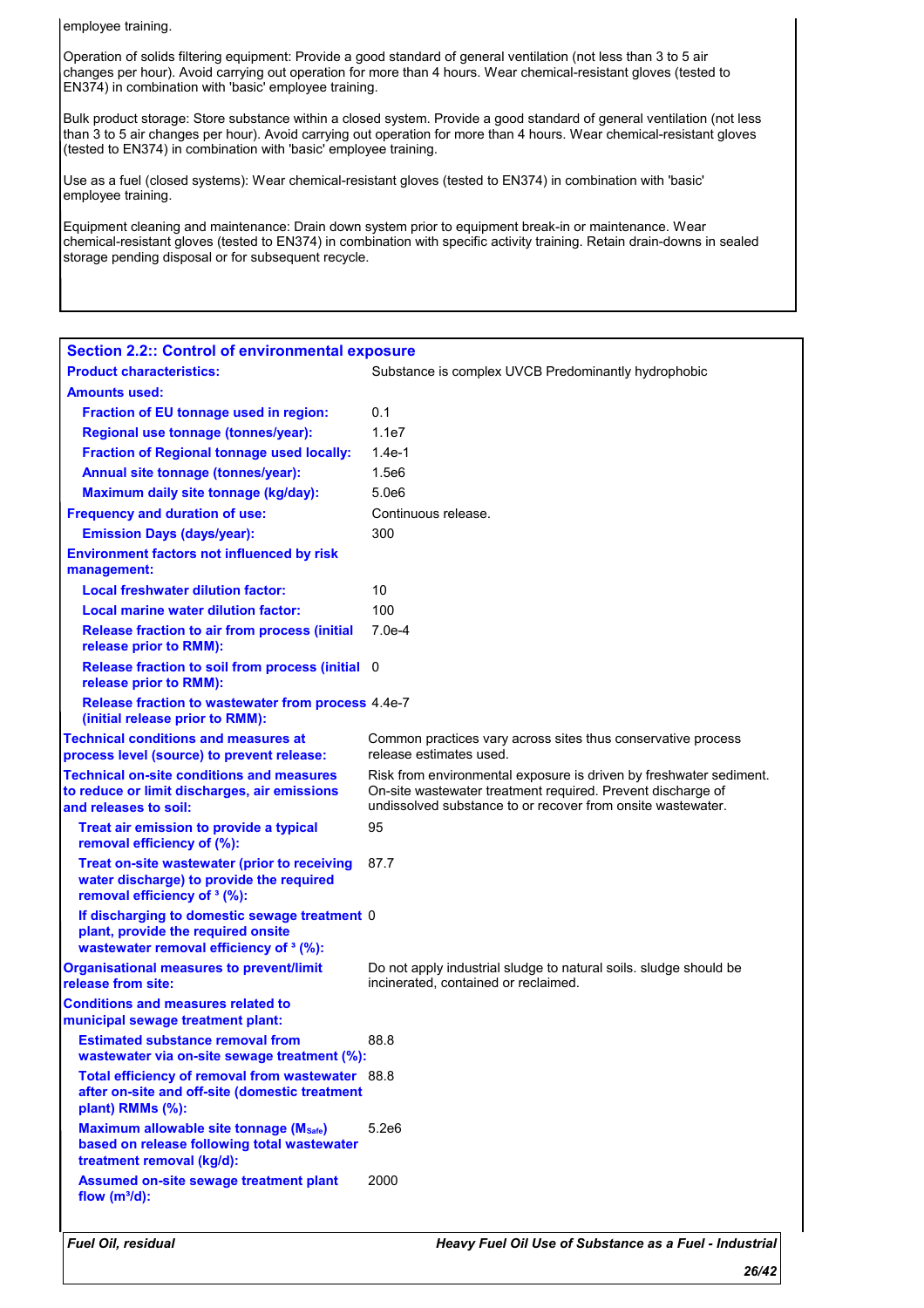| <b>Conditions and measures related to external</b><br>treatment of waste for disposal: | Combustion emissions limited by required exhaust emission controls.<br>Combustion emissions considered in regional exposure assessment. |
|----------------------------------------------------------------------------------------|-----------------------------------------------------------------------------------------------------------------------------------------|
| <b>Conditions and measures related to external</b><br>recovery of waste:               | This substance is consumed during use and no waste from the<br>substance is generated.                                                  |
| <b>RCR - Air Compartment Driven:</b>                                                   | 5.73E-01                                                                                                                                |
| <b>RCR - Water Compartment Driven:</b>                                                 | 9.09E-01                                                                                                                                |
|                                                                                        |                                                                                                                                         |
|                                                                                        |                                                                                                                                         |

### **Section 3:: Exposure estimation**

| <b>Exposure estimation and reference to its source - Environment</b> |                                                                                                             |  |
|----------------------------------------------------------------------|-------------------------------------------------------------------------------------------------------------|--|
| <b>Exposure assessment (environment):</b>                            | The Hydrocarbon Block Method has been used to calculate<br>environmental exposure with the Petrorisk model. |  |
| <b>Exposure estimation and reference to its source - Workers</b>     |                                                                                                             |  |
| <b>Exposure assessment (human):</b>                                  | Not available.                                                                                              |  |

| <b>Environment</b> | Guidance is based on assumed operating conditions which may not<br>be applicable to all sites; thus, scaling may be necessary to define<br>appropriate site-specific risk management measures. Required<br>removal efficiency for wastewater can be achieved using onsite/<br>offsite technologies, either alone or in combination. Required removal<br>efficiency for air can be achieved using on-site technologies, either<br>alone or in combination. Further details on scaling and control<br>technologies are provided in SpERC factsheet. |
|--------------------|---------------------------------------------------------------------------------------------------------------------------------------------------------------------------------------------------------------------------------------------------------------------------------------------------------------------------------------------------------------------------------------------------------------------------------------------------------------------------------------------------------------------------------------------------|
| <b>Health</b>      | Predicted exposures are not expected to exceed the DN(M)EL when<br>the Risk Management Measures/Operational Conditions outlined in<br>Section 2 are implemented.                                                                                                                                                                                                                                                                                                                                                                                  |
|                    | Where other Risk Management Measures/Operational Conditions are<br>adopted, then users should ensure that risks are managed to at least<br>equivalent levels.                                                                                                                                                                                                                                                                                                                                                                                     |
|                    | Available hazard data do not enable the derivation of a DNEL for<br>carcinogenic effects. Available hazard data do not support the need<br>for a DNEL to be established for other health effects. Risk<br>Management Measures are based on qualitative risk characterisation.                                                                                                                                                                                                                                                                     |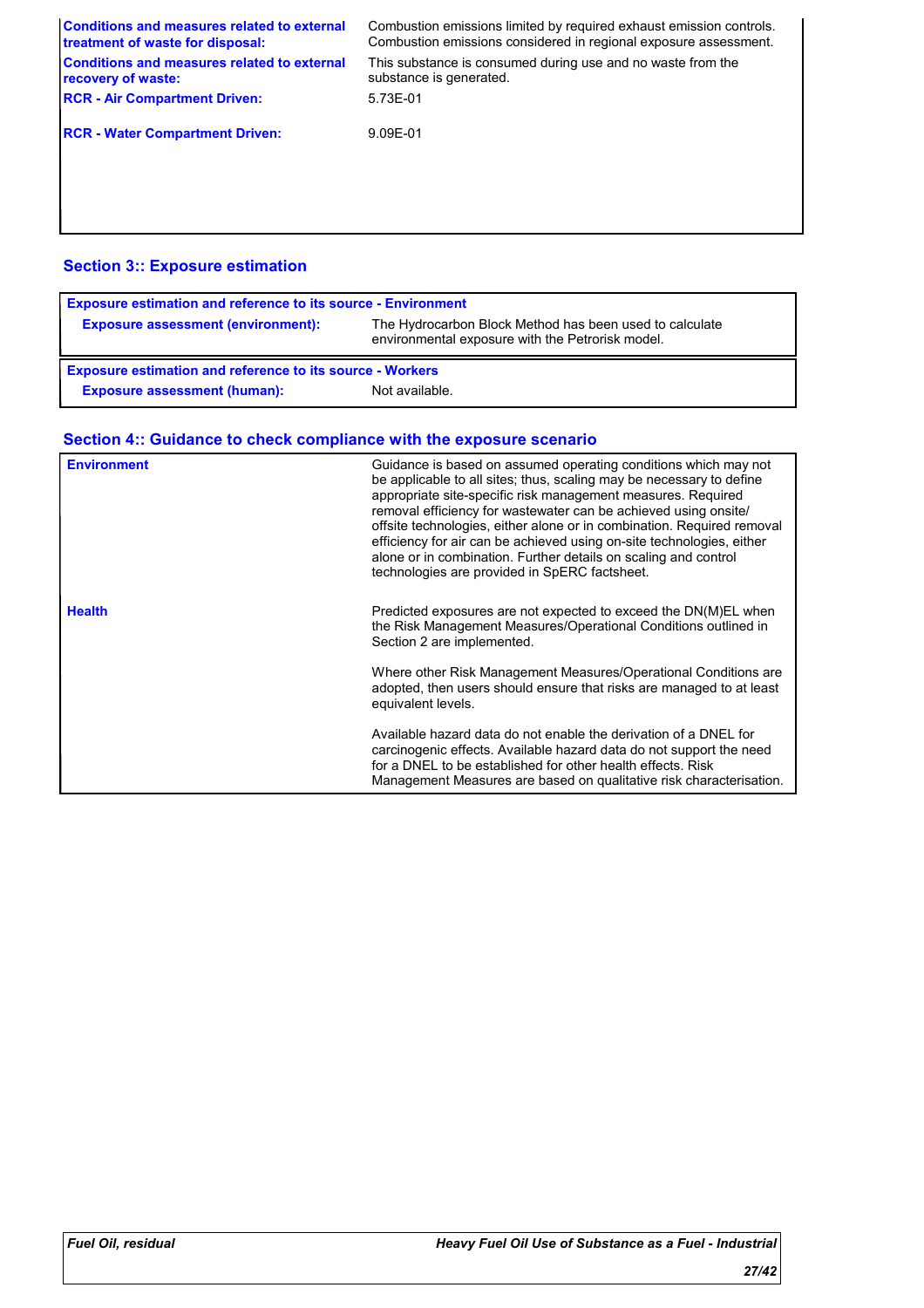

**Professional**

| <b>Product definition</b><br>Code<br><b>Product name</b>               | UVCB<br><b>STI2299</b><br>Fuel Oil, residual                                                                                                                                                                                                                                                                                       |
|------------------------------------------------------------------------|------------------------------------------------------------------------------------------------------------------------------------------------------------------------------------------------------------------------------------------------------------------------------------------------------------------------------------|
| <b>Section 1:: Title</b>                                               |                                                                                                                                                                                                                                                                                                                                    |
| <b>Short title of the exposure</b><br>scenario                         | Heavy Fuel Oil Use of Substance as a Fuel - Professional                                                                                                                                                                                                                                                                           |
| List of use descriptors                                                | <b>Identified use name:</b> Use as a fuel - Professional<br>Process Category: PROC01, PROC02, PROC03, PROC08a, PROC08b, PROC16<br>Sector of end use: SU22<br>Subsequent service life relevant for that use: No.<br>Environmental Release Category: ERC09a, ERC09b<br>Specific Environmental Release Category: ESVOC SpERC 9.12b.v1 |
| <b>Processes and activities</b><br>covered by the exposure<br>scenario | Covers the use as a fuel (or fuel additives and additive components) within closed or<br>contained systems, including incidental exposures during activities associated with<br>its transfer, use, equipment maintenance and handling of waste.                                                                                    |
| <b>Assessment Method</b>                                               | See Section 3                                                                                                                                                                                                                                                                                                                      |

### **Identification of the substance or mixture**

#### **Section 2: Operational conditions and risk management measures**

| <b>Section 2.1: Control of worker exposure</b>                                  |                                                                                                                                                                     |
|---------------------------------------------------------------------------------|---------------------------------------------------------------------------------------------------------------------------------------------------------------------|
| <b>Product characteristics:</b>                                                 |                                                                                                                                                                     |
| <b>Physical state:</b>                                                          | Liquid, vapour pressure $< 0.5$ kPa at STP.                                                                                                                         |
| Concentration of substance in product:                                          | Covers percentage substance in the product up to 100% (unless<br>stated differently).                                                                               |
| <b>Frequency and duration of use:</b>                                           | Covers daily exposures up to 8 hours (unless stated differently).                                                                                                   |
| <b>Other given operational conditions affecting</b><br><b>workers exposure:</b> | Assumes use at not more than 20°C above ambient temperature.<br>unless stated differently. Assumes a good basic standard of<br>occupational hygiene is implemented. |
| Contributing connarios: Operational conditions and risk management measures     |                                                                                                                                                                     |

#### **Contributing scenarios: Operational conditions and risk management measures**

General measures (carcinogens): Consider technical advances and process upgrades (including automation) for the elimination of releases.

Minimise exposure using measures such as closed systems, dedicated facilities and suitable general/local exhaust ventilation.

Drain down systems and clear transfer lines prior to breaking containment.

Clean/flush equipment, where possible, prior to maintenance.

Where there is potential for exposure: restrict access to authorised persons; provide specific activity training to operators to minimise exposures; wear suitable gloves and coveralls to prevent skin contamination; wear respiratory protection when its use is identified for certain contributing scenarios; clear up spills immediately and dispose of wastes safely.

Ensure safe systems of work or equivalent arrangements are in place to manage risks.

Regularly inspect, test and maintain all control measures.

Consider the need for risk-based health surveillance.

General exposures (closed systems) Product sampling: Handle substance within a closed system. Sample via a closed loop or other system to avoid exposure. Avoid carrying out activities involving exposure for more than 1 hour. Provide a good standard of controlled ventilation (10 to 15 air changes per hour). Wear chemical-resistant gloves (tested to EN374) in combination with specific activity training.

General exposures (closed systems): Handle substance within a closed system. Sample via a closed loop or other system to avoid exposure. Avoid carrying out activities involving exposure for more than 1 hour. Provide a good standard of controlled ventilation (10 to 15 air changes per hour). Wear chemical-resistant gloves (tested to EN374) in combination with 'basic' employee training.

bulk closed unloading: Provide a good standard of controlled ventilation (10 to 15 air changes per hour). Wear chemical-resistant gloves (tested to EN374) in combination with 'basic' employee training. Avoid carrying out activities involving exposure for more than 1 hour. or Ensure material transfers are under containment or extract ventilation.

Drum/batch transfers: Provide a good standard of controlled ventilation (10 to 15 air changes per hour). Wear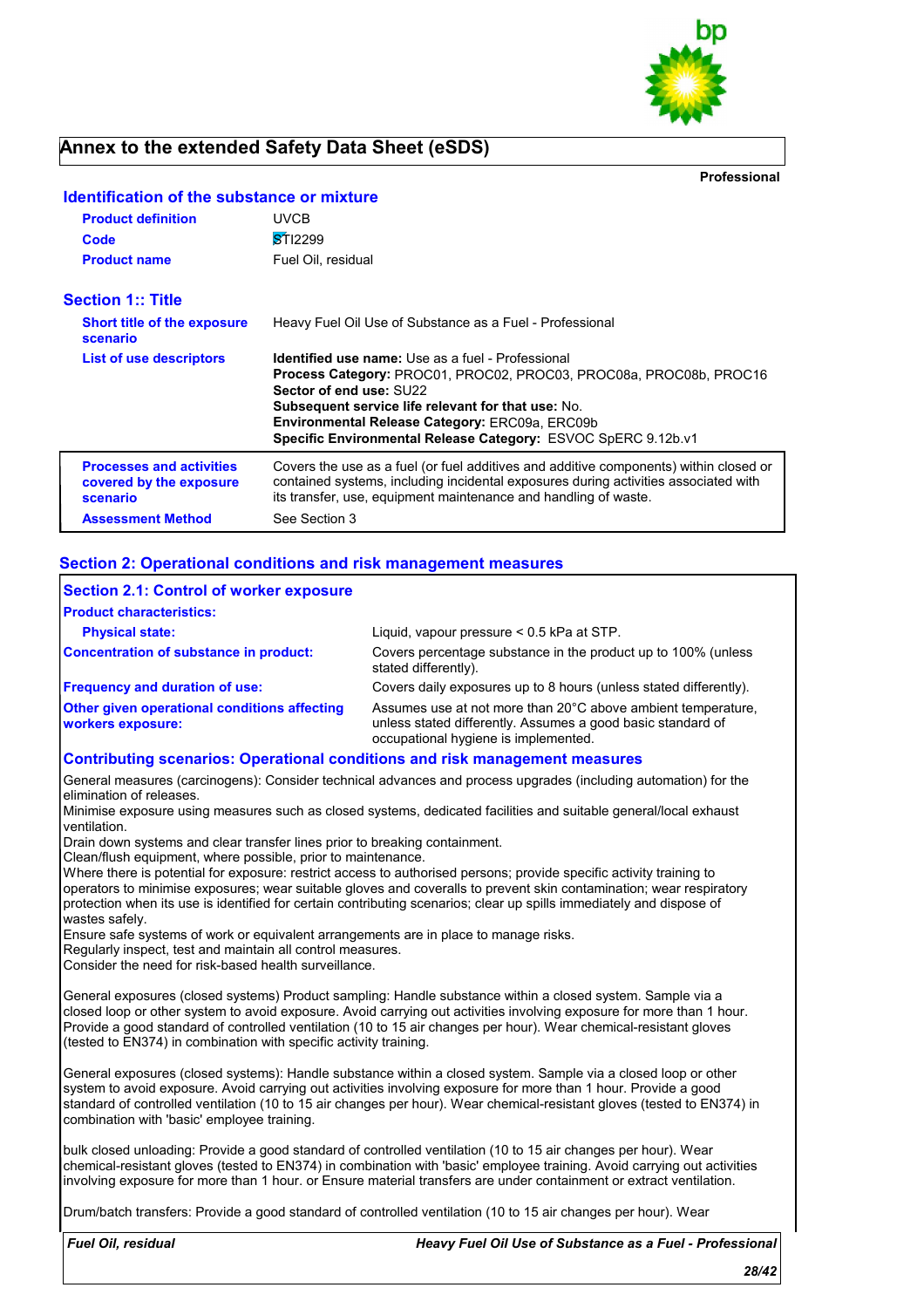chemical-resistant gloves (tested to EN374) in combination with 'basic' employee training. Avoid carrying out activities involving exposure for more than 1 hour. or Ensure material transfers are under containment or extract ventilation.

refuelling: Ensure material transfers are under containment or extract ventilation. Wear chemical-resistant gloves (tested to EN374) in combination with 'basic' employee training. Avoid carrying out activities involving exposure for more than 1 hour.

Use as a fuel (closed systems): Wear chemical-resistant gloves (tested to EN374) in combination with 'basic' employee training.

Equipment cleaning and maintenance: Provide a good standard of general ventilation (not less than 3 to 5 air changes per hour). Wear chemical-resistant gloves (tested to EN374) in combination with specific activity training. Drain down system prior to equipment break-in or maintenance. Retain drain-downs in sealed storage pending disposal or for subsequent recycle. Clear spills immediately.

| Fuel Oil, residual                                                                                                                        | Heavy Fuel Oil Use of Substance as a Fuel - Professional                                                                                |
|-------------------------------------------------------------------------------------------------------------------------------------------|-----------------------------------------------------------------------------------------------------------------------------------------|
| <b>RCR - Water Compartment Driven:</b>                                                                                                    | 1.71E-01                                                                                                                                |
| <b>RCR - Air Compartment Driven:</b>                                                                                                      | 2.67E-02                                                                                                                                |
| <b>Conditions and measures related to external</b><br>recovery of waste:                                                                  | This substance is consumed during use and no waste from the<br>substance is generated.                                                  |
| <b>Conditions and measures related to external</b><br>treatment of waste for disposal:                                                    | Combustion emissions limited by required exhaust emission controls.<br>Combustion emissions considered in regional exposure assessment. |
| <b>Assumed on-site sewage treatment plant</b><br>flow $(m^3/d)$ :                                                                         | 2000                                                                                                                                    |
| <b>Maximum allowable site tonnage (Msafe)</b><br>based on release following total wastewater<br>treatment removal (kg/d):                 | 2.3e3                                                                                                                                   |
| Total efficiency of removal from wastewater 88.8<br>after on-site and off-site (domestic treatment<br>plant) RMMs (%):                    |                                                                                                                                         |
| wastewater via on-site sewage treatment (%):                                                                                              |                                                                                                                                         |
| municipal sewage treatment plant:<br><b>Estimated substance removal from</b>                                                              | 88.8                                                                                                                                    |
| <b>Organisational measures to prevent/limit</b><br>release from site:<br><b>Conditions and measures related to</b>                        | Do not apply industrial sludge to natural soils. sludge should be<br>incinerated, contained or reclaimed.                               |
| If discharging to domestic sewage treatment 0<br>plant, provide the required onsite<br>wastewater removal efficiency of <sup>3</sup> (%): |                                                                                                                                         |
| Treat on-site wastewater (prior to receiving<br>water discharge) to provide the required<br>removal efficiency of <sup>3</sup> (%):       | 0                                                                                                                                       |
| Treat air emission to provide a typical<br>removal efficiency of (%):                                                                     | Not applicable.                                                                                                                         |
| <b>Technical on-site conditions and measures</b><br>to reduce or limit discharges, air emissions<br>and releases to soil:                 | Risk from environmental exposure is driven by humans via indirect<br>exposure (primarily ingestion). No wastewater treatment required.  |
| <b>Technical conditions and measures at</b><br>process level (source) to prevent release:                                                 | Common practices vary across sites thus conservative process<br>release estimates used.                                                 |
| Local marine water dilution factor:                                                                                                       | 100                                                                                                                                     |
| <b>Local freshwater dilution factor:</b>                                                                                                  | 10                                                                                                                                      |
| <b>Environment factors not influenced by risk</b><br>management:                                                                          |                                                                                                                                         |
| <b>Emission Days (days/year):</b>                                                                                                         | 365                                                                                                                                     |
| <b>Frequency and duration of use:</b>                                                                                                     | Continuous release.                                                                                                                     |
| Maximum daily site tonnage (kg/day):                                                                                                      | 4.6e2                                                                                                                                   |
| Annual site tonnage (tonnes/year):                                                                                                        | 1.7e2                                                                                                                                   |
| <b>Fraction of Regional tonnage used locally:</b>                                                                                         | $5.0e-4$                                                                                                                                |
| Regional use tonnage (tonnes/year):                                                                                                       | 3.3e5                                                                                                                                   |
| Fraction of EU tonnage used in region:                                                                                                    | 0.1                                                                                                                                     |
| <b>Product characteristics:</b><br><b>Amounts used:</b>                                                                                   | Substance is complex UVCB Predominantly hydrophobic                                                                                     |
| <b>Section 2.2:: Control of environmental exposure</b>                                                                                    |                                                                                                                                         |
|                                                                                                                                           |                                                                                                                                         |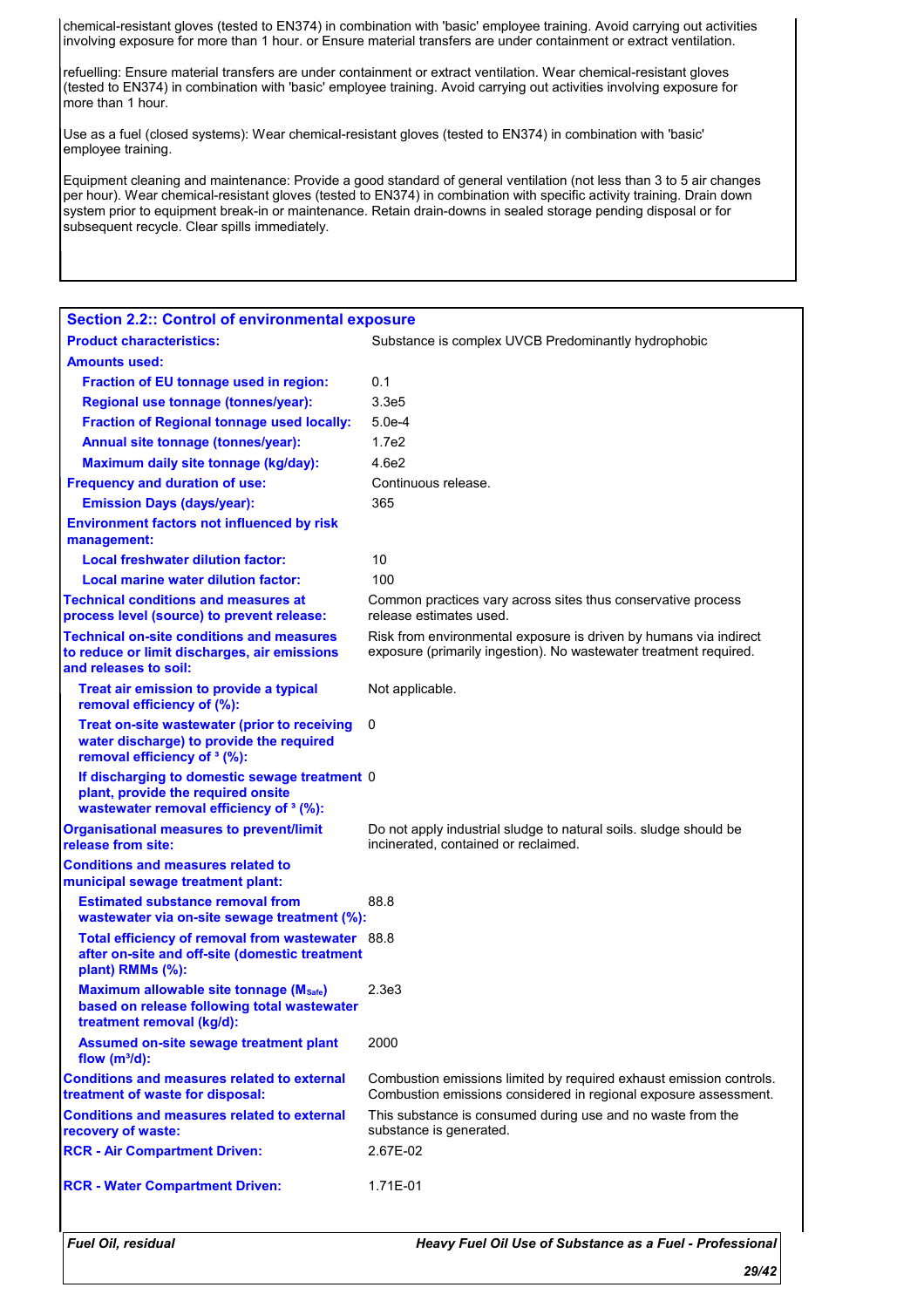### **Section 3:: Exposure estimation**

| <b>Exposure estimation and reference to its source - Environment</b> |                                                                                                             |  |
|----------------------------------------------------------------------|-------------------------------------------------------------------------------------------------------------|--|
| <b>Exposure assessment (environment):</b>                            | The Hydrocarbon Block Method has been used to calculate<br>environmental exposure with the Petrorisk model. |  |
|                                                                      |                                                                                                             |  |
| <b>Exposure estimation and reference to its source - Workers</b>     |                                                                                                             |  |

| <b>Environment</b> | Guidance is based on assumed operating conditions which may not<br>be applicable to all sites; thus, scaling may be necessary to define<br>appropriate site-specific risk management measures. Required<br>removal efficiency for wastewater can be achieved using onsite/<br>offsite technologies, either alone or in combination. Required removal<br>efficiency for air can be achieved using on-site technologies, either<br>alone or in combination. Further details on scaling and control<br>technologies are provided in SpERC factsheet.                                                                  |
|--------------------|--------------------------------------------------------------------------------------------------------------------------------------------------------------------------------------------------------------------------------------------------------------------------------------------------------------------------------------------------------------------------------------------------------------------------------------------------------------------------------------------------------------------------------------------------------------------------------------------------------------------|
| <b>Health</b>      | Predicted exposures are not expected to exceed the DN(M)EL when<br>the Risk Management Measures/Operational Conditions outlined in<br>Section 2 are implemented.<br>Where other Risk Management Measures/Operational Conditions are<br>adopted, then users should ensure that risks are managed to at least<br>equivalent levels.<br>Available hazard data do not enable the derivation of a DNEL for<br>carcinogenic effects. Available hazard data do not support the need<br>for a DNEL to be established for other health effects. Risk<br>Management Measures are based on qualitative risk characterisation. |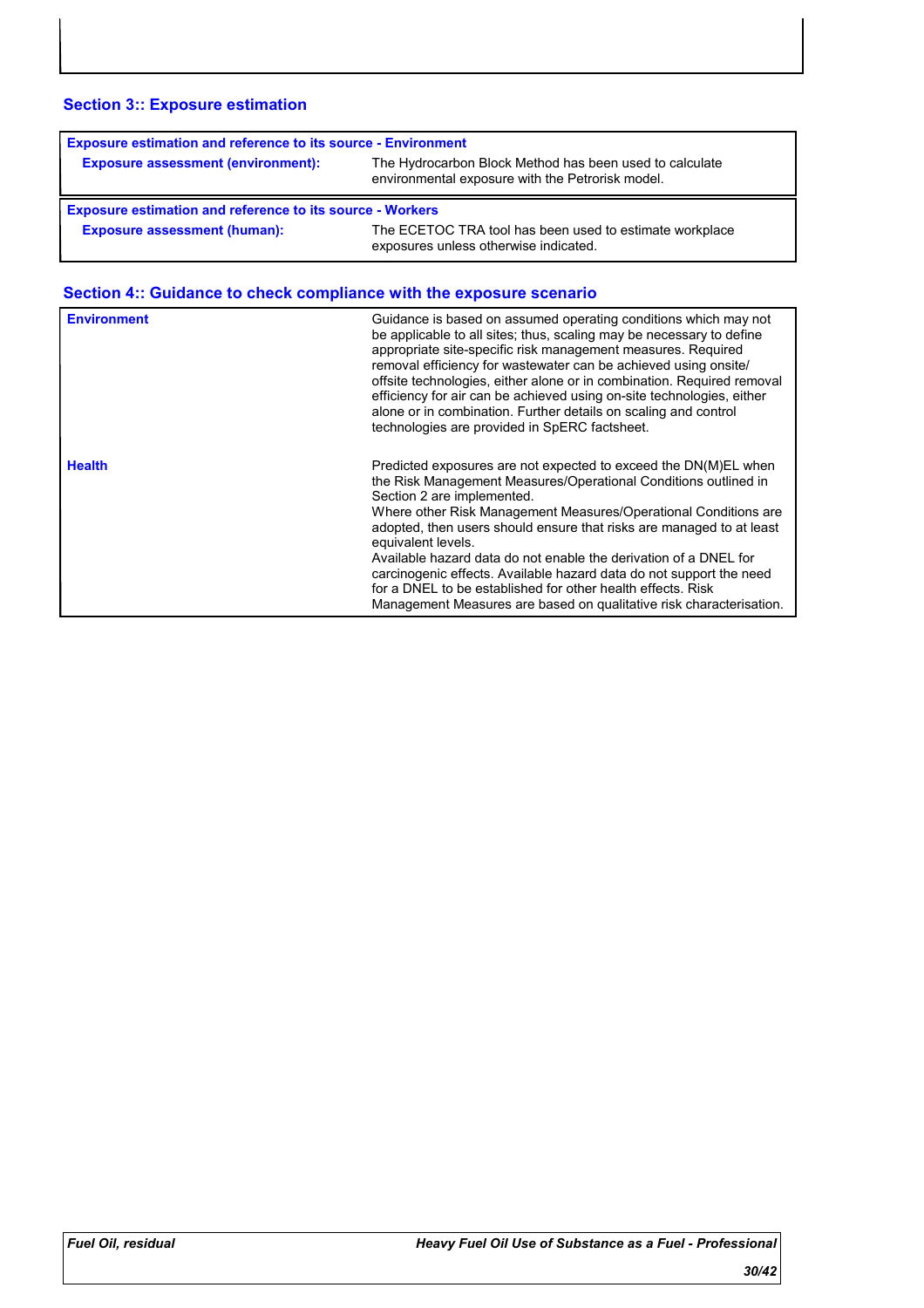

**Industrial**

| <b>Product definition</b>                                              | <b>UVCB</b>                                                                                                                                                                                                                                                                                                                                                      |
|------------------------------------------------------------------------|------------------------------------------------------------------------------------------------------------------------------------------------------------------------------------------------------------------------------------------------------------------------------------------------------------------------------------------------------------------|
| Code                                                                   | STI2299                                                                                                                                                                                                                                                                                                                                                          |
| <b>Product name</b>                                                    | Fuel Oil, residual                                                                                                                                                                                                                                                                                                                                               |
| <b>Section 1:: Title</b>                                               |                                                                                                                                                                                                                                                                                                                                                                  |
| <b>Short title of the exposure</b><br>scenario                         | Heavy Fuel Oil Use of Substance as Intermediate - Industrial                                                                                                                                                                                                                                                                                                     |
| <b>List of use descriptors</b>                                         | <b>Identified use name:</b> Use as an intermediate<br>Process Category: PROC01, PROC02, PROC03, PROC08a, PROC08b, PROC15<br>Sector of end use: SU03. SU08. SU09<br><b>Subsequent service life relevant for that use: No.</b><br><b>Environmental Release Category: ERC06a</b><br>Specific Environmental Release Category: ESVOC SpERC 6.1a.v1                    |
| <b>Processes and activities</b><br>covered by the exposure<br>scenario | Use of substance as an intermediate within closed or contained systems (not related<br>to Strictly Controlled Conditions).<br>Includes incidental exposures during recycling/recovery, material transfers, storage,<br>sampling, associated laboratory activities, maintenance and loading (including<br>marine vessel/barge, road/rail car and bulk container). |
| <b>Assessment Method</b>                                               | See Section 3                                                                                                                                                                                                                                                                                                                                                    |

### **Identification of the substance or mixture**

#### **Section 2: Operational conditions and risk management measures**

| <b>Section 2.1: Control of worker exposure</b>                                     |                                                                                                                                                                                                                                     |
|------------------------------------------------------------------------------------|-------------------------------------------------------------------------------------------------------------------------------------------------------------------------------------------------------------------------------------|
| <b>Product characteristics:</b>                                                    |                                                                                                                                                                                                                                     |
| <b>Physical state:</b>                                                             | Liquid, vapour pressure $< 0.5$ kPa at STP.                                                                                                                                                                                         |
| Concentration of substance in product:                                             | Covers percentage substance in the product up to 100% (unless<br>stated differently).                                                                                                                                               |
| <b>Amounts used:</b>                                                               | Not applicable.                                                                                                                                                                                                                     |
| <b>Frequency and duration of use:</b>                                              | Covers daily exposures up to 8 hours (unless stated differently).                                                                                                                                                                   |
| Human factors not influenced by risk<br>management:                                | Not applicable.                                                                                                                                                                                                                     |
| Other given operational conditions affecting<br>workers exposure:                  | Operation is carried out at elevated temperature (> 20°C above<br>ambient temperature). Assumes a good basic standard of<br>occupational hygiene is implemented.                                                                    |
| <b>Contributing scenarios: Operational conditions and risk management measures</b> |                                                                                                                                                                                                                                     |
| elimination of releases.                                                           | General measures (carcinogens): Consider technical advances and process upgrades (including automation) for the<br>Minimise exposure using measures such as closed systems, dedicated facilities and suitable general/local exhaust |
| ventilation.                                                                       |                                                                                                                                                                                                                                     |

Drain down systems and clear transfer lines prior to breaking containment.

Clean/flush equipment, where possible, prior to maintenance.

Where there is potential for exposure: restrict access to authorised persons; provide specific activity training to operators to minimise exposures; wear suitable gloves and coveralls to prevent skin contamination; wear respiratory protection when its use is identified for certain contributing scenarios; clear up spills immediately and dispose of wastes safely.

Ensure safe systems of work or equivalent arrangements are in place to manage risks.

Regularly inspect, test and maintain all control measures.

Consider the need for risk-based health surveillance.

General exposures (closed systems): Handle substance within a closed system. Wear chemical-resistant gloves (tested to EN374) in combination with 'basic' employee training.

General exposures (closed systems) Process sampling Outdoor.: Handle substance within a closed system. Sample via a closed loop or other system to avoid exposure. Avoid carrying out activities involving exposure for more than 15 minutes. Wear chemical-resistant gloves (tested to EN374) in combination with 'basic' employee training.

Bulk product storage: Store substance within a closed system. Avoid carrying out operation for more than 4 hours. Wear chemical-resistant gloves (tested to EN374) in combination with 'basic' employee training.

*Fuel Oil, residual* 

*Heavy Fuel Oil Use of Substance as Intermediate - Industrial*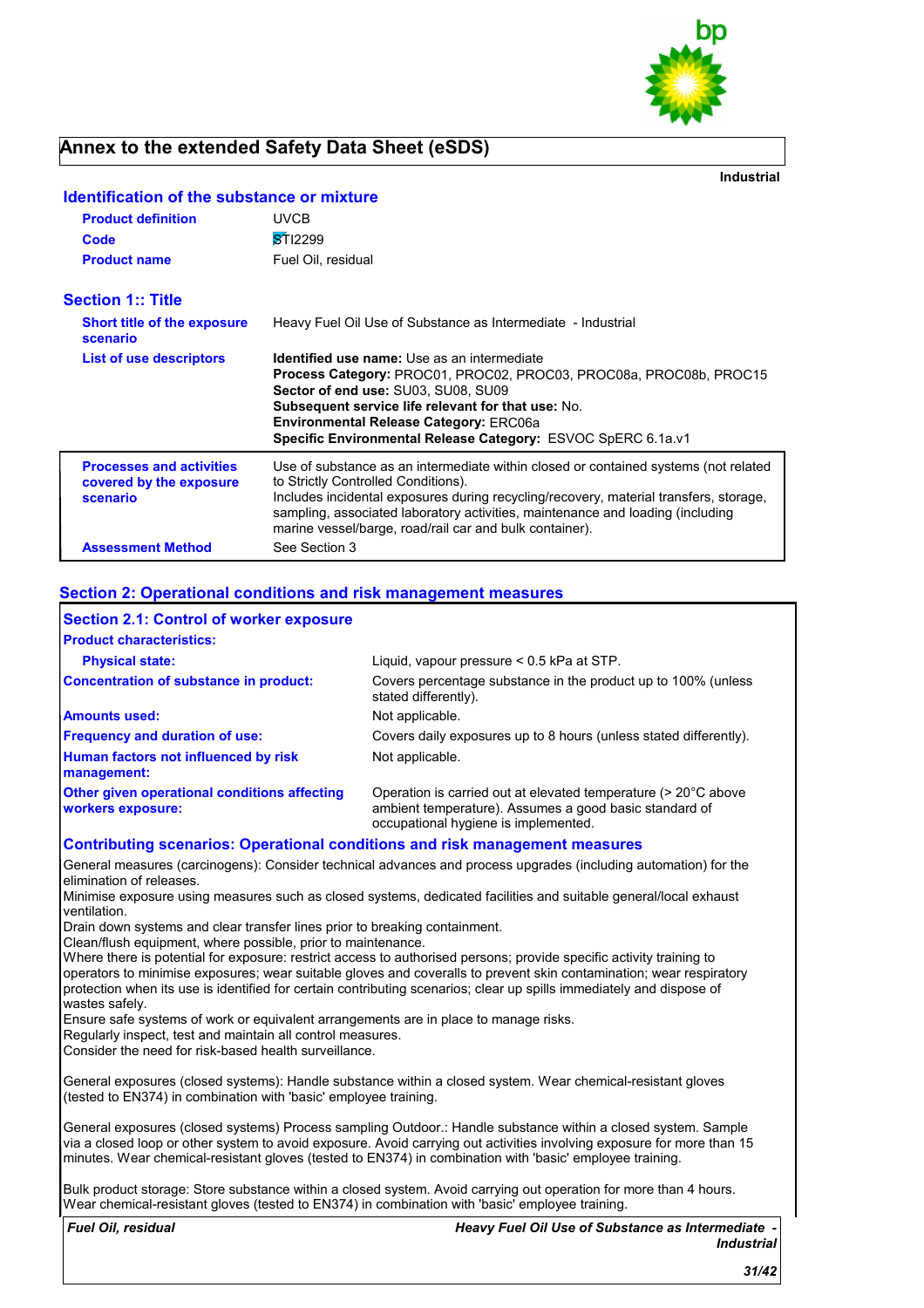Laboratory activities: Handle within a fume cupboard or implement suitable equivalent methods to minimise exposure. Wear suitable gloves tested to EN374.

marine vessel/barge (un)loading: Avoid carrying out operation for more than 4 hours. Transfer via enclosed lines. Clear transfer lines prior to de-coupling. Retain drain-downs in sealed storage pending disposal or for subsequent recycle. Wear chemical-resistant gloves (tested to EN374) in combination with 'basic' employee training.

road tanker/rail car loading: Avoid carrying out activities involving exposure for more than 1 hour. Ensure material transfers are under containment or extract ventilation. Wear chemical-resistant gloves (tested to EN374) in combination with 'basic' employee training.

Equipment cleaning and maintenance: Drain down and flush system prior to equipment break-in or maintenance. Wear chemical-resistant gloves (tested to EN374) in combination with specific activity training. Retain drain-downs in sealed storage pending disposal or for subsequent recycle.

| <b>Section 2.2:: Control of environmental exposure</b>                                                                              |                                                                                                                                                                                                                                                          |
|-------------------------------------------------------------------------------------------------------------------------------------|----------------------------------------------------------------------------------------------------------------------------------------------------------------------------------------------------------------------------------------------------------|
| <b>Product characteristics:</b>                                                                                                     | Substance is complex UVCB Predominantly hydrophobic                                                                                                                                                                                                      |
| <b>Amounts used:</b>                                                                                                                |                                                                                                                                                                                                                                                          |
| Fraction of EU tonnage used in region:                                                                                              | 0.1                                                                                                                                                                                                                                                      |
| Regional use tonnage (tonnes/year):                                                                                                 | 1.3e <sub>5</sub>                                                                                                                                                                                                                                        |
| <b>Fraction of Regional tonnage used locally:</b>                                                                                   | $1.2e-1$                                                                                                                                                                                                                                                 |
| Annual site tonnage (tonnes/year):                                                                                                  | 1.5e4                                                                                                                                                                                                                                                    |
| Maximum daily site tonnage (kg/day):                                                                                                | 5.0e4                                                                                                                                                                                                                                                    |
| <b>Frequency and duration of use:</b>                                                                                               | Continuous release.                                                                                                                                                                                                                                      |
| <b>Emission Days (days/year):</b>                                                                                                   | 300                                                                                                                                                                                                                                                      |
| <b>Environment factors not influenced by risk</b><br>management:                                                                    |                                                                                                                                                                                                                                                          |
| <b>Local freshwater dilution factor:</b>                                                                                            | 10                                                                                                                                                                                                                                                       |
| Local marine water dilution factor:                                                                                                 | 100                                                                                                                                                                                                                                                      |
| <b>Release fraction to air from process (initial</b><br>release prior to RMM):                                                      | $1.0e-5$                                                                                                                                                                                                                                                 |
| Release fraction to soil from process (initial 0.001<br>release prior to RMM):                                                      |                                                                                                                                                                                                                                                          |
| Release fraction to wastewater from process 1.0e-5<br>(initial release prior to RMM):                                               |                                                                                                                                                                                                                                                          |
| <b>Technical conditions and measures at</b><br>process level (source) to prevent release:                                           | Common practices vary across sites thus conservative process<br>release estimates used.                                                                                                                                                                  |
| <b>Technical on-site conditions and measures</b><br>to reduce or limit discharges, air emissions<br>and releases to soil:           | Risk from environmental exposure is driven by freshwater sediment.<br>If discharging to domestic sewage treatment plant, no onsite<br>wastewater treatment required. Prevent discharge of undissolved<br>substance to or recover from onsite wastewater. |
| Treat air emission to provide a typical<br>removal efficiency of (%):                                                               | 80                                                                                                                                                                                                                                                       |
| Treat on-site wastewater (prior to receiving<br>water discharge) to provide the required<br>removal efficiency of <sup>3</sup> (%): | 54.0                                                                                                                                                                                                                                                     |
| If discharging to domestic sewage treatment 0<br>plant, provide the required onsite<br>wastewater removal efficiency of 3 (%):      |                                                                                                                                                                                                                                                          |
| <b>Organisational measures to prevent/limit</b><br>release from site:                                                               | Do not apply industrial sludge to natural soils. Sludge should be<br>incinerated, contained or reclaimed.                                                                                                                                                |
| <b>Conditions and measures related to</b><br>municipal sewage treatment plant:                                                      |                                                                                                                                                                                                                                                          |
| <b>Estimated substance removal from</b><br>wastewater via on-site sewage treatment (%):                                             | 88.8                                                                                                                                                                                                                                                     |
| Total efficiency of removal from wastewater 88.8<br>after on-site and off-site (domestic treatment<br>plant) RMMs (%):              |                                                                                                                                                                                                                                                          |
| Maximum allowable site tonnage (Msafe)<br>based on release following total wastewater<br>treatment removal (kg/d):                  | 1.9e5                                                                                                                                                                                                                                                    |
| Assumed on-site sewage treatment plant<br>flow $(m^3/d)$ :                                                                          | 2000                                                                                                                                                                                                                                                     |
| Fuel Oil, residual                                                                                                                  | Heavy Fuel Oil Use of Substance as Intermediate -<br><b>Industrial</b>                                                                                                                                                                                   |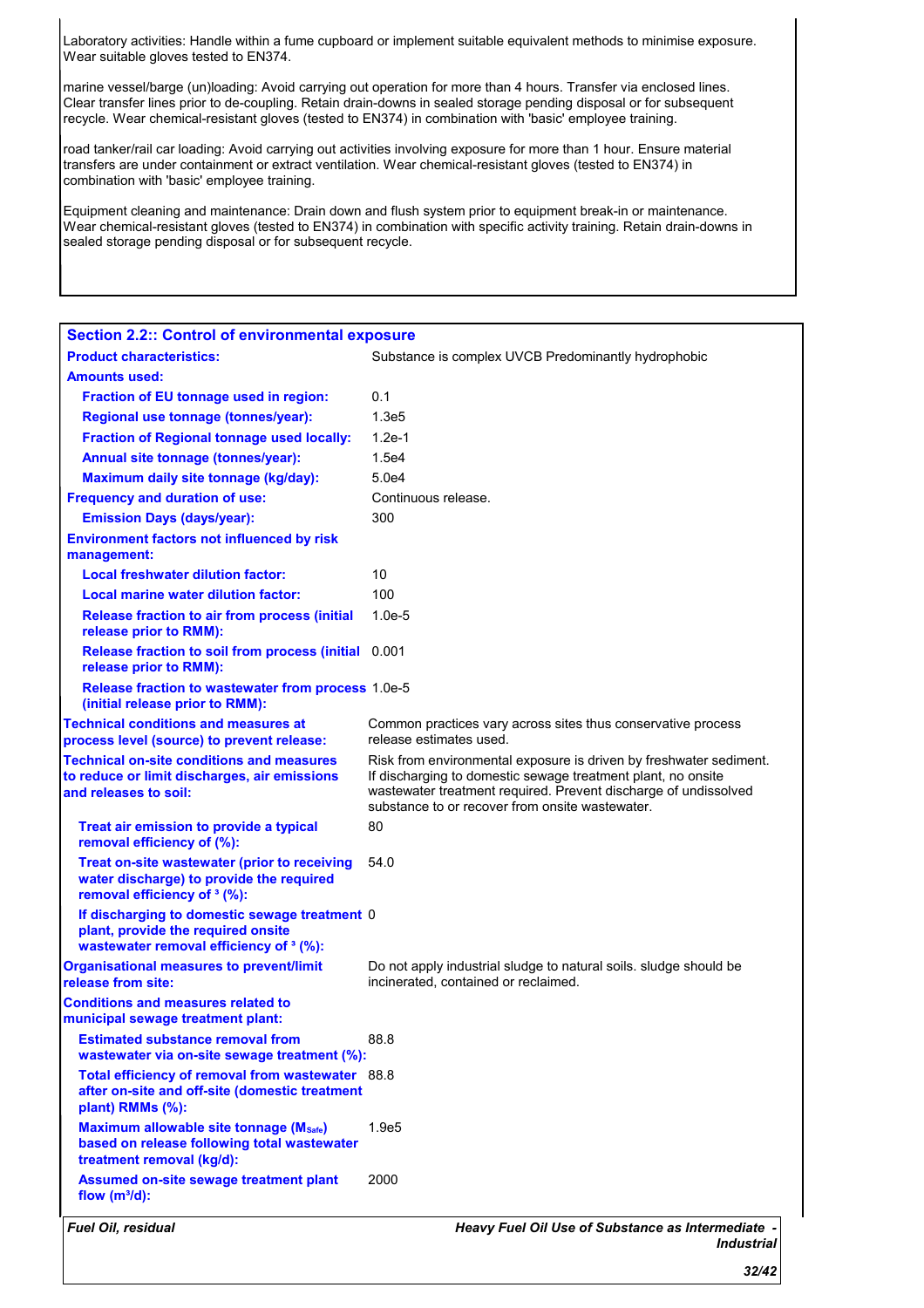| <b>Conditions and measures related to external</b><br>treatment of waste for disposal: | This substance is consumed during use and no waste from the<br>substance is generated. |
|----------------------------------------------------------------------------------------|----------------------------------------------------------------------------------------|
| <b>Conditions and measures related to external</b><br>recovery of waste:               | This substance is consumed during use and no waste from the<br>substance is generated. |
| <b>RCR - Air Compartment Driven:</b>                                                   | 2.74E-02                                                                               |
| <b>RCR - Water Compartment Driven:</b>                                                 | 2.43E-01                                                                               |
|                                                                                        |                                                                                        |

### **Section 3:: Exposure estimation**

| <b>Exposure estimation and reference to its source - Environment</b> |                                                                                                             |
|----------------------------------------------------------------------|-------------------------------------------------------------------------------------------------------------|
| <b>Exposure assessment (environment):</b>                            | The Hydrocarbon Block Method has been used to calculate<br>environmental exposure with the Petrorisk model. |
|                                                                      |                                                                                                             |
| <b>Exposure estimation and reference to its source - Workers</b>     |                                                                                                             |

| <b>Environment</b> | Guidance is based on assumed operating conditions which may not<br>be applicable to all sites; thus, scaling may be necessary to define<br>appropriate site-specific risk management measures. Required<br>removal efficiency for wastewater can be achieved using onsite/<br>offsite technologies, either alone or in combination. Required removal<br>efficiency for air can be achieved using on-site technologies, either<br>alone or in combination. Further details on scaling and control<br>technologies are provided in SpERC factsheet. |
|--------------------|---------------------------------------------------------------------------------------------------------------------------------------------------------------------------------------------------------------------------------------------------------------------------------------------------------------------------------------------------------------------------------------------------------------------------------------------------------------------------------------------------------------------------------------------------|
| <b>Health</b>      | Predicted exposures are not expected to exceed the DN(M)EL when<br>the Risk Management Measures/Operational Conditions outlined in<br>Section 2 are implemented.                                                                                                                                                                                                                                                                                                                                                                                  |
|                    | Where other Risk Management Measures/Operational Conditions are<br>adopted, then users should ensure that risks are managed to at least<br>equivalent levels.                                                                                                                                                                                                                                                                                                                                                                                     |
|                    | Available hazard data do not enable the derivation of a DNEL for<br>carcinogenic effects. Available hazard data do not support the need<br>for a DNEL to be established for other health effects. Risk<br>Management Measures are based on qualitative risk characterisation.                                                                                                                                                                                                                                                                     |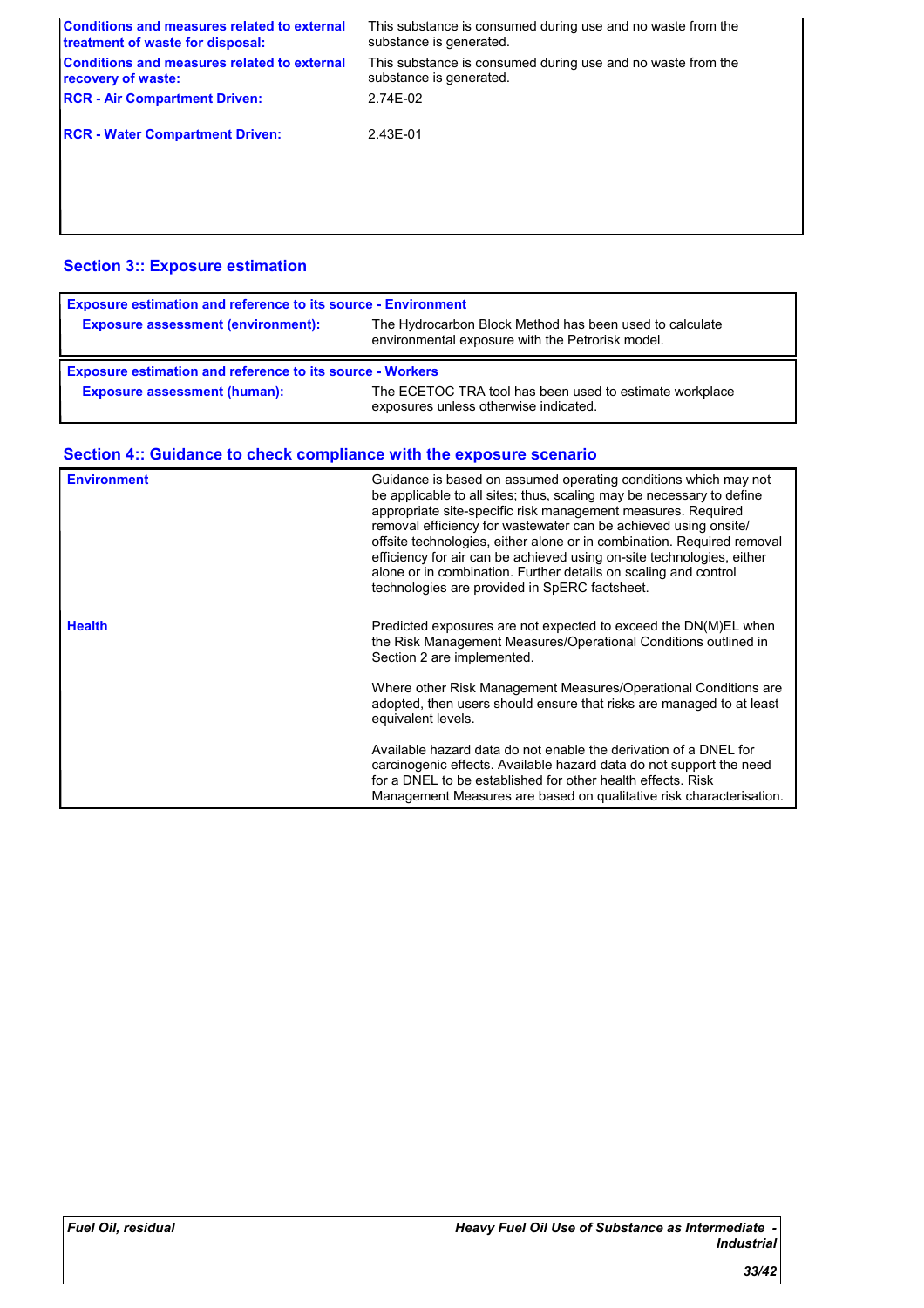

**Professional**

| <b>Product definition</b>                                              | <b>UVCB</b>                                                                                                                                                                                                                                                                                                           |
|------------------------------------------------------------------------|-----------------------------------------------------------------------------------------------------------------------------------------------------------------------------------------------------------------------------------------------------------------------------------------------------------------------|
| Code                                                                   | STI2299                                                                                                                                                                                                                                                                                                               |
| <b>Product name</b>                                                    | Fuel Oil, residual                                                                                                                                                                                                                                                                                                    |
| <b>Section 1:: Title</b>                                               |                                                                                                                                                                                                                                                                                                                       |
| <b>Short title of the exposure</b><br>scenario                         | Heavy Fuel Oil Use of Substance in Road and Construction Applications -<br>Professional                                                                                                                                                                                                                               |
| List of use descriptors                                                | <b>Identified use name:</b> Road and construction applications<br>Process Category: PROC08a, PROC08b<br>Sector of end use: SU22<br><b>Subsequent service life relevant for that use: No.</b><br><b>Environmental Release Category: ERC08d, ERC08f</b><br>Specific Environmental Release Category: ESVOC SpERC 8.15.v1 |
| <b>Processes and activities</b><br>covered by the exposure<br>scenario | Covers the use of surface coatings and binders within closed or contained systems,<br>including incidental exposures during material transfers and filling operations.                                                                                                                                                |
| <b>Assessment Method</b>                                               | See Section 3                                                                                                                                                                                                                                                                                                         |

### **Identification of the substance or mixture**

#### **Section 2: Operational conditions and risk management measures**

| Section 2.1: Control of worker exposure                                            |                                                                                                                                                                  |
|------------------------------------------------------------------------------------|------------------------------------------------------------------------------------------------------------------------------------------------------------------|
| <b>Product characteristics:</b>                                                    |                                                                                                                                                                  |
| <b>Physical state:</b>                                                             | Liguid, vapour pressure < 0.5 kPa at STP.                                                                                                                        |
| Concentration of substance in product:                                             | Covers percentage substance in the product up to 100% (unless<br>stated differently).                                                                            |
| <b>Frequency and duration of use:</b>                                              | Covers daily exposures up to 8 hours (unless stated differently).                                                                                                |
| <b>Other given operational conditions affecting</b><br><b>workers exposure:</b>    | Operation is carried out at elevated temperature (> 20°C above<br>ambient temperature). Assumes a good basic standard of<br>occupational hygiene is implemented. |
| <b>Contributing scenarios: Operational conditions and risk management measures</b> |                                                                                                                                                                  |

General measures (carcinogens): Consider technical advances and process upgrades (including automation) for the elimination of releases.

Minimise exposure using measures such as closed systems, dedicated facilities and suitable general/local exhaust ventilation.

Drain down systems and clear transfer lines prior to breaking containment.

Clean/flush equipment, where possible, prior to maintenance.

Where there is potential for exposure: restrict access to authorised persons; provide specific activity training to operators to minimise exposures; wear suitable gloves and coveralls to prevent skin contamination; wear respiratory protection when its use is identified for certain contributing scenarios; clear up spills immediately and dispose of wastes safely.

Ensure safe systems of work or equivalent arrangements are in place to manage risks.

Regularly inspect, test and maintain all control measures.

Consider the need for risk-based health surveillance.

Material transfers: Ensure material transfers are under containment or extract ventilation. Avoid carrying out activities involving exposure for more than 15 minutes. Limit the substance content in the product to 1%. Wear chemicalresistant gloves (tested to EN374) in combination with intensive management supervision controls.

Equipment cleaning and maintenance: Drain down and flush system prior to equipment break-in or maintenance. Retain drain-downs in sealed storage pending disposal or for subsequent recycle. Clear spills immediately. Avoid carrying out activities involving exposure for more than 15 minutes. Limit the substance content in the product to 1%. Wear chemical-resistant gloves (tested to EN374) in combination with intensive management supervision controls. Retain drain-downs in sealed storage pending disposal or for subsequent recycle.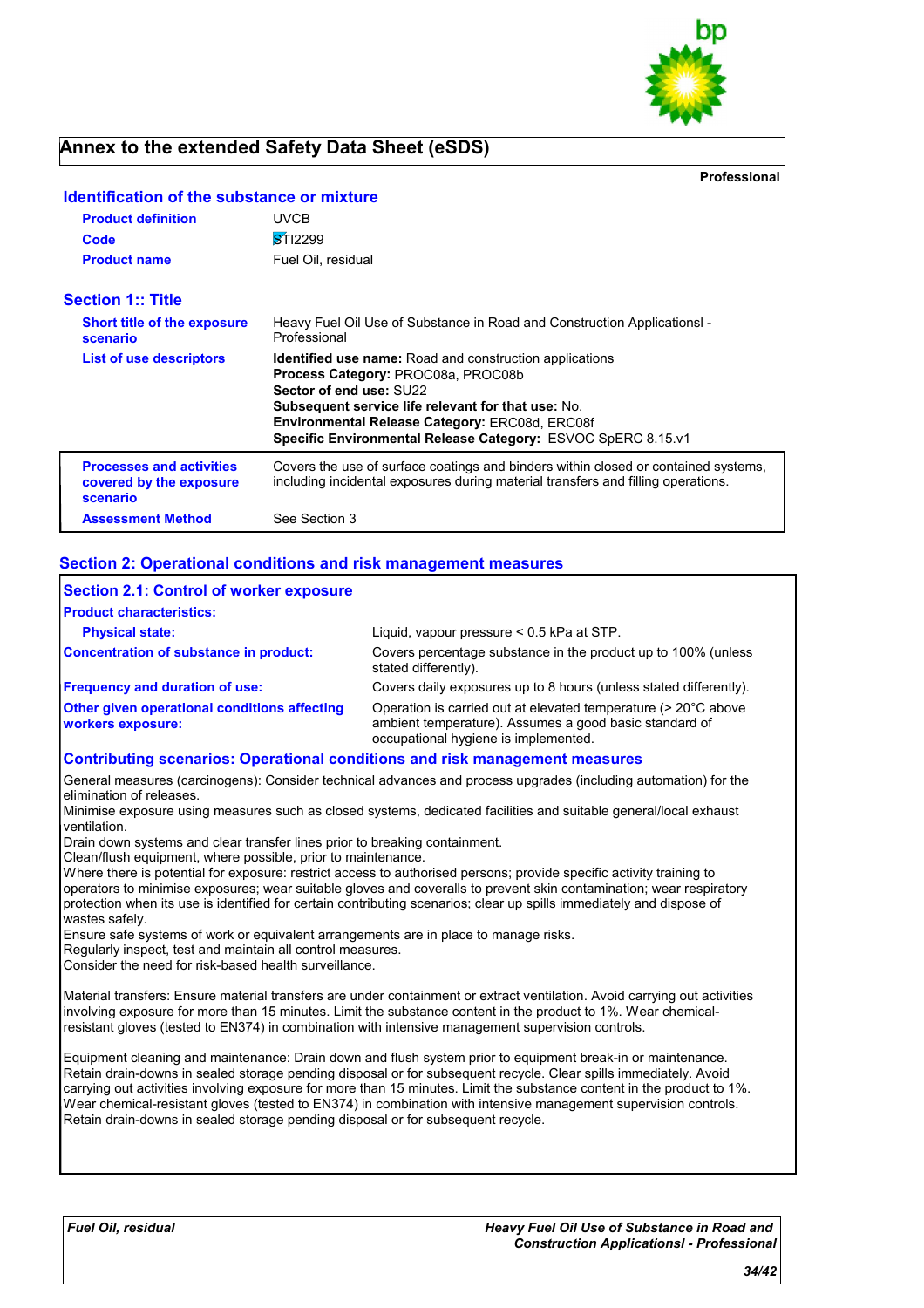| <b>Section 2.2:: Control of environmental exposure</b>                                                                                    |                                                                                                                                                                                                     |
|-------------------------------------------------------------------------------------------------------------------------------------------|-----------------------------------------------------------------------------------------------------------------------------------------------------------------------------------------------------|
| <b>Product characteristics:</b>                                                                                                           | Substance is complex UVCB Predominantly hydrophobic                                                                                                                                                 |
| <b>Amounts used:</b>                                                                                                                      |                                                                                                                                                                                                     |
| Fraction of EU tonnage used in region:                                                                                                    | 0.1                                                                                                                                                                                                 |
| Regional use tonnage (tonnes/year):                                                                                                       | 2.2e4                                                                                                                                                                                               |
| <b>Fraction of Regional tonnage used locally:</b>                                                                                         | $5.0e-4$                                                                                                                                                                                            |
| Annual site tonnage (tonnes/year):                                                                                                        | 1.1e1                                                                                                                                                                                               |
| Maximum daily site tonnage (kg/day):                                                                                                      | 3.0e1                                                                                                                                                                                               |
| <b>Frequency and duration of use:</b>                                                                                                     | Continuous release.                                                                                                                                                                                 |
| <b>Emission Days (days/year):</b>                                                                                                         | 365                                                                                                                                                                                                 |
| <b>Environment factors not influenced by risk</b><br>management:                                                                          |                                                                                                                                                                                                     |
| <b>Local freshwater dilution factor:</b>                                                                                                  | 10                                                                                                                                                                                                  |
| Local marine water dilution factor:                                                                                                       | 100                                                                                                                                                                                                 |
| <b>Technical conditions and measures at</b><br>process level (source) to prevent release:                                                 | Common practices vary across sites thus conservative process<br>release estimates used.                                                                                                             |
| <b>Technical on-site conditions and measures</b><br>to reduce or limit discharges, air emissions<br>and releases to soil:                 | Risk from environmental exposure is driven by humans via indirect<br>exposure (primarily ingestion). If discharging to domestic sewage<br>treatment plant, no onsite wastewater treatment required. |
| Treat air emission to provide a typical<br>removal efficiency of (%):                                                                     | Not applicable.                                                                                                                                                                                     |
| Treat on-site wastewater (prior to receiving<br>water discharge) to provide the required<br>removal efficiency of <sup>3</sup> (%):       | 30.2                                                                                                                                                                                                |
| If discharging to domestic sewage treatment 0<br>plant, provide the required onsite<br>wastewater removal efficiency of <sup>3</sup> (%): |                                                                                                                                                                                                     |
| <b>Organisational measures to prevent/limit</b><br>release from site:                                                                     | Do not apply industrial sludge to natural soils. Sludge should be<br>incinerated, contained or reclaimed.                                                                                           |
| <b>Conditions and measures related to</b><br>municipal sewage treatment plant:                                                            |                                                                                                                                                                                                     |
| <b>Estimated substance removal from</b><br>wastewater via on-site sewage treatment (%):                                                   | 88.8                                                                                                                                                                                                |
| Total efficiency of removal from wastewater 88.8<br>after on-site and off-site (domestic treatment<br>plant) RMMs (%):                    |                                                                                                                                                                                                     |
| Maximum allowable site tonnage (Msafe)<br>based on release following total wastewater<br>treatment removal (kg/d):                        | 1.1e2                                                                                                                                                                                               |
| Assumed on-site sewage treatment plant<br>flow $(m^3/d)$ :                                                                                | 2000                                                                                                                                                                                                |
| <b>Conditions and measures related to external</b><br>treatment of waste for disposal:                                                    | External treatment and disposal of waste should comply with<br>applicable local and/or national regulations.                                                                                        |
| <b>Conditions and measures related to external</b><br>recovery of waste:                                                                  | External recovery and recycling of waste should comply with<br>applicable local and/or national regulations.                                                                                        |
| <b>RCR - Air Compartment Driven:</b>                                                                                                      | 7.89E-02                                                                                                                                                                                            |
| <b>RCR - Water Compartment Driven:</b>                                                                                                    | 2.42E-01                                                                                                                                                                                            |
|                                                                                                                                           |                                                                                                                                                                                                     |

### **Section 3:: Exposure estimation**

| <b>Exposure estimation and reference to its source - Environment</b> |                                                                                                             |
|----------------------------------------------------------------------|-------------------------------------------------------------------------------------------------------------|
| <b>Exposure assessment (environment):</b>                            | The Hydrocarbon Block Method has been used to calculate<br>environmental exposure with the Petrorisk model. |
| <b>Exposure estimation and reference to its source - Workers</b>     |                                                                                                             |
| <b>Exposure assessment (human):</b>                                  | The ECETOC TRA tool has been used to estimate workplace<br>exposures unless otherwise indicated.            |
| <b>Fuel Oil, residual</b>                                            | Heavy Fuel Oil Use of Substance in Road and<br><b>Construction ApplicationsI - Professional</b>             |
|                                                                      | 35/42                                                                                                       |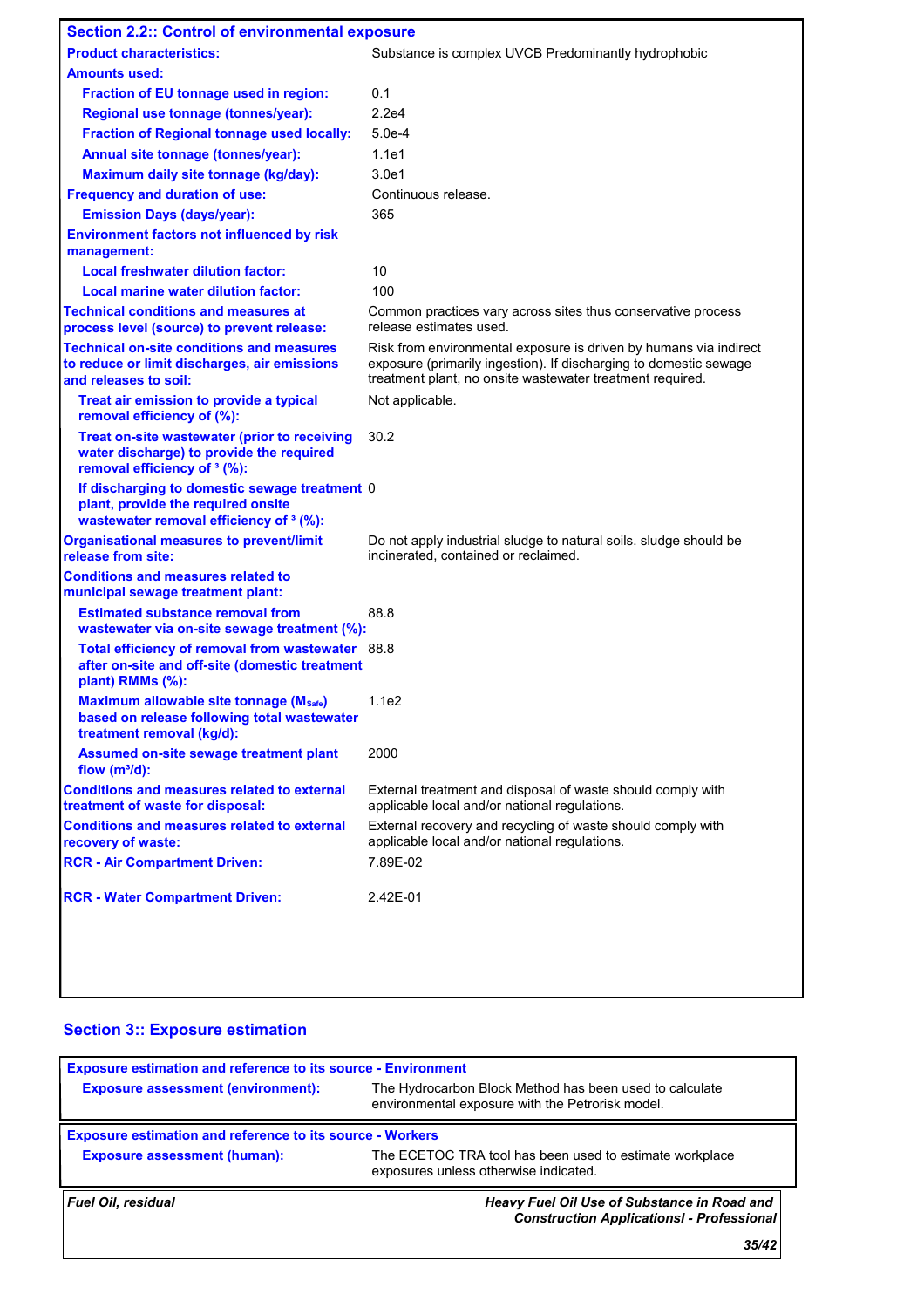| <b>Environment</b> | Guidance is based on assumed operating conditions which may not<br>be applicable to all sites; thus, scaling may be necessary to define<br>appropriate site-specific risk management measures. Required<br>removal efficiency for wastewater can be achieved using onsite/<br>offsite technologies, either alone or in combination. Required removal<br>efficiency for air can be achieved using on-site technologies, either<br>alone or in combination. Further details on scaling and control<br>technologies are provided in SpERC factsheet. |
|--------------------|---------------------------------------------------------------------------------------------------------------------------------------------------------------------------------------------------------------------------------------------------------------------------------------------------------------------------------------------------------------------------------------------------------------------------------------------------------------------------------------------------------------------------------------------------|
| <b>Health</b>      | Predicted exposures are not expected to exceed the DN(M)EL when<br>the Risk Management Measures/Operational Conditions outlined in<br>Section 2 are implemented.                                                                                                                                                                                                                                                                                                                                                                                  |
|                    | Where other Risk Management Measures/Operational Conditions are<br>adopted, then users should ensure that risks are managed to at least<br>equivalent levels.                                                                                                                                                                                                                                                                                                                                                                                     |
|                    | Available hazard data do not enable the derivation of a DNEL for<br>carcinogenic effects. Available hazard data do not support the need<br>for a DNEL to be established for other health effects. Risk<br>Management Measures are based on qualitative risk characterisation.                                                                                                                                                                                                                                                                     |
|                    |                                                                                                                                                                                                                                                                                                                                                                                                                                                                                                                                                   |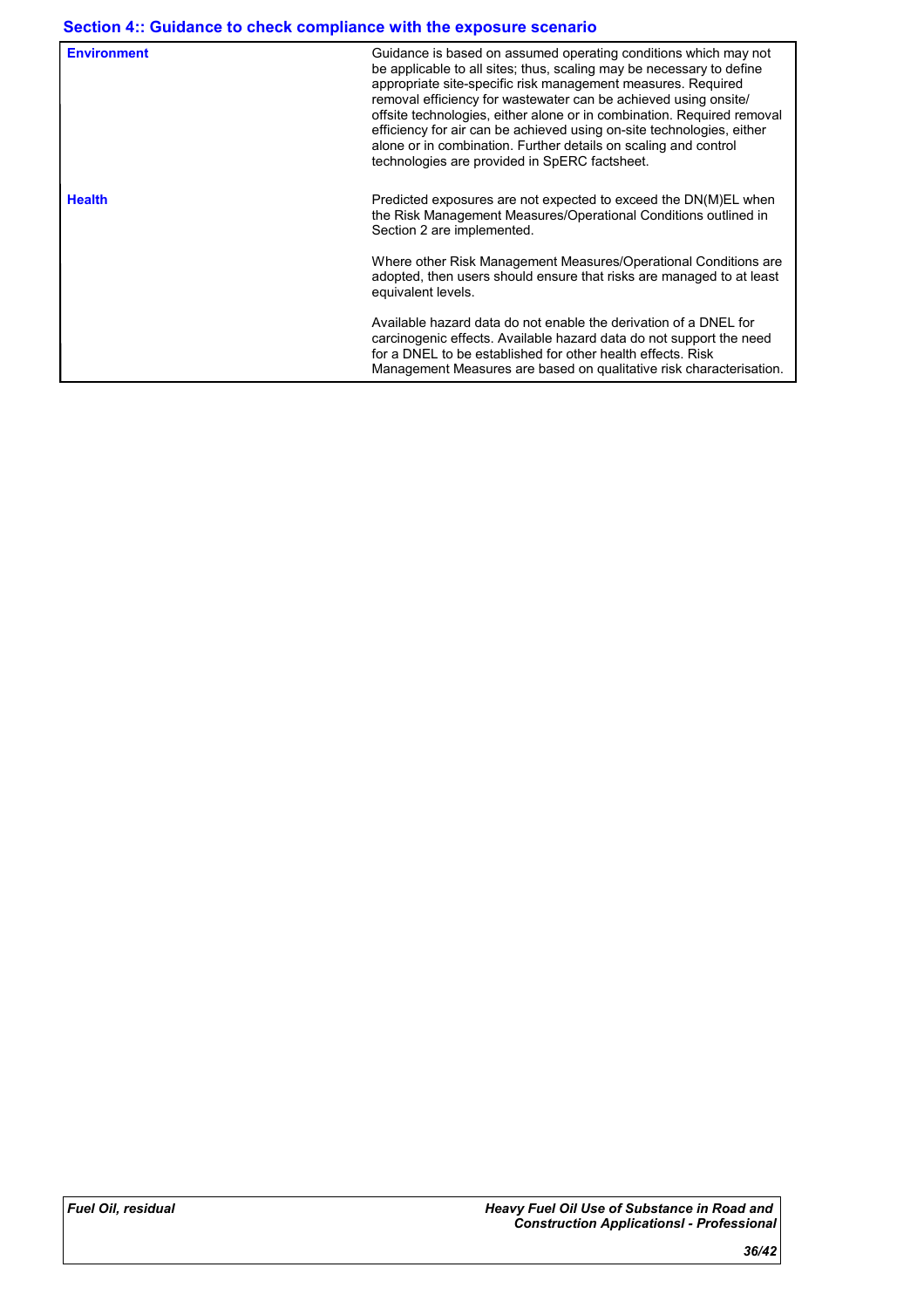

**Industrial**

| <b>Product definition</b>                                              | <b>UVCB</b>                                                                                                                                                                                                                                                                                                                                                      |
|------------------------------------------------------------------------|------------------------------------------------------------------------------------------------------------------------------------------------------------------------------------------------------------------------------------------------------------------------------------------------------------------------------------------------------------------|
| Code                                                                   | STI2299                                                                                                                                                                                                                                                                                                                                                          |
| <b>Product name</b>                                                    | Fuel Oil, residual                                                                                                                                                                                                                                                                                                                                               |
| <b>Section 1:: Title</b>                                               |                                                                                                                                                                                                                                                                                                                                                                  |
| <b>Short title of the exposure</b><br>scenario                         | Heavy Fuel Oil Uses of Substance in Coatings - Industrial                                                                                                                                                                                                                                                                                                        |
| <b>List of use descriptors</b>                                         | <b>Identified use name:</b> Uses in Coatings - Industrial<br>Process Category: PROC01, PROC02, PROC03, PROC08a, PROC08b, PROC15<br>Sector of end use: SU03<br><b>Subsequent service life relevant for that use: No.</b><br><b>Environmental Release Category: ERC04</b><br>Specific Environmental Release Category: ESVOC SpERC 4.3a.v1                          |
| <b>Processes and activities</b><br>covered by the exposure<br>scenario | Covers the use in coatings (paints, inks, adhesives, etc) within closed or contained<br>systems including incidental exposures during use (including materials receipt,<br>storage, preparation and transfer from bulk and semi-bulk, application activities and<br>film formation) and equipment cleaning, maintenance and associated laboratory<br>activities. |
| <b>Assessment Method</b>                                               | See Section 3                                                                                                                                                                                                                                                                                                                                                    |

### **Identification of the substance or mixture**

#### **Section 2: Operational conditions and risk management measures**

| <b>Section 2.1: Control of worker exposure</b>                    |                                                                                                                                                                     |
|-------------------------------------------------------------------|---------------------------------------------------------------------------------------------------------------------------------------------------------------------|
| <b>Product characteristics:</b>                                   |                                                                                                                                                                     |
| <b>Physical state:</b>                                            | Liquid, vapour pressure < 0.5 kPa at STP.                                                                                                                           |
| <b>Concentration of substance in product:</b>                     | Covers percentage substance in the product up to 100% (unless<br>stated differently).                                                                               |
| <b>Frequency and duration of use:</b>                             | Covers daily exposures up to 8 hours (unless stated differently).                                                                                                   |
| Other given operational conditions affecting<br>workers exposure: | Assumes use at not more than 20°C above ambient temperature,<br>unless stated differently. Assumes a good basic standard of<br>occupational hygiene is implemented. |

#### **Contributing scenarios: Operational conditions and risk management measures**

General measures (carcinogens): Consider technical advances and process upgrades (including automation) for the elimination of releases.

Minimise exposure using measures such as closed systems, dedicated facilities and suitable general/local exhaust ventilation.

Drain down systems and clear transfer lines prior to breaking containment.

Clean/flush equipment, where possible, prior to maintenance.

Where there is potential for exposure: restrict access to authorised persons; provide specific activity training to operators to minimise exposures; wear suitable gloves and coveralls to prevent skin contamination; wear respiratory protection when its use is identified for certain contributing scenarios; clear up spills immediately and dispose of wastes safely.

Ensure safe systems of work or equivalent arrangements are in place to manage risks.

Regularly inspect, test and maintain all control measures.

Consider the need for risk-based health surveillance.

Film formation - force drying, stoving and other technologies: Provide extract ventilation to points where emissions occur. Wear chemical-resistant gloves (tested to EN374) in combination with 'basic' employee training.

General exposures (closed systems): Handle substance within a closed system. Provide extract ventilation to points where emissions occur. Provide a good standard of general or controlled ventilation (5 to 10 air changes per hour) Wear chemical-resistant gloves (tested to EN374) in combination with 'basic' employee training.

Material storage: Provide a good standard of controlled ventilation (10 to 15 air changes per hour). Wear chemicalresistant gloves (tested to EN374) in combination with 'basic' employee training. Ensure material transfers are under containment or extract ventilation.

Laboratory activities: Handle within a fume cupboard or implement suitable equivalent methods to minimise exposure.

*Fuel Oil, residual*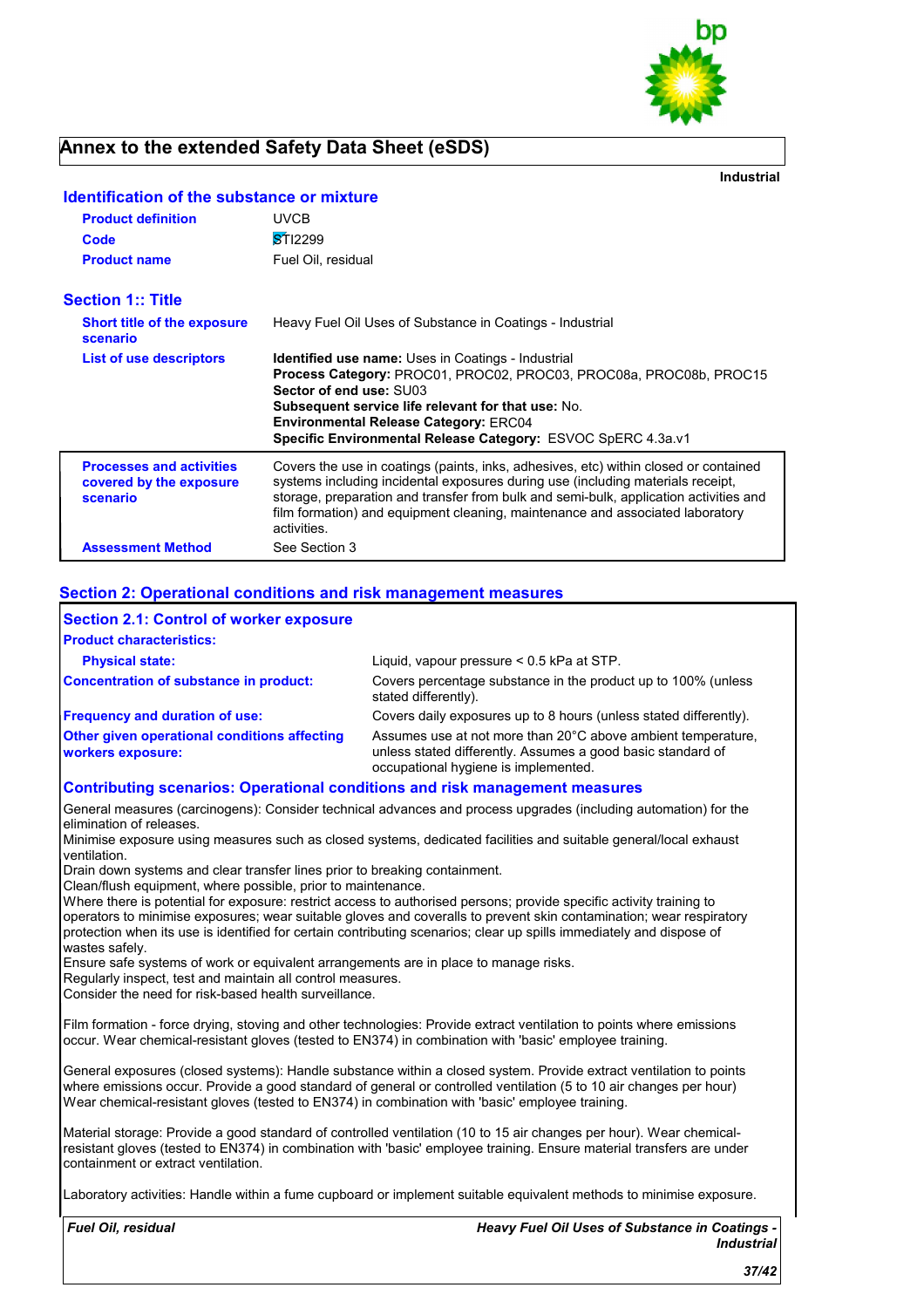Wear suitable gloves tested to EN374.

Equipment cleaning and maintenance: Drain down and flush system prior to equipment break-in or maintenance. Wear chemical-resistant gloves (tested to EN374) in combination with specific activity training. Retain drain-downs in sealed storage pending disposal or for subsequent recycle.

Storage: Store substance within a closed system. Wear chemical-resistant gloves (tested to EN374) in combination with 'basic' employee training.

| <b>Section 2.2:: Control of environmental exposure</b>                                                                              |                                                                                                                                                                                                                               |  |
|-------------------------------------------------------------------------------------------------------------------------------------|-------------------------------------------------------------------------------------------------------------------------------------------------------------------------------------------------------------------------------|--|
| <b>Product characteristics:</b>                                                                                                     | Substance is complex UVCB Predominantly hydrophobic                                                                                                                                                                           |  |
| <b>Amounts used:</b>                                                                                                                |                                                                                                                                                                                                                               |  |
| Fraction of EU tonnage used in region:                                                                                              | 0.1                                                                                                                                                                                                                           |  |
| Regional use tonnage (tonnes/year):                                                                                                 | 1.0e2                                                                                                                                                                                                                         |  |
| <b>Fraction of Regional tonnage used locally:</b>                                                                                   | 1                                                                                                                                                                                                                             |  |
| Annual site tonnage (tonnes/year):                                                                                                  | 1.0 <sub>e2</sub>                                                                                                                                                                                                             |  |
| Maximum daily site tonnage (kg/day):                                                                                                | 5.0 <sub>e</sub> 3                                                                                                                                                                                                            |  |
| <b>Frequency and duration of use:</b>                                                                                               | Continuous release.                                                                                                                                                                                                           |  |
| <b>Emission Days (days/year):</b>                                                                                                   | 20                                                                                                                                                                                                                            |  |
| <b>Environment factors not influenced by risk</b><br>management:                                                                    |                                                                                                                                                                                                                               |  |
| <b>Local freshwater dilution factor:</b>                                                                                            | 10                                                                                                                                                                                                                            |  |
| Local marine water dilution factor:                                                                                                 | 100                                                                                                                                                                                                                           |  |
| <b>Release fraction to air from process (initial</b><br>release prior to RMM):                                                      | 0.98                                                                                                                                                                                                                          |  |
| Release fraction to soil from process (initial 0<br>release prior to RMM):                                                          |                                                                                                                                                                                                                               |  |
| Release fraction to wastewater from process 2.0e-5<br>(initial release prior to RMM):                                               |                                                                                                                                                                                                                               |  |
| <b>Technical conditions and measures at</b><br>process level (source) to prevent release:                                           | Common practices vary across sites thus conservative process<br>release estimates used.                                                                                                                                       |  |
| <b>Technical on-site conditions and measures</b><br>to reduce or limit discharges, air emissions<br>and releases to soil:           | Risk from environmental exposure is driven by humans via indirect<br>exposure (primarily ingestion). No wastewater treatment required.<br>Prevent discharge of undissolved substance to or recover from onsite<br>wastewater. |  |
| Treat air emission to provide a typical<br>removal efficiency of (%):                                                               | 90                                                                                                                                                                                                                            |  |
| Treat on-site wastewater (prior to receiving<br>water discharge) to provide the required<br>removal efficiency of <sup>3</sup> (%): | 0                                                                                                                                                                                                                             |  |
| If discharging to domestic sewage treatment 0<br>plant, provide the required onsite<br>wastewater removal efficiency of 3 (%):      |                                                                                                                                                                                                                               |  |
| <b>Organisational measures to prevent/limit</b><br>release from site:                                                               | Do not apply industrial sludge to natural soils. Sludge should be<br>incinerated, contained or reclaimed.                                                                                                                     |  |
| <b>Conditions and measures related to</b><br>municipal sewage treatment plant:                                                      |                                                                                                                                                                                                                               |  |
| <b>Estimated substance removal from</b><br>wastewater via on-site sewage treatment (%):                                             | 88.8                                                                                                                                                                                                                          |  |
| Total efficiency of removal from wastewater 88.8<br>after on-site and off-site (domestic treatment<br>plant) RMMs (%):              |                                                                                                                                                                                                                               |  |
| Maximum allowable site tonnage (Msafe)<br>based on release following total wastewater<br>treatment removal (kg/d):                  | 1.1e5                                                                                                                                                                                                                         |  |
| <b>Assumed on-site sewage treatment plant</b><br>flow $(m^3/d)$ :                                                                   | 2000                                                                                                                                                                                                                          |  |
| <b>Conditions and measures related to external</b><br>treatment of waste for disposal:                                              | External treatment and disposal of waste should comply with<br>applicable local and/or national regulations.                                                                                                                  |  |
| <b>Conditions and measures related to external</b><br>recovery of waste:                                                            | External recovery and recycling of waste should comply with<br>applicable local and/or national regulations.                                                                                                                  |  |
| <b>RCR - Air Compartment Driven:</b>                                                                                                | 1.07E-01                                                                                                                                                                                                                      |  |
|                                                                                                                                     |                                                                                                                                                                                                                               |  |

*Fuel Oil, residual*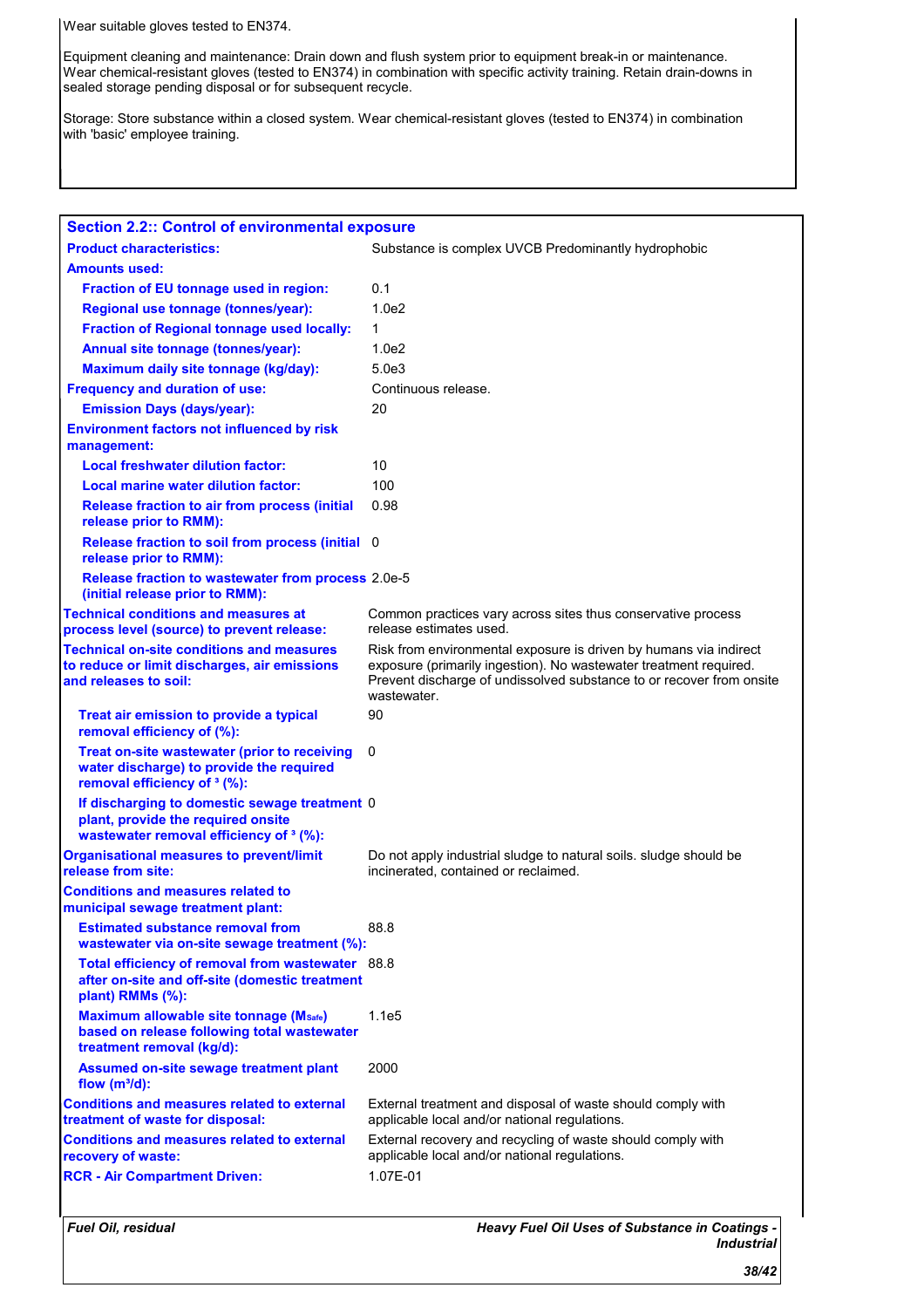### **Section 3:: Exposure estimation**

| <b>Exposure estimation and reference to its source - Environment</b> |                                                                                                             |  |
|----------------------------------------------------------------------|-------------------------------------------------------------------------------------------------------------|--|
| <b>Exposure assessment (environment):</b>                            | The Hydrocarbon Block Method has been used to calculate<br>environmental exposure with the Petrorisk model. |  |
| <b>Exposure estimation and reference to its source - Workers</b>     |                                                                                                             |  |
|                                                                      |                                                                                                             |  |

| <b>Environment</b> | Guidance is based on assumed operating conditions which may not<br>be applicable to all sites; thus, scaling may be necessary to define<br>appropriate site-specific risk management measures. Required<br>removal efficiency for wastewater can be achieved using onsite/<br>offsite technologies, either alone or in combination. Required removal<br>efficiency for air can be achieved using on-site technologies, either<br>alone or in combination. Further details on scaling and control<br>technologies are provided in SpERC factsheet. |
|--------------------|---------------------------------------------------------------------------------------------------------------------------------------------------------------------------------------------------------------------------------------------------------------------------------------------------------------------------------------------------------------------------------------------------------------------------------------------------------------------------------------------------------------------------------------------------|
| <b>Health</b>      | Predicted exposures are not expected to exceed the DN(M)EL when<br>the Risk Management Measures/Operational Conditions outlined in<br>Section 2 are implemented.                                                                                                                                                                                                                                                                                                                                                                                  |
|                    | Where other Risk Management Measures/Operational Conditions are<br>adopted, then users should ensure that risks are managed to at least<br>equivalent levels.                                                                                                                                                                                                                                                                                                                                                                                     |
|                    | Available hazard data do not enable the derivation of a DNEL for<br>carcinogenic effects. Available hazard data do not support the need<br>for a DNEL to be established for other health effects. Risk<br>Management Measures are based on qualitative risk characterisation.                                                                                                                                                                                                                                                                     |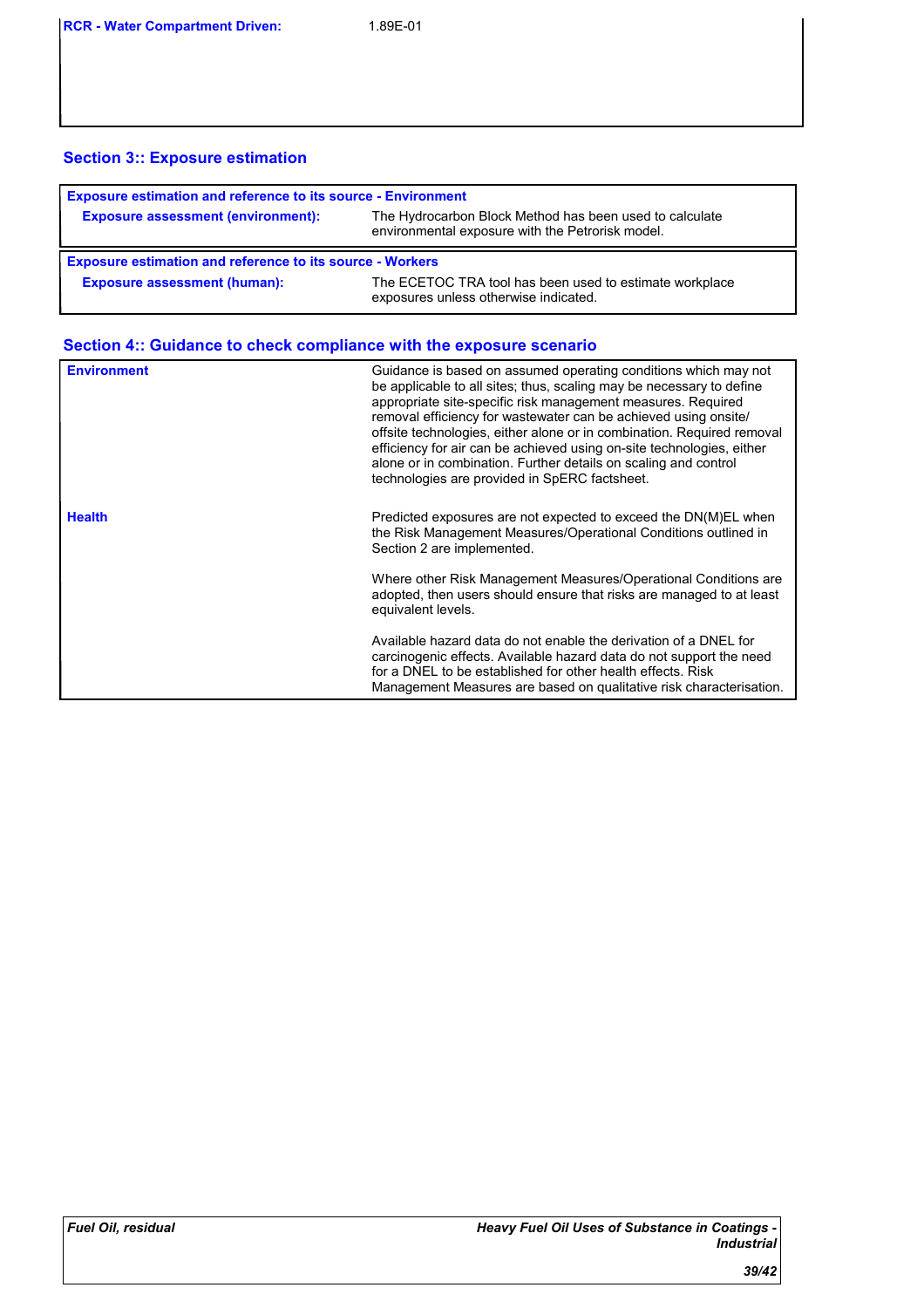

**Professional**

| <b>Product definition</b>                                              | <b>UVCB</b>                                                                                                                                                                                                                                                                                                                                                      |
|------------------------------------------------------------------------|------------------------------------------------------------------------------------------------------------------------------------------------------------------------------------------------------------------------------------------------------------------------------------------------------------------------------------------------------------------|
| Code                                                                   | STI2299                                                                                                                                                                                                                                                                                                                                                          |
| <b>Product name</b>                                                    | Fuel Oil, residual                                                                                                                                                                                                                                                                                                                                               |
| <b>Section 1:: Title</b>                                               |                                                                                                                                                                                                                                                                                                                                                                  |
| <b>Short title of the exposure</b><br>scenario                         | Heavy Fuel Oil Uses of Substance in Coatings - Professional                                                                                                                                                                                                                                                                                                      |
| <b>List of use descriptors</b>                                         | <b>Identified use name:</b> Uses in Coatings - Professional<br><b>Process Category: PROC01, PROC02, PROC03, PROC08a, PROC08b, PROC15</b><br>Sector of end use: SU22<br><b>Subsequent service life relevant for that use: No.</b><br>Environmental Release Category: ERC08a, ERC08d<br>Specific Environmental Release Category: ESVOC SpERC 8.3b.v1               |
| <b>Processes and activities</b><br>covered by the exposure<br>scenario | Covers the use in coatings (paints, inks, adhesives, etc) within closed or contained<br>systems including incidental exposures during use (including materials receipt,<br>storage, preparation and transfer from bulk and semi-bulk, application activities and<br>film formation) and equipment cleaning, maintenance and associated laboratory<br>activities. |
| <b>Assessment Method</b>                                               | See Section 3                                                                                                                                                                                                                                                                                                                                                    |

### **Identification of the substance or mixture**

#### **Section 2: Operational conditions and risk management measures**

| <b>Section 2.1: Control of worker exposure</b>                    |                                                                                                                                                                     |
|-------------------------------------------------------------------|---------------------------------------------------------------------------------------------------------------------------------------------------------------------|
| <b>Product characteristics:</b>                                   |                                                                                                                                                                     |
| <b>Physical state:</b>                                            | Liquid, vapour pressure < 0.5 kPa at STP.                                                                                                                           |
| <b>Concentration of substance in product:</b>                     | Covers percentage substance in the product up to 100% (unless<br>stated differently).                                                                               |
| <b>Frequency and duration of use:</b>                             | Covers daily exposures up to 8 hours (unless stated differently).                                                                                                   |
| Other given operational conditions affecting<br>workers exposure: | Assumes use at not more than 20°C above ambient temperature,<br>unless stated differently. Assumes a good basic standard of<br>occupational hygiene is implemented. |

#### **Contributing scenarios: Operational conditions and risk management measures**

General measures (carcinogens): Consider technical advances and process upgrades (including automation) for the elimination of releases.

Minimise exposure using measures such as closed systems, dedicated facilities and suitable general/local exhaust ventilation.

Drain down systems and clear transfer lines prior to breaking containment.

Clean/flush equipment, where possible, prior to maintenance.

Where there is potential for exposure: restrict access to authorised persons; provide specific activity training to operators to minimise exposures; wear suitable gloves and coveralls to prevent skin contamination; wear respiratory protection when its use is identified for certain contributing scenarios; clear up spills immediately and dispose of wastes safely.

Ensure safe systems of work or equivalent arrangements are in place to manage risks.

Regularly inspect, test and maintain all control measures.

Consider the need for risk-based health surveillance.

Film formation - force drying, stoving and other technologies: Handle substance within a closed system. Limit the substance content in the product to 5%. Provide extract ventilation to points where emissions occur.

General exposures (closed systems): Handle substance within a closed system. Limit the substance content in the product to 5%. Provide extract ventilation to points where emissions occur.

Material transfers: Ensure material transfers are under containment or extract ventilation. Avoid carrying out activities involving exposure for more than 15 minutes. Limit the substance content in the product to 1%. Wear chemicalresistant gloves (tested to EN374) in combination with intensive management supervision controls.

Laboratory activities: Handle within a fume cupboard or implement suitable equivalent methods to minimise exposure.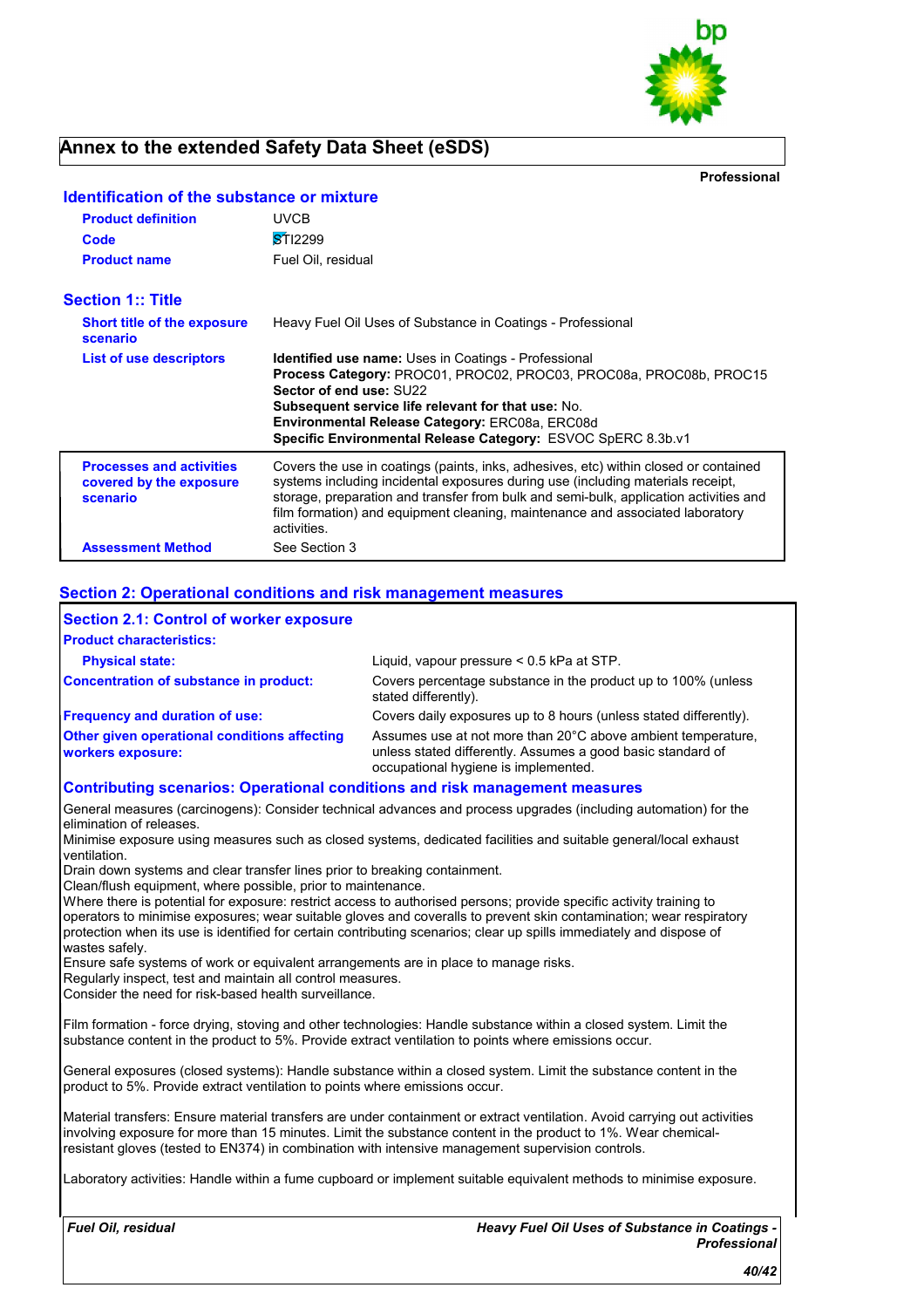Equipment cleaning and maintenance: Drain down and flush system prior to equipment break-in or maintenance. Retain drain-downs in sealed storage pending disposal or for subsequent recycle. Clear spills immediately. Avoid carrying out activities involving exposure for more than 15 minutes. Limit the substance content in the product to 1%. Wear chemical-resistant gloves (tested to EN374) in combination with intensive management supervision controls. Retain drain-downs in sealed storage pending disposal or for subsequent recycle.

Storage: Wear chemical-resistant gloves (tested to EN374) in combination with 'basic' employee training. Store substance within a closed system.

| <b>Section 2.2:: Control of environmental exposure</b>                                                                              |                                                                                                                                        |
|-------------------------------------------------------------------------------------------------------------------------------------|----------------------------------------------------------------------------------------------------------------------------------------|
| <b>Product characteristics:</b>                                                                                                     | Substance is complex UVCB Predominantly hydrophobic                                                                                    |
| <b>Amounts used:</b>                                                                                                                |                                                                                                                                        |
| Fraction of EU tonnage used in region:                                                                                              | 0.1                                                                                                                                    |
| Regional use tonnage (tonnes/year):                                                                                                 | 1.0 <sub>e2</sub>                                                                                                                      |
| <b>Fraction of Regional tonnage used locally:</b>                                                                                   | $5.0e-4$                                                                                                                               |
| Annual site tonnage (tonnes/year):                                                                                                  | $5.0e-2$                                                                                                                               |
| Maximum daily site tonnage (kg/day):                                                                                                | $1.4e-1$                                                                                                                               |
| <b>Frequency and duration of use:</b>                                                                                               | Continuous release.                                                                                                                    |
| <b>Emission Days (days/year):</b>                                                                                                   | 365                                                                                                                                    |
| <b>Environment factors not influenced by risk</b><br>management:                                                                    |                                                                                                                                        |
| <b>Local freshwater dilution factor:</b>                                                                                            | 10                                                                                                                                     |
| <b>Local marine water dilution factor:</b>                                                                                          | 100                                                                                                                                    |
| <b>Technical conditions and measures at</b><br>process level (source) to prevent release:                                           | Common practices vary across sites thus conservative process<br>release estimates used.                                                |
| <b>Technical on-site conditions and measures</b><br>to reduce or limit discharges, air emissions<br>and releases to soil:           | Risk from environmental exposure is driven by humans via indirect<br>exposure (primarily ingestion). No wastewater treatment required. |
| Treat air emission to provide a typical<br>removal efficiency of (%):                                                               | Not applicable.                                                                                                                        |
| Treat on-site wastewater (prior to receiving<br>water discharge) to provide the required<br>removal efficiency of <sup>3</sup> (%): | 0                                                                                                                                      |
| If discharging to domestic sewage treatment 0<br>plant, provide the required onsite<br>wastewater removal efficiency of 3 (%):      |                                                                                                                                        |
| <b>Organisational measures to prevent/limit</b><br>release from site:                                                               | Do not apply industrial sludge to natural soils. sludge should be<br>incinerated, contained or reclaimed.                              |
| <b>Conditions and measures related to</b><br>municipal sewage treatment plant:                                                      |                                                                                                                                        |
| <b>Estimated substance removal from</b><br>wastewater via on-site sewage treatment (%):                                             | 88.8                                                                                                                                   |
| Total efficiency of removal from wastewater 88.8<br>after on-site and off-site (domestic treatment<br>plant) RMMs $(\%):$           |                                                                                                                                        |
| Maximum allowable site tonnage (Msafe)<br>based on release following total wastewater<br>treatment removal (kg/d):                  | $7.0e-1$                                                                                                                               |
| Assumed on-site sewage treatment plant<br>flow $(m^3/d)$ :                                                                          | 2000                                                                                                                                   |
| <b>Conditions and measures related to external</b><br>treatment of waste for disposal:                                              | External treatment and disposal of waste should comply with<br>applicable local and/or national regulations.                           |
| <b>Conditions and measures related to external</b><br>recovery of waste:                                                            | External recovery and recycling of waste should comply with<br>applicable local and/or national regulations.                           |
| <b>RCR - Air Compartment Driven:</b>                                                                                                | 2.67E-02                                                                                                                               |
| <b>RCR - Water Compartment Driven:</b>                                                                                              | 1.70E-01                                                                                                                               |
|                                                                                                                                     |                                                                                                                                        |